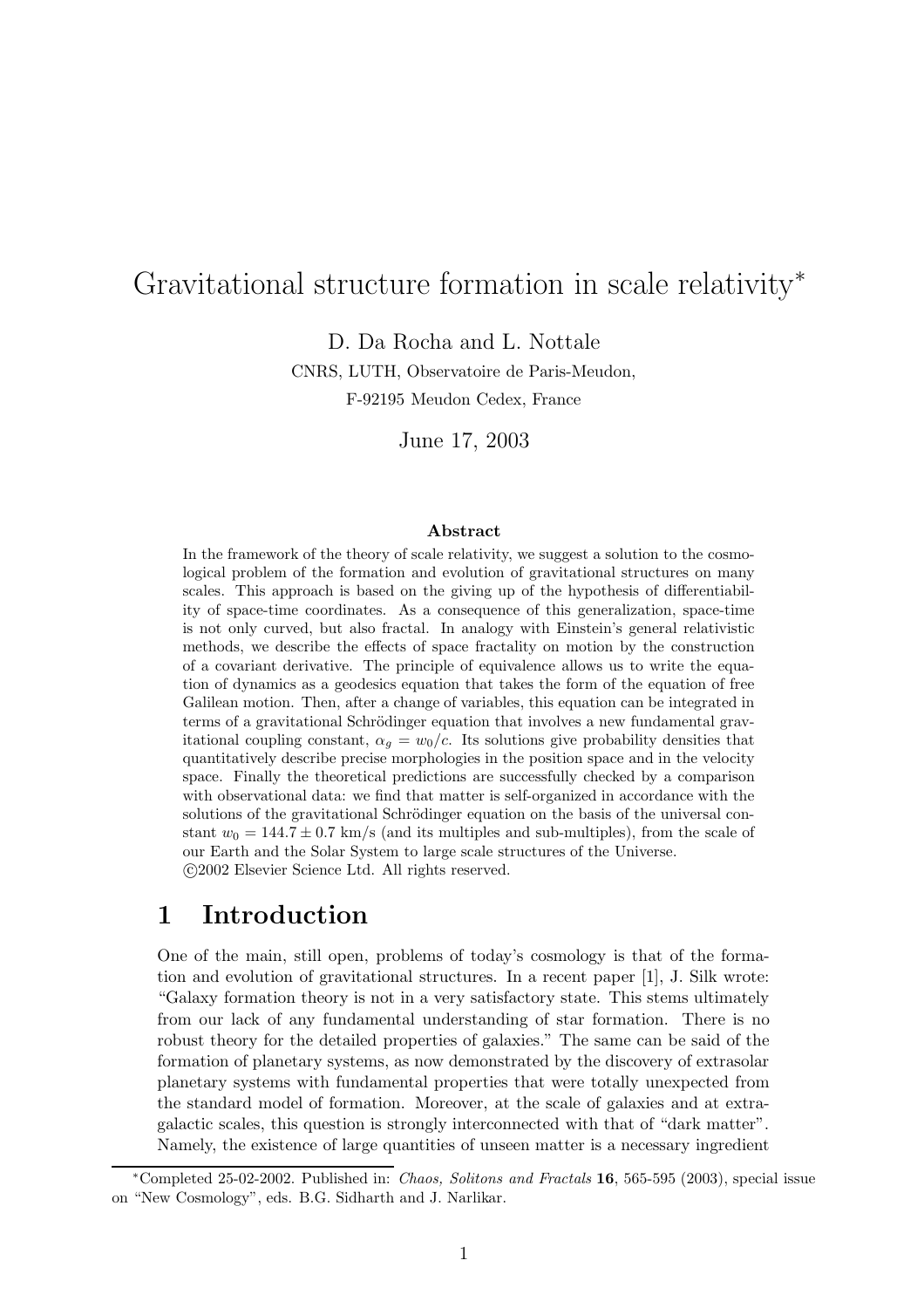in the standard approach, since in its absence the formation of galaxies would be totally impossible. However, while the anomalous dynamical effects (flat rotation curves of spiral galaxies, velocity dispersion of galaxy clusters, etc...) and gravitational lensing effects that the dark matter hypothesis attempts to explain are firmly established, the dark matter itself escapes any detection.

The aim of the present paper is to suggest possible solutions to these problems in the framework of the theory of scale relativity and fractal space-time. Recall that the introduction of a fractal and/or Cantorian space-time have been suggested in different contexts and using different tools by Ord [2], one of us [3, 4], El Naschie [5] and now many other authors. As we shall see, this approach provides a solution for both the formation problem (this paper) and the anomalous effects (joint paper [6]) without needing any additional unseen matter. Moreover, it allows one to understand the morphogenesis of several structures at all scales and to theoretically predict the existence of new relations and constraints, that are now successfully checked from an analysis of the astrophysical data.

After having briefly recalled the foundations of the theory, we apply it more specifically to a generalized theory of gravitation in which, beyond some scale relative to the system under consideration, space-time becomes not only curved but also fractal. The induced effects on motion (in standard space) of the internal fractal structures (in scale space), are to transform classical mechanics into a quantum-like mechanics. Then we give the fundamental solutions of the macroscopic quantum equations, which are adapted to a large class of astrophysical situations (central potential, constant density, halos).

Finally the main body of the paper aims at giving for the first time a large panorama of the various predicted effects and of quantitative and statistically significant verifications in astrophysical data. We describe structures, self-organized in terms of the same gravitational coupling constant, ranging from the scale of our Earth, the Solar System and extra-solar planetary systems, stars forming zones, galaxies and clusters of galaxies, to large scale structures of the universe, with a special emphasis about planetary nebulae and our Local Group of Galaxies. It is clear that, due to the large number and the diversity of the various effects, we cannot enter in the details about the nature of the observations and the data analysis: several of these results have already been published in specialized papers that we quote, while publications are in preparation concerning those which are presented here for the first time.

## 2 Theory

The construction of the theory is based on the giving up of the Gauss-Riemann hypothesis of local flatness that underlies the building of Einstein's generalized relativity. In other words, we attempt to describe physical laws in a continuous manifold which may be not only curved, but also non-differentiable. The foundation of the theory and its developments has been detailed in several previous papers and books [4, 7, 8, 9, 10, 11], so that we shall only give here a summary of its tools and its methods.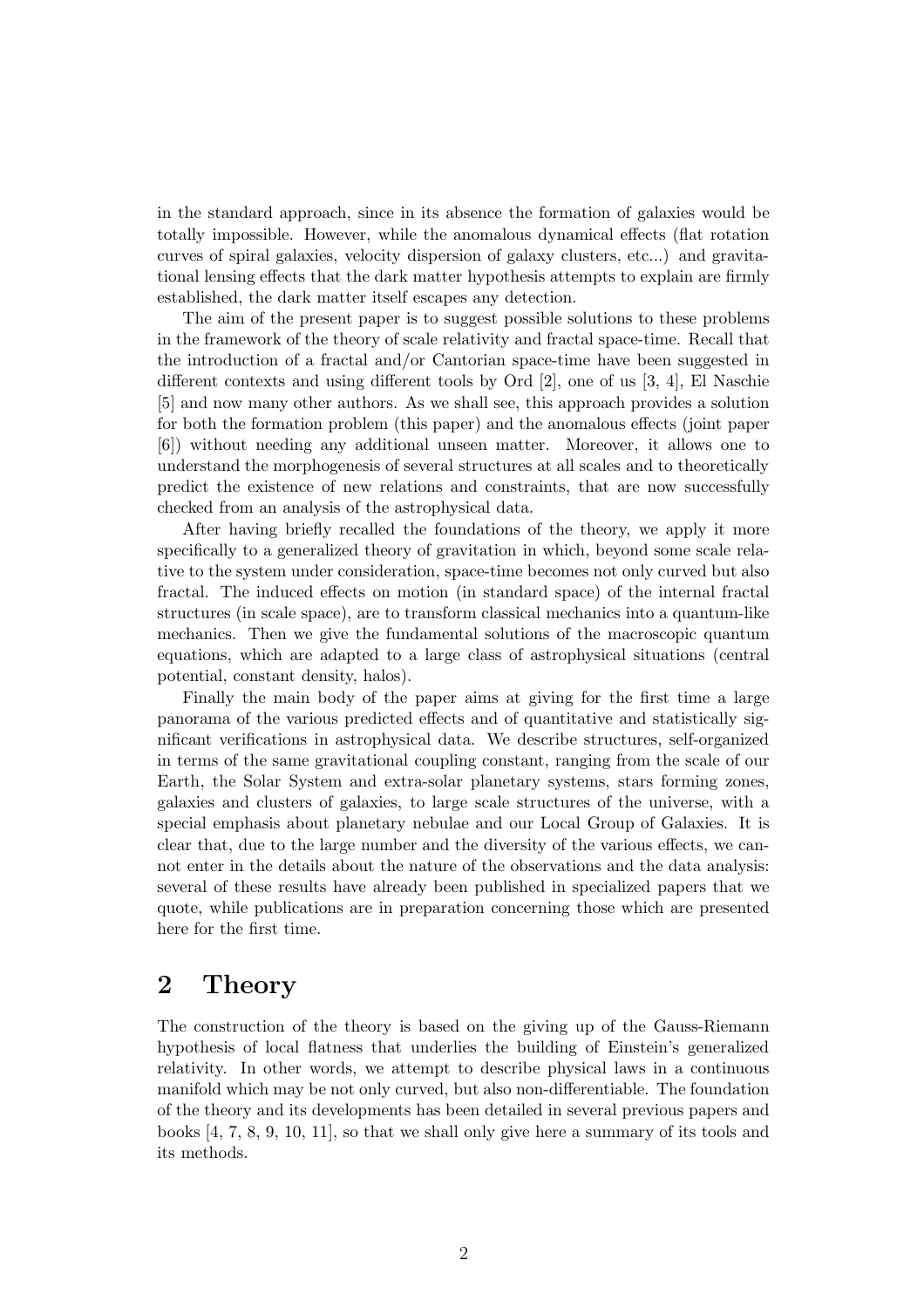### 2.1 Scale laws

The first step consists of a description of the internal scale structures in terms of differential equations written in scale-space. It has indeed been demonstrated [8, 9, 10, 12] that continuity and non-differentiability implies scale-divergence, i.e., fractality, so that non-differentiable coordinates in space-time can be described in terms of explicitly resolution-dependent variables.

The simplest possible form for a scale-differential equation describing the dependence of a fractal coordinate X in terms of resolution  $\varepsilon$  is given by a first order, linear, renormalization-group like equation:

$$
\frac{\partial X(t,\varepsilon)}{\partial \ln \varepsilon} = a - \delta X , \qquad (1)
$$

where a and  $\delta$  are independent of  $\varepsilon$ . Its solution can be written under the form:

$$
X(t,\varepsilon) = x(t) \left[ 1 + \zeta(t) \left( \frac{\lambda}{\varepsilon} \right)^{\delta} \right].
$$
 (2)

We recognize here a fractal asymptotic behavior at small scales with fractal dimension  $D = 1 + \delta$ , which is broken at large scale beyond the transition scale  $\lambda$ . Moreover, it is easy to check that the fractal asymptotic behavior comes under the principle of scale relativity, since in a scale transformation of the resolution,  $\varepsilon \to \varepsilon'$ ,  $\ln X$  transforms according to the mathematical structure of the Galileo group (but here in scale space).

By differentiating this solution, one obtains the elementary displacement  $dX$  as the sum of two terms:

$$
dX = dx + d\xi.
$$
 (3)

Here  $d\xi$  represents a scale-dependent, "fractal part", and dx a scale-independent, "classical part" of the full elementary displacement, which are such that:

$$
dx = v \, dt,\tag{4}
$$

$$
d\xi = \eta \sqrt{2\mathcal{D}} \ (dt^2)^{1/2D},\tag{5}
$$

where  $\langle \eta \rangle = 0$  and  $\langle \eta^2 \rangle = 1$ .

Therefore, while the full variable X is non-differentiable, its "classical part"  $x$ is differentiable and can therefore be described in terms of standard differentiable calculus. In what follows we shall consider only the case of a fractal dimension  $D = 2$ , that corresponds to a Markovian process and that plays the role of a critical fractal dimension [9].

## 2.2 Quantum mechanics induced in space-time

#### 2.2.1 Demonstration of Schrödinger's equation

In the minimal theory, two consequences arise from the non-differentiability and fractality of space, in addition to the fractality of each individual trajectory (i) which has been established in the previous section:

(ii) The test-particles can follow an infinity of possible trajectories: this leads one to jump to a non-deterministic, fluid-like description, in terms of the "classical part" of the velocity field of the family of trajectories,  $v = v(x(t),t)$ .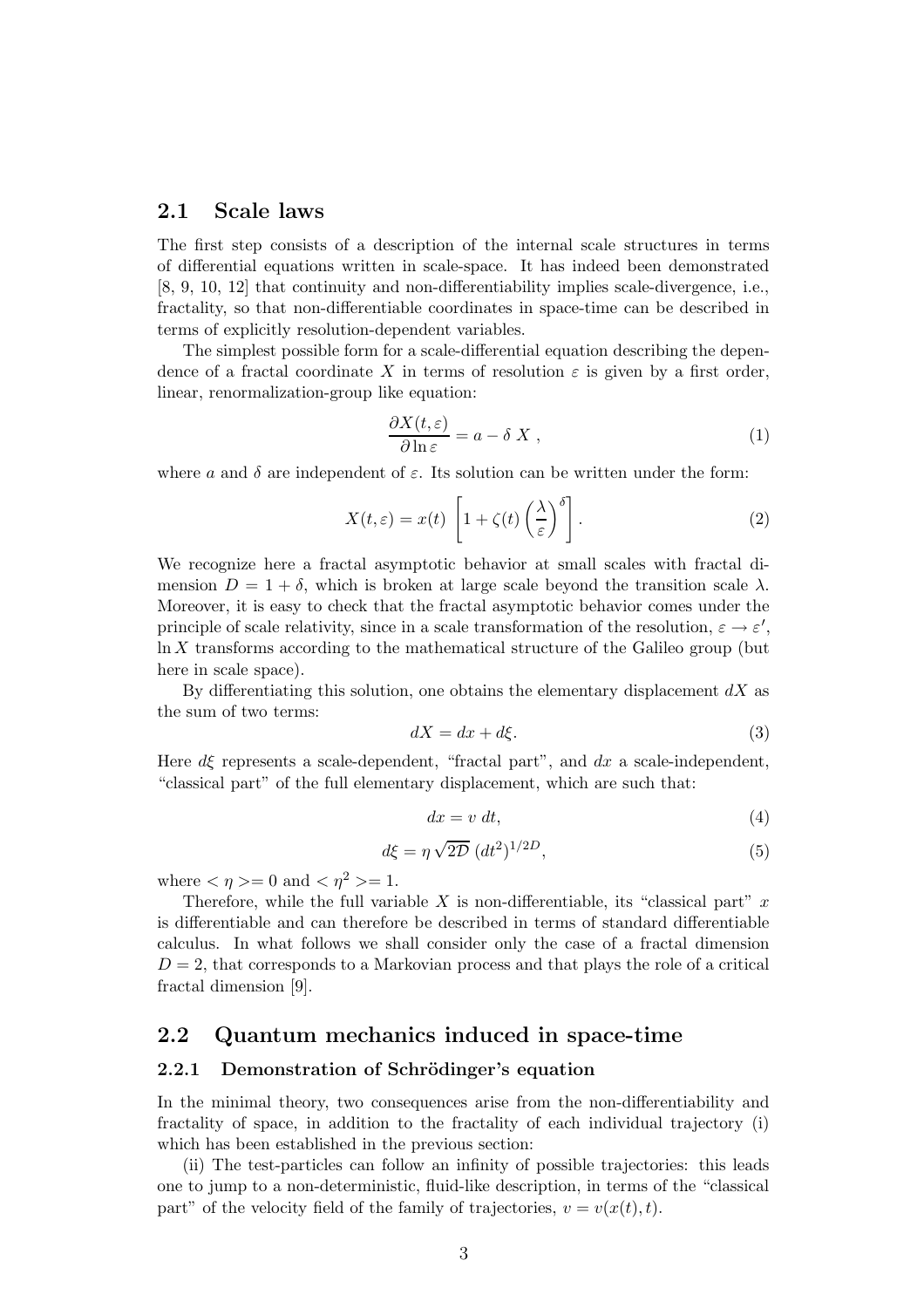(iii) The reflection invariance under the transformation  $(dt \leftrightarrow -dt)$  is broken as a consequence of nondifferentiability (see e.g. [10]), this leading to a two-valuedness of the velocity vector. The use of a complex velocity,  $\mathcal{V} = (v_+ + v_-)/2 - i(v_+ - v_-)/2$ to deal with this two-valuedness can be shown to be a covariant and simplifying representation [13].

These three effects of nondifferentiability and fractality can be combined to construct a complex time-derivative operator [8] that writes

$$
\frac{d}{dt} = \frac{\partial}{\partial t} + \mathcal{V} \cdot \nabla - i \mathcal{D} \triangle . \qquad (6)
$$

Using this tool, one can now reformulate the action principle of mechanics. One defines a Lagrange function  $\mathcal{L}(x, \mathcal{V}, t)$ . Since the "classical part" of the velocity is now complex, the same is true of the Lagrange function, then of the generalized action  $S$ . A complex probability amplitude can therefore be introduced as a simple change of variable:

$$
\psi = e^{iS/2m\mathcal{D}}.\tag{7}
$$

Finally we can use the equivalence / general covariance principle and write a geodesic equation in fractal space under the form of the equation of free Galilean motion:

$$
\frac{d}{dt}\mathcal{V} = 0.\tag{8}
$$

After re-expression in terms of  $\psi$  and integration, it becomes the free Schrödinger equation [8]:

$$
\mathcal{D}^2 \triangle \psi + i \mathcal{D} \frac{\partial}{\partial t} \psi = 0. \tag{9}
$$

This result is supported by a numerical simulation of the underlying fractal process described hereabove performed by Hermann [14], which allowed him to obtain solutions of the Schrödinger equation without explicitly writing it.

#### 2.2.2 Generalized theory of gravitation

We shall not develop in the present contribution the application of this method to standard quantum mechanics in the microphysical domain (see e.g. [13] on this subject). We are interested here in its macrophysical applications.

Let us indeed consider the motion of a free particle in a curved space-time whose spatial part is also fractal beyond some time transition (e.g., the predictability horizon in case of strong chaos) and/or space transition (e.g., galaxy sizes). Its equation can be written, in the first order approximation, as a free motion  $\ell$  geodesics equation that combine the general relativistic covariant derivative (that describes the effects of curvature) and scale-relativistic covariant derivative (that describes the effects of fractality, Eq. 6), namely, in the Newtonian limit

$$
\frac{\bar{D}}{dt}\mathcal{V} = \frac{d\mathcal{V}}{dt} + \nabla\left(\frac{\phi}{m}\right) = 0,\tag{10}
$$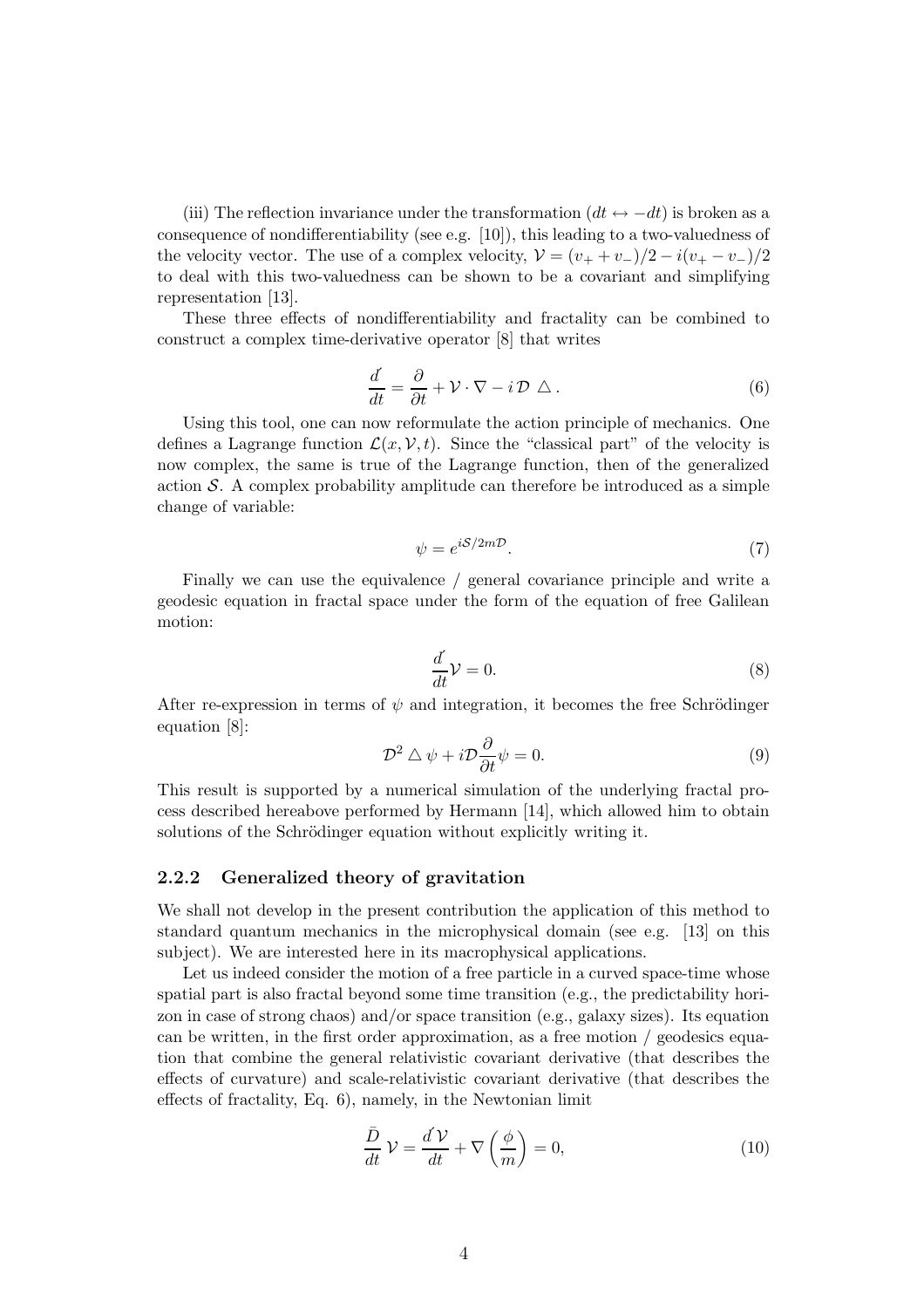where  $\phi$  is the Newton potential energy. Once written in terms of  $\psi$  (Eq. 7), this equation can be integrated in terms of a gravitational Schrödinger equation with a potential term:

$$
\mathcal{D}^2 \triangle \psi + i \mathcal{D} \frac{\partial}{\partial t} \psi = \frac{\phi}{2m} \psi.
$$
 (11)

Since the imaginary part of this equation is the equation of continuity, and basing ourselves on our description of the motion in terms of an infinite family of geodesics,  $\rho = \psi \psi^{\dagger}$  can be interpreted as giving the probability density of the particle positions. For a Kepler potential and in the time-independent (stationary) case, the equation becomes:

$$
2\mathcal{D}^2 \triangle \psi + \left(\frac{E}{m} + \frac{GM}{r}\right)\psi = 0.
$$
\n(12)

Even though it takes this Schrödinger-like form, this equation is still in essence an equation of gravitation, so that it must keep the fundamental properties it owns in Newton's and Einstein's theories. Namely, it must agree with the equivalence principle [15, 16, 17], i.e., it is independent of the mass of the test-particle, while GM provides the natural length-unit of the system under consideration. As a consequence, the parameter  $D$  takes the form:

$$
\mathcal{D} = \frac{GM}{2w},\tag{13}
$$

where  $w$  is a fundamental constant that has the dimension of a velocity. The ratio  $\alpha_q = w/c$  actually plays the role of a macroscopic gravitational coupling constant [17, 22]). As we shall see in what follows, the main result of the theory is that the solutions of this gravitational Schrödinger equation are indeed characterized by an universal quantization of velocities in terms of the constant  $w = 144.7 \pm 0.5$ km/s or its multiples or sub-multiples (the precise law of quantization depending on the potential). The universality of this constant is corroborated by its effective intervention in the observed structuration of matter in the Universe on a range of scales reaching 19 orders of magnitude.

Before applying in what follows these fundamental equations of physics to astrophysical problems of formation and evolution of structures, let us conclude this section by recalling that  $: (i)$  using the same method, Schrödinger-like forms have also been obtained for the equation of motion in an electromagnetic field, the Euler and Navier-Stokes equations, the equations of the rotational motion of solids, dissipative systems, and field equations in a simplified case [10]; (ii) the quantum rules obtained in this approach are fully demonstrated from first principles, and not a priori set; (iii) the scale relativity method consists of introducing explicitly a scale-space in the physical description. This is a key point for the understanding of our approach. It means that, depending on the scale, either the classical part of the fundamental variables or their fractal part dominates. As a consequence the mathematical tool is quantum at some scales and classical at others, with a transition between the two regimes.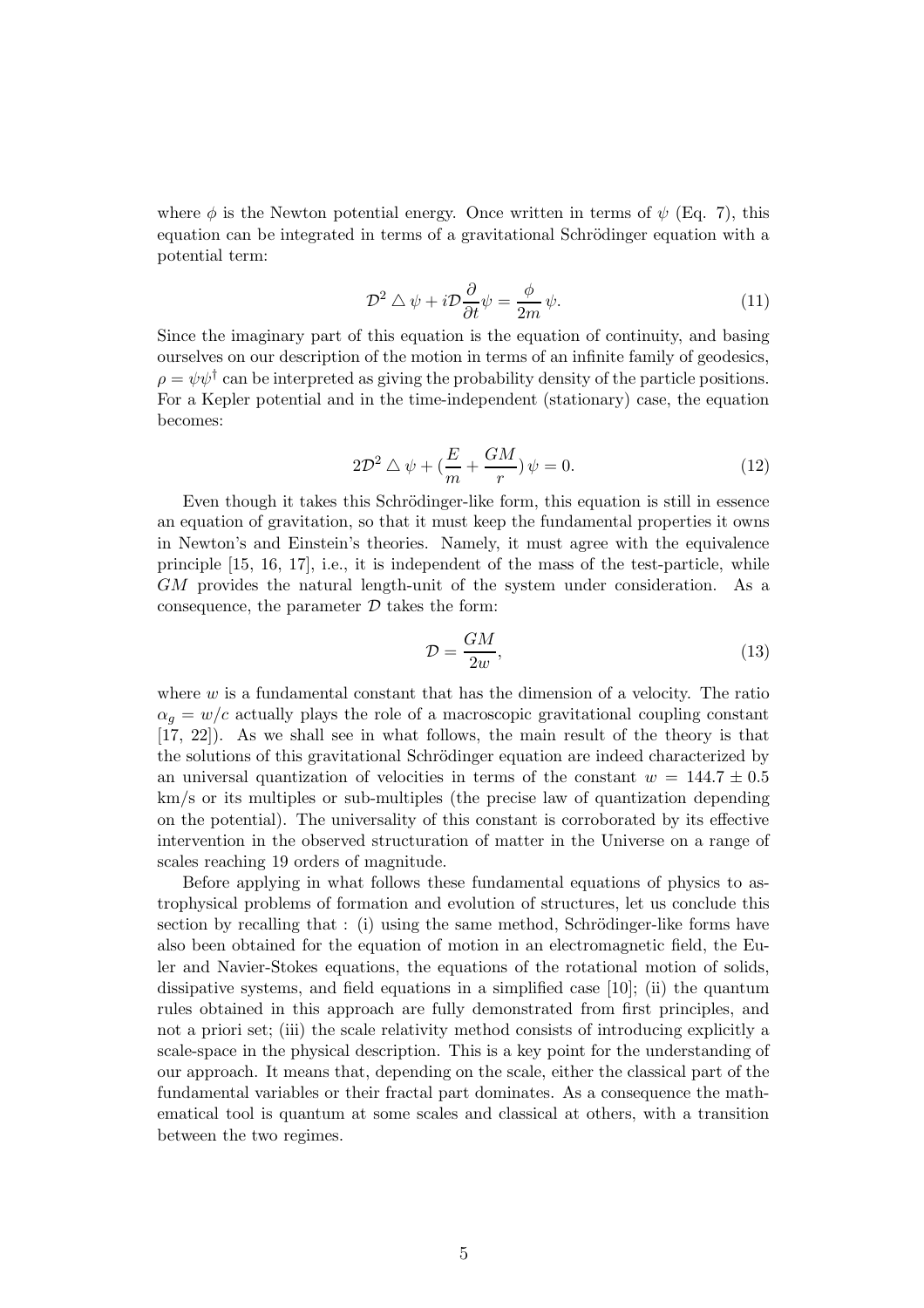## 3 Theoretical predictions

The generalized gravitational Schrödinger equation obtained above can now be used as the motion equation for a large class of systems, namely, all those coming under the three conditions that underlie its demonstration: large number of possible trajectories, fractal dimension 2 of trajectories, and local irreversibility. Actually these conditions amount to a loss of information about angles, position and time.

In general, the equations of evolution are the Schrödinger-Newton equation and the classical Poisson equation:

$$
\mathcal{D}^2 \triangle \psi + i \mathcal{D} \frac{\partial \psi}{\partial t} - \frac{\phi}{2m} \psi = 0, \tag{14}
$$

$$
\triangle \varphi = 4\pi G \rho, \tag{15}
$$

where  $\varphi$  is the potential and  $\phi = m\varphi$  the potential energy.

By separating the real and imaginary parts of the Schrödinger equation we get respectively a generalized Euler-Newton equation (written here in terms of the Newtonian potential energy  $\phi$ ) and a continuity equation:

$$
m\left(\frac{\partial}{\partial t} + V \cdot \nabla\right) V = -\nabla(\phi + Q),\tag{16}
$$

$$
\frac{\partial P}{\partial t} + \text{div}(PV) = 0,\tag{17}
$$

This system of equations is equivalent to the classical one used in the standard approach of gravitational structure formation, except for the appearance of an extra potential energy term Q that writes:

$$
Q = -2m\mathcal{D}^2 \frac{\Delta \sqrt{P}}{\sqrt{P}}.
$$
\n(18)

In the case when the particles are assumed to fill the "orbitals" (for example, the planetesimals in a protoplanetary nebula), the density of matter becomes proportional to the density of probability,  $\rho \propto P = \psi \psi^{\dagger}$ , and the two equations can be combined in terms of a single Hartree equation for matter alone [10]:

$$
\Delta \left( \frac{\mathcal{D}^2 \Delta \psi + i \mathcal{D} \partial \psi / \partial t}{\psi} \right) - 2\pi G \rho_0 |\psi|^2 = 0. \tag{19}
$$

Another situation occurs when the number of bodies is small. They follow at random one among the possible trajectories, so that  $P = \psi \psi^{\dagger}$  is nothing else than a probability density, while space remains essentially empty. This case will be studied in more detail in the joint paper [6]: we suggest that it allows to explain the effects that have up to now been attributed to unseen "dark matter".

Now, as a first step, we shall mainly study in what follows the simplified case of a potential which is assumed to be globally unaffected by the structures that it contributes to form. Typical examples are the two-body problem (planetary systems in the Kepler potential of the star, binary systems in terms of reduced mass, ..), cosmology (particles embedded into a uniform density background), ejection processes...).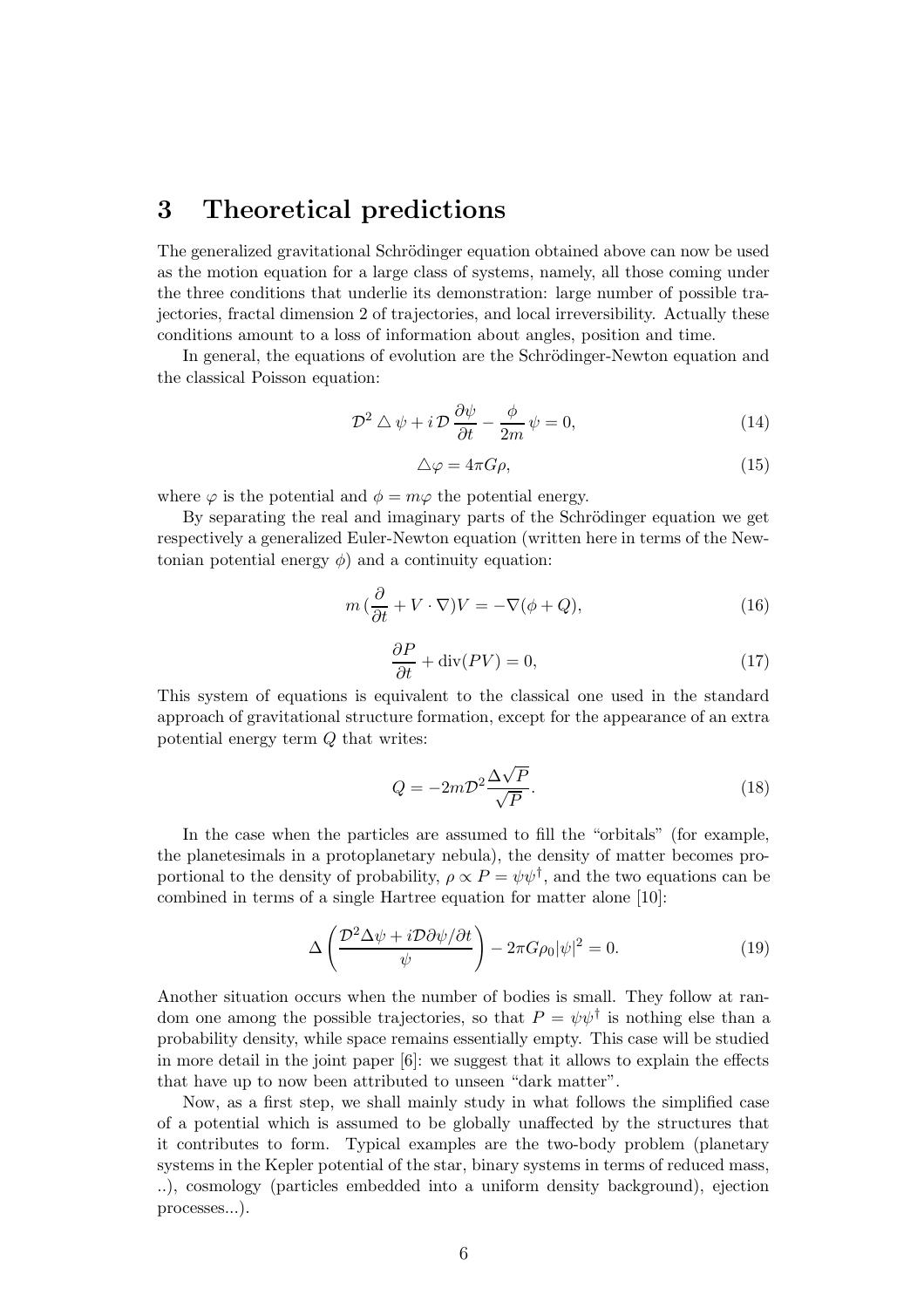### 3.1 Keplerian potential

Let us first study the general Keplerian problem. The classical potential  $\varphi =$  $-GM/r$  can be inserted in the Schrödinger equation:

$$
\mathcal{D}^2 \triangle \psi + i \mathcal{D} \frac{\partial \psi}{\partial t} + \frac{GM}{2r} \psi = 0 \tag{20}
$$

We look for wave functions of the form  $\psi = \psi(\mathbf{r}) \times \exp(iEt/2m\mathcal{D})$ . Making the two substitutions  $\hbar/2m \to \mathcal{D}$  and  $e^2 \to GMm$ , where m is the test particle inertial mass), we obtain a quantum-like equation [8], [9] which is similar to the quantum hydrogen atom equation (but it is now independent of inertial mass). Thus, we can use the standard solutions (expressed in terms of Laguerre polynomials). In spherical coordinates, the radial part and the angular part are separable:

$$
\psi(\mathbf{r}) = \psi_{nl\hat{m}}(r,\theta,\phi) = R_{nl}(r) Y_l^{\hat{m}}(\theta,\phi).
$$
\n(21)

Moreover, the ratio energy/mass is quantized as:

$$
\frac{E_n}{m} = -\frac{G^2 M^2}{8D^2 n^2} = -\frac{1}{2} \frac{w_0^2}{n^2}, \qquad \text{for } n \in \mathbb{N}^* \tag{22}
$$

while the natural length unit is the Bohr radius  $a_0 = 4\mathcal{D}^2/GM = GM/w_0^2$ .

• Consequences for the radial distance distribution: Let us consider particles (e.g., of gas, dust, planetesimals in a protoplanetary disk, etc...) involved in highly chaotic and irreversible motion in a central Kepler potential. At time-scales longer than the predictability horizon, the classical orbital elements such as semi-major axes, eccentricities, inclinations, obliquities etc... are no longer defined. However, the stationary Schrödinger equation  $(12)$  that describes their motion in terms of a probability amplitude  $\psi$  does have solutions which are characterized by well-defined and quantized values of conservative quantities (prime integrals) such as energy  $E$ , angular momentum  $L$ , etc... Therefore we expect the particles to self-organize themselves in the 'orbitals' described by these solutions, then to form objects (e.g. planets) by accretion.

After the end of the formation process, the motion of the objects which have been formed remains given by the same values of the prime integrals, thanks to the conservation theorems, but it is either no longer chaotic, or it is characterized by a far larger chaos time (inverse of the Lyapunov exponent). Then one recovers classical orbital elements (semi-major axis  $a$ , eccentricity  $e$ , etc...) linked to the conservative quantities by the classical relations, e.g.,  $E/m = -GM/2a$ ,  $(L/m)^2 =$  $GM\,a\,(1-e^2),...$ 

The theoretical prediction of the probability distribution of a given orbital element can therefore be obtained by searching for the quantum states of a conserved quantity which is a direct indicator of the observable we want to study. This is achieved by choosing the symmetry of the reference system in a way which is adapted to the observable. For example, the spherical symmetry solutions describe states of fixed  $E, L^2$  and  $L_z$ . From these solutions we can recover the semi-major axis expectation, but not the eccentricity, since the definition of  $L^2$  combines a and e. Now the parabolic coordinate solutions describe states of fixed  $E, L_z$  and  $A_z$ , where  $A$  is the Runge-Lenz vector, which is a conservative quantity that expresses a dynamical symmetry specific of the Kepler problem (see e.g. [19]). This vector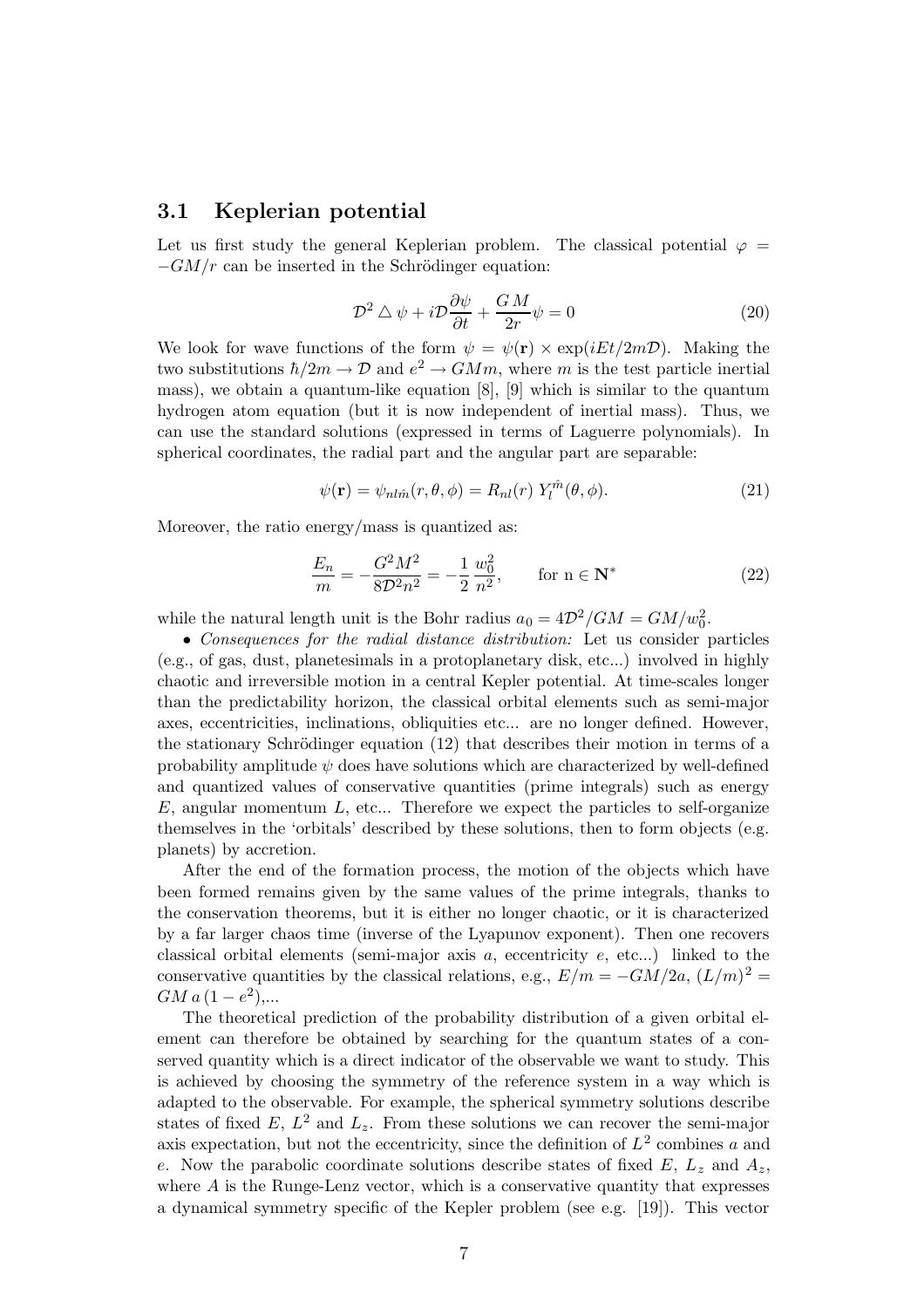identifies with the major axis and is directed toward the perihelion while its modulus is the eccentricity itself.

The radial part of the Kepler orbitals in a spherical coordinate system are expressed in terms of Laguerre polynomials. They depend on two integer quantum numbers  $n > 0$  and  $l = 0$  to  $n - 1$ . Their average distance is given by (see e.g. [18]):

$$
\langle r \rangle_{nl} = a_0 \left( \frac{3}{2} n^2 - \frac{1}{2} l(l+1) \right) \tag{23}
$$

For the maximal value of the angular momentum  $(l = n - 1)$ , the mean distance of the test particle becomes  $\langle r \rangle_n = a_0 (n^2 + \frac{n}{2})$  $\frac{n}{2}$ , while the probability peak lies at  $r_n^{peak} = a_0 n^2$ . The energy being quantized as given in Eq. 22, the semi-major axes can take the values:

$$
a_n = \frac{GM}{w_0^2} n^2 = a_0 n^2.
$$
 (24)

The theoretical expectation for the eccentricity distribution is obtained in parabolic coordinates by taking as  $z$  axis the major axis of the orbit. One obtains for the projection of the Runge-Lenz vector on this axis [20]:

$$
A_z = e = \frac{k}{n},\tag{25}
$$

where the number k is an integer and varies from 0 to  $n-1$ .

• Consequences for the angular distribution: The angular part of the wave function is also quantized [9]. In spherical coordinates, the angular momenta is quantized as  $(L/m)^2 = 4D l(l+1)$  and its projected component as  $L_z/m = 2D \hat{m}$ , where  $\hat{m}$  is the third quantum number and varies from  $-l$  to l. The angular solutions are expressed in terms of the spherical harmonics  $Y_l^{\hat{m}}(\theta, \phi)$ , whose importance for morphogenesis will be pointed out in a forthcoming section (ejection process).

• Consequences for dynamics: The momentum solutions are separable in spherical coordinates and expressed by the function:  $\Psi_{n,l,m}(\mathbf{p}) = F_{n,l}(p) \times Y_l^m(\vartheta, \phi)$ . The functions  $Y_l^{\hat{m}}(\vartheta, \phi)$  are standard spherical harmonics, the  $F_{n,l}$  functions are proportional to the Gegenbauer functions  $C_N^{\nu}(\chi)$ . The momentum distribution is given by  $|p.F_{n,l}(p)|^2$ . The mean square value of the observable **p** is given by [21]:

$$
\langle p^2 \rangle = \int_0^\infty p^2 |F_{n,l}|^2 p^2 \, dp = \left(\frac{p_0}{n}\right)^2,\tag{26}
$$

where  $p_0 = \hbar/a_0$  is the Bohr momentum. We obtain:

$$
> =  $\left(\frac{GMm}{2nD}\right)^{2} = \left(\frac{m w_{0}}{n}\right)^{2}$  for  $v << c$ ,  $> =  $\left(\frac{w_{0}}{n}\right)^{2}$ , (27)$
$$

since  $\mathcal{D} = GM/2w_0$ . As we shall see in what follows, the observational data supports the universality of the velocity constant  $w_0$ . One indeed finds that matter is selforganized on a wide range of scales in terms of the value  $w_0 = 144.7 \pm 0.7$  km/s for this constant (and its multiples and submultiples) [15]. An attempt of theoretical prediction of this value has been made in Ref. [22].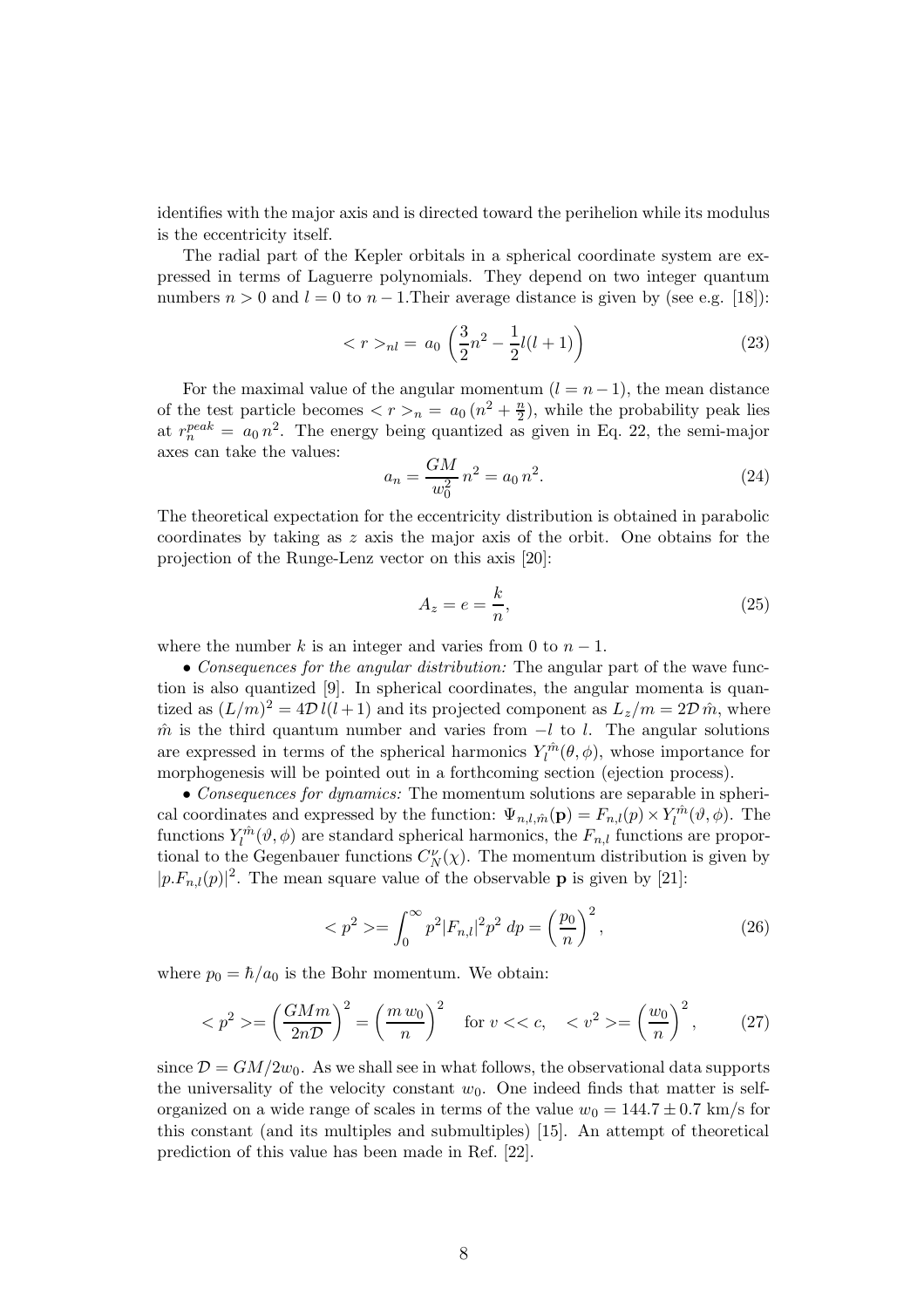### 3.2 Harmonic oscillator

Let us now consider the gravitational potential given by a uniform mass density  $\rho$ . The domain of application of this case is, evidently, cosmology in the first place, but this can also apply as an approximation to the interior of extended bodies (stars in galaxies, galaxies in superclusters, ...). Solving for the Poisson equation yields a harmonic oscillator gravitational potential  $\varphi(r) = (2\pi/3) G \rho r^2$ , and the Schrödinger equation becomes:

$$
\mathcal{D}^2 \triangle \psi + i \mathcal{D} \frac{\partial \psi}{\partial t} - \frac{\pi}{3} G \rho r^2 \psi = 0. \tag{28}
$$

The stationary solutions [9], [18] are expressed in terms of the Hermite polynomials  $(H_n)$ :

$$
R(x, y, z) \propto \exp(-\frac{r^2}{2b^2}) H_{n_x}(\frac{x}{b}) H_{n_y}(\frac{y}{b}) H_{n_z}(\frac{z}{b}), \tag{29}
$$

where  $b = \mathcal{D}^{1/2} (\pi G \rho/3)^{-1/4}$ . The energy/mass ratio is also quantized as  $E_n/m =$  $4\mathcal{D}\sqrt{\pi G\rho/3}$   $(n+3/2)$ . The main quantum number *n* is an addition of the three independent axial quantum numbers  $n = n_x + n_y + n_z$ .

• Spatial consequences: The theory allows one to predict that matter will have a tendency to form structures according to the various modes of the quantized 3 dimensional isotropic harmonic oscillator [9] whose dynamical symmetry group is SU(3). Depending on the conservative quantities and their associated quantum numbers  $(n_x, n_y, n_z)$ , a simple or multiple (double, chain, trapeze) structure is obtained (see Fig. 13). As we shall see, this prediction can be checked in astrophysical data, since such morphologies are indeed found in the universe on many scales (star formation zones, compact groups of galaxies, multiple clusters of galaxies). Moreover, quantitative predictions can be made: e.g., the distance separation [9] of the extreme density peaks is given by the approximation  $\Delta r_{max} = b (n^2 + 3n)^{1/2}$ .

• Dynamical consequences: In the momentum representation, we can predict a distribution of inter-velocities as  $\Delta v_{max} = v_0 (n^2 + 3n)^{1/2}$  with the characteristic velocity  $v_0 = 2 \mathcal{D}^{1/2} (\pi G \rho/3)^{1/4}$ . The difference between the extreme velocity peaks is quantized in a quasi-linear way [9], since it is of the order of  $2v_0$ ,  $3v_0$ , and  $4v_0$  for the modes  $n = 1, 2, 3$  respectively.

The main conclusion is the prediction that the various cosmological constituents of the universe will be situated at preferential relative positions and move with preferential relative velocities, as described by the various structures implied by the quantization of the isotropic 3D harmonic oscillator.

## 3.3 Ejection process

In many ejection / growth processes (planetary nebulae, supernovae, star formation, ejection of matter from Sun , as due e.g. to the infall of sungrazer comets, etc...), the observed ejection velocity seems to be constant in the first approximation (as a result of the cancellation between various dynamical effects). This particular behavior is consistent with a constant or null effective potential, i.e., it corresponds to the free motion case.

This means that this problem becomes formally equivalent to a scattering process during elastic collisions. Indeed, recall that the collision of particles is described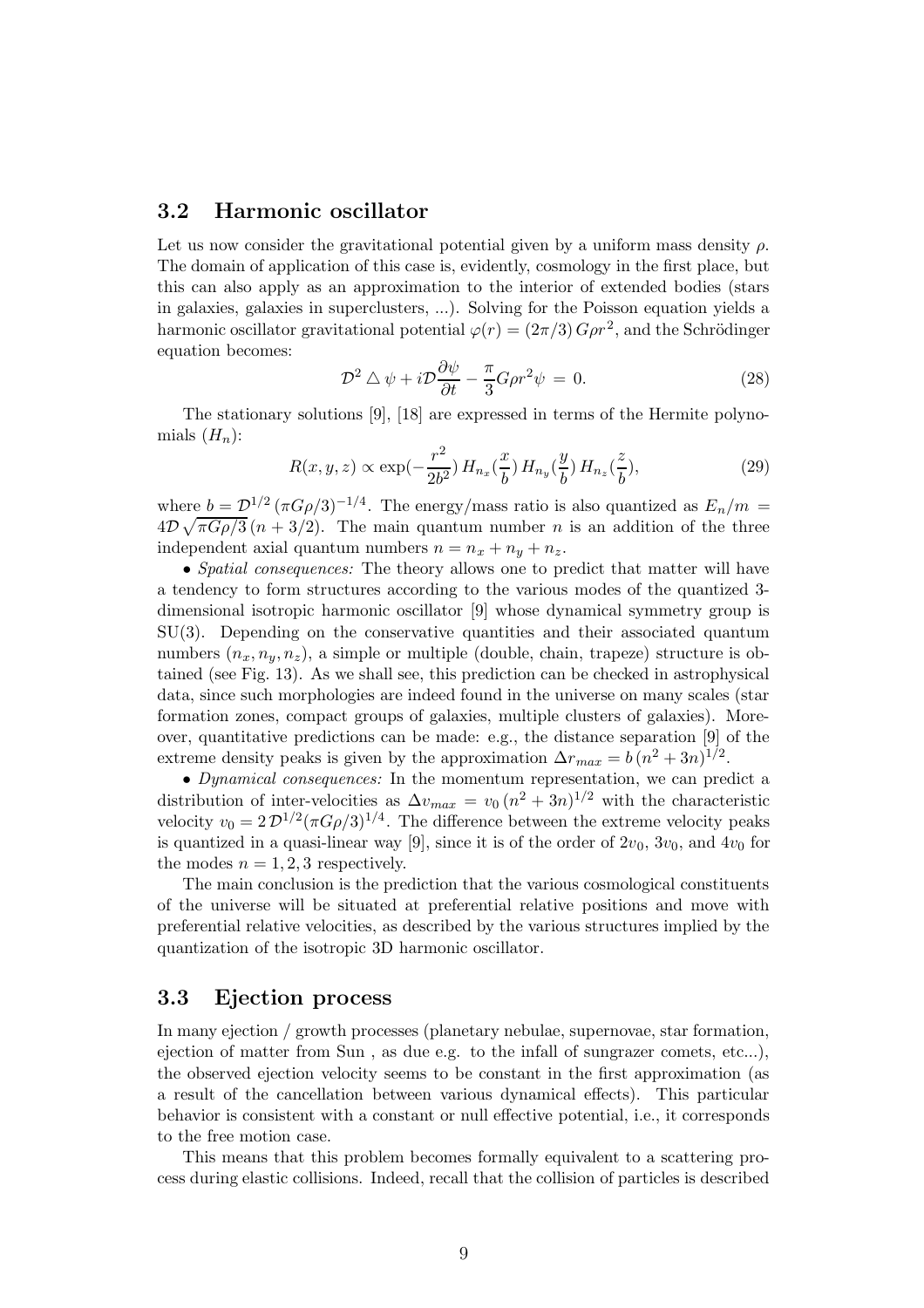in quantum mechanics in terms of an incoming free particle plane wave and of outcoming free plane and spherical waves. The Schrödinger equation of a free particle writes:

$$
2m\mathcal{D}^2 \triangle \psi(\mathbf{r}) + E\psi(\mathbf{r}) = 0 \tag{30}
$$

where  $E = p^2/2m = 2m\mathcal{D}^2k^2$  is the energy of this free particle. The stationary solutions of the problem in a spherical coordinate system are  $\psi(\mathbf{r}) = R(r) Y_{lm}(\theta, \phi)$ . The equation of radial motion becomes [18]:

$$
R''(r) + \frac{2}{r} R'(r) + [k^2 - \frac{l(l+1)}{r^2}] R(r) = 0.
$$
 (31)

We keep the solution corresponding to a flow of central particles (ejection / scattering process), namely, the divergent spherical waves. The general solution is expressed in terms of the first order Hankel functions:

$$
R(r) = +iA\sqrt{\frac{k\pi}{2r}} H_{l+\frac{1}{2}}^{(1)}(kr). \tag{32}
$$

• Radial consequences:  $[\Phi(r)]^2$  represents the spatial probability of presence for a particle ejected in a unit of time. But our aim is to know the evolution of the probability function for distances and times higher than the ejection area. The spatial probability density for a particle emitted at time  $(t_e)$  in an elementary spherical volume writes:

$$
dP(r, \theta, \phi, t, t_e) = [R(r - V_0(t - t_e))]^2 \frac{1}{r^2} r^2 dr [Y_{l\hat{m}}(\theta, \phi)]^2 \sin \theta \sin \phi d\theta d\phi. (33)
$$

• Angular consequences: In a way similar to the interpretation of the spatial solutions, we shall interpret the angular solutions in terms of a self-organized morphogenesis. Indeed, the matter is expected to be ejected with a higher probability along the angle values given by the peaks of the probability density distribution. One may therefore associate quantized shapes, which can be spherical, plane, bipolar, etc... to each couple of quantum numbers  $(l, \hat{m})$ , i.e., to the discretized values of energy and angular momentum. These different possibilities will be considered in more detail in the section devoted to Planetary Nebulae.

## 4 Observational tests of the theory

## 4.1 Solar System

#### 4.1.1 Planetary system formation

Consider a protoplanetary disk of planetesimals during the formation of a planetary system. The motion of each planetesimal in the central Kepler potential of its star comes under the conditions under which a gravitational Schrödinger equation can be written. Therefore we expect the bodies to fill the orbitals (see Fig. 1), then to accrete and to form planets. The final orbital elements of the planets are finally expected to follow the laws that have been described in the previous section, i.e., semi-major axis  $\propto n^2$ , eccentricity  $\propto k/n$ , etc...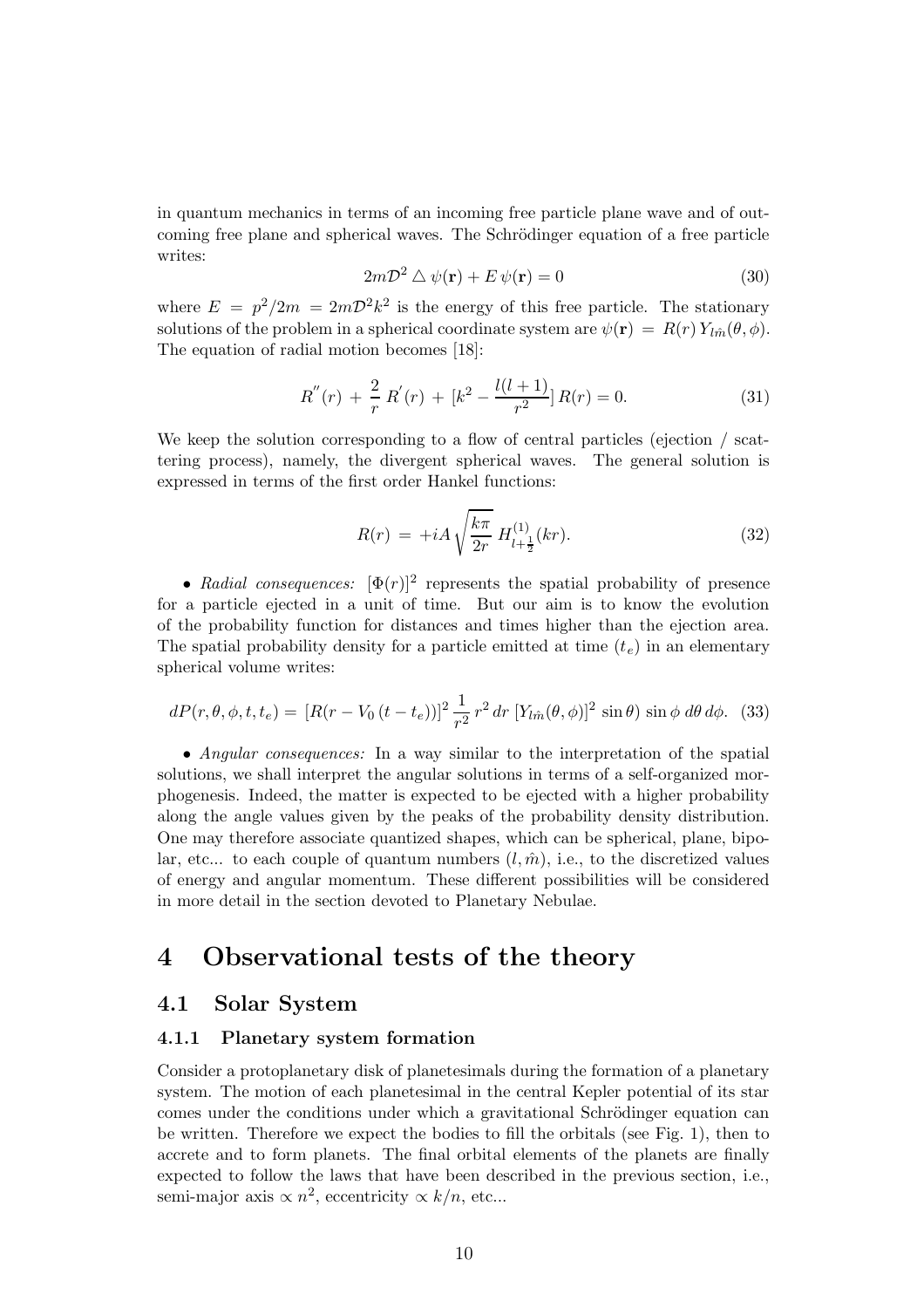

Figure 1: Example of solution of the gravitational Schrödinger equation for a Kepler potential.

An important feature of the scale-relativity approach is that it naturally leads to a hierarchy of structures [8, 15]. Let us summarize the argument. Consider a system of test-particles (e.g., planetesimals) in the dominant potential of the Sun. Their evolution on large time-scales is governed by Eq. 12, in terms of a constant  $\mathcal{D}_i = GM/2w_i$ . The particles then form a disk whose density distribution is given by the solution of the Schrödinger equation based on this constant. This distribution can then be fragmented in sub-structures still satisfying Eq. 12 (since the central potential remains dominant), but with a different constant  $w_{j+1}$ . We can iterate the reasoning on several hierarchy levels. The matching condition between the orbitals implies  $w_{i+1} = k_i w_i$ , with  $k_i$  integer. Our own Solar System is indeed organized following such a hierarchy on at least 5 levels, from the Sun's radius to the Kuiper belt (see Figs. 2 and 3 and the following sections). In particular, the inner solar system in its whole can be identified as the fundamental level  $(n = 1)$  of the outer solar system, in which Jupiter is in  $n = 2$ , Saturn in  $n = 3$ , etc....



Figure 2: Hierarchical model of formation of the Solar System.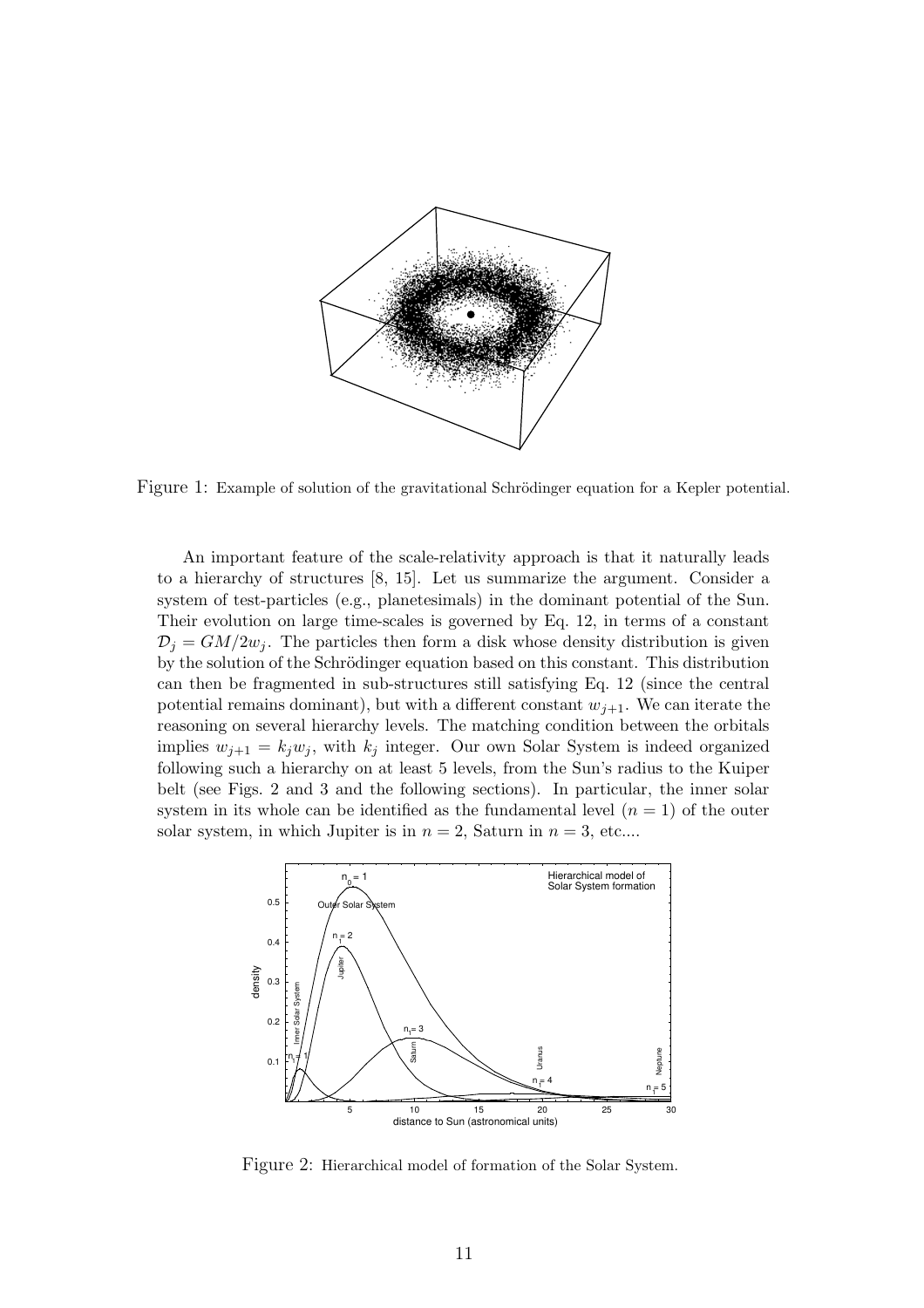#### 4.1.2 Planetary orbits

The application of the scale-relativity approach to the solar system has been given in detail in [8, 23, 24]. As expected in the hierarchical model formation, the inner and outer solar systems are both organized in a similar way, in terms of semi-major axes distributed according to a  $n^2$  law (see Fig. 3). For the inner system, the gravitational coupling constant is found to be given by a value  $w_0 = 144$  km/s. As we shall see in what follows, this value (or its multiples or submultiples) can be identified on a wide range of astrophysical scales, from the Earth to cosmological scales.

Moreover, such a  $n^2$  law is not adjustable (contrarily to a scaling law of the Titius-Bode type), so that the ranks of the planets are fixed in a constrained way. One finds that Mercury ranks  $n = 3$ , so that the very first result of the theory has been to predict the existence of two additional probable zones for planetary orbits [8, 23], at 0.043 AU  $(n = 1)$  and 0.17 AU  $(n = 2)$ , for the solar system but also for extrasolar planetary systems. At the time of the prediction, no exoplanet was yet known. As we shall see, this prediction has now received strong support from the discovery of exoplanets and from structures in the very inner solar system. The same is true of the outer solar system beyond Pluto, which can now be checked using the Kuiper belt objects.



Figure 3: Comparison of the observed semi-major axes of planets in the inner and outer solar system with the predicted values,  $a_n/GM = (n/w)^2$ , with  $w = 144 \text{ km/s}$  in the inner solar system and  $w = 144/5$ km/s in the outer system. "SI" stands for the peak of the inner solar system (which corresponds to  $n = 1$ ) in the outer system), and "SE" for the peak of the outer system (Jupiter at  $n = 2$ ). Additional peaks are predicted beyond Pluto (see the Kuiper belt section hereafter) and before Mercury (see the section "Intramercurial structures").

#### 4.1.3 Satellites and rings

It has been shown by Hermann et al. [25] that the various systems of rings and satellites around the outer giant planets also come under the same  $n^2$  law in a statistically significant way. Moreover the planet radii themselves belong to the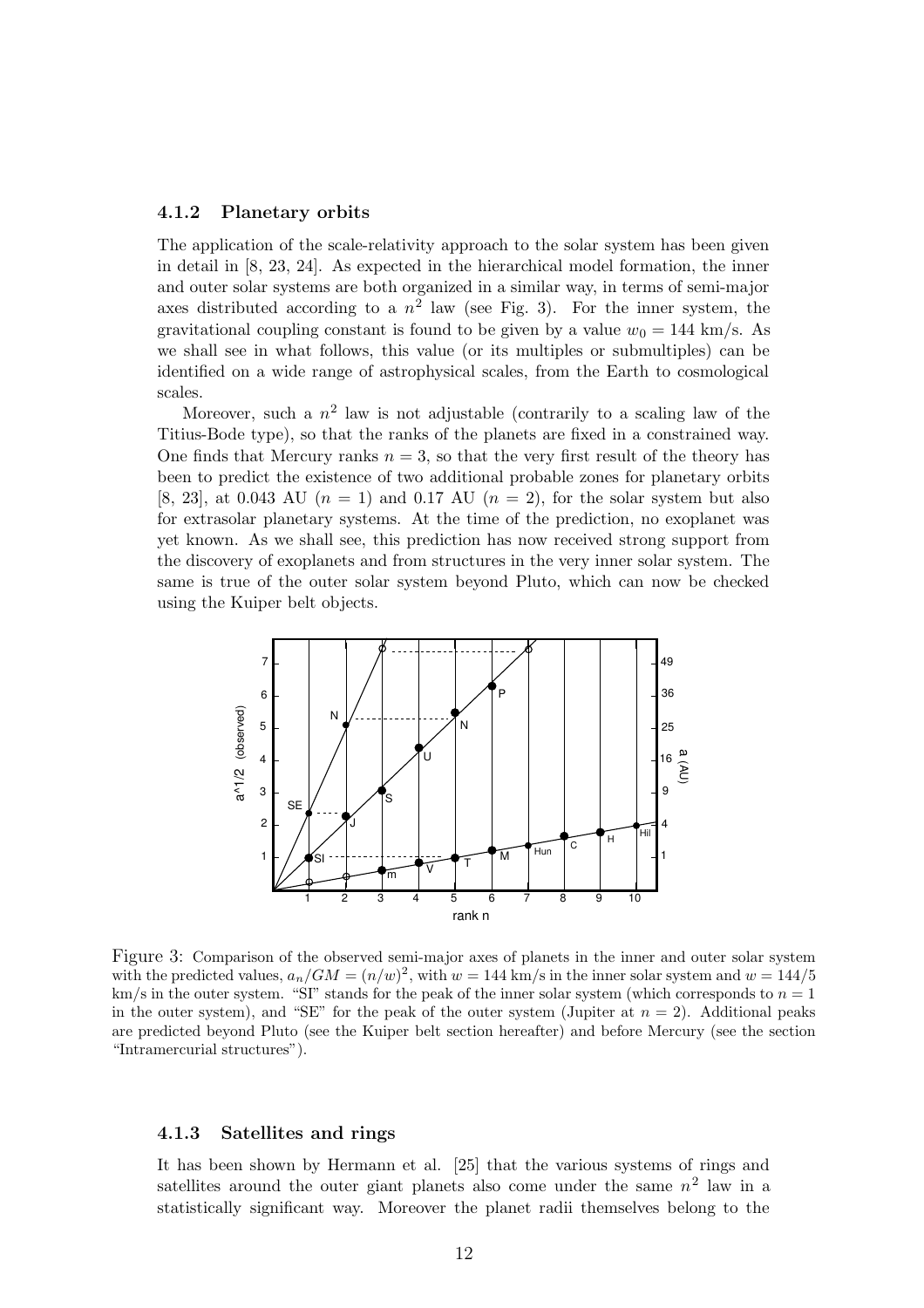sequence (as we shall see, the same is true of the Sun in the very inner solar system). Such a result is indeed expected, since a generalized Schrödinger equation can also be applied to the problem of the formation of the central bodies, and that matching conditions on the probability amplitude should be written between the interior and exterior solutions (similar to the Cauchy conditions in general relativity).

In a subsequent study, Antoine [26] has solved the Schödinger equation in the case of cylindrical 2D symmetry, and he has compared the solutions to the observed main density peaks of Saturn rings. In this case the energy becomes quantized as  $E_n = E_0/(n + 1/2)^2$ . The remarkable result is that the ring peaks agree with such a law with the same value  $w_0 = 144$  km/s as in the inner solar system: one finds values of  $n = 6.45, 7.57, 8.51, 9.46$  and 13.43, all of them close to  $n + 1/2$  as expected. The probability to obtain such a result by chance is smaller than  $10^{-3}$ .

#### 4.1.4 Mass distribution of planets

The above theoretical approach provides a model for the mass distribution of matter in the solar planetary system [23, 24]. Indeed, as well the observed distribution of the whole system as that of the inner system (which stands globally as the first orbital of the outer one) agree with the predicted law of probability density. We can therefore use the hierarchical model described above to predict the masses of the planets (in units of Jupiter mass, as in runaway models). The result is given in Fig. 4. The distributions of the mass of planets in the inner and outer solar system are in good agreement with such a model. Only the mass of Neptune is much higher than expected. But even this discrepancy is easily explained by the existence of a larger system in which the mass peak of the whole planetary system (i.e. Jupiter) ranks  $n = 1$ , and in which Neptune ranks  $n = 2$  (dashed line in Fig. 4; see also Fig. 3).

Remark finally that this model will certainly help solving another problem encountered by standard models of planetary formation. The accretion time of planetesimals, though acceptable for earth-like planets, becomes too large for giant planets. In our framework, the initial distribution of planetesimals is no longer flat, but already peaked at about the final value of the planet positions, which should shorten the accretion process.

#### 4.1.5 Intramercurial structures

Solar radius Preferential distances in the very inner solar system are expected for semi-major axes of 0.043 and 0.17 AU, which correspond to the  $n = 1$  and  $n = 2$ probability peaks based on the constant  $w_0 = 144$  km/s. More generally one can consider substructures based on a multiple of this constant,  $w_1 = 432 = 3 \times 144$ km/s. Indeed, the Sun radius is in precise agreement with the peak of the fundamental level of this sequence: namely, one finds  $n_{\odot} = 0.99$  with  $R_{\odot} = 0.00465$  AU, that corresponds to a Keplerian velocity of 437.1 km/s. Such a result is not unexpected in the scale-relativity approach. Indeed, the fundamental equation of stellar structure is the Euler equation, which can also be transformed in a Schrödinger equation [10], yielding preferential values for star radii. Matching conditions between the probability amplitude that describes the interior matter distribution (the Sun) and the exterior solution (the Solar System) are expected to involve a matching of the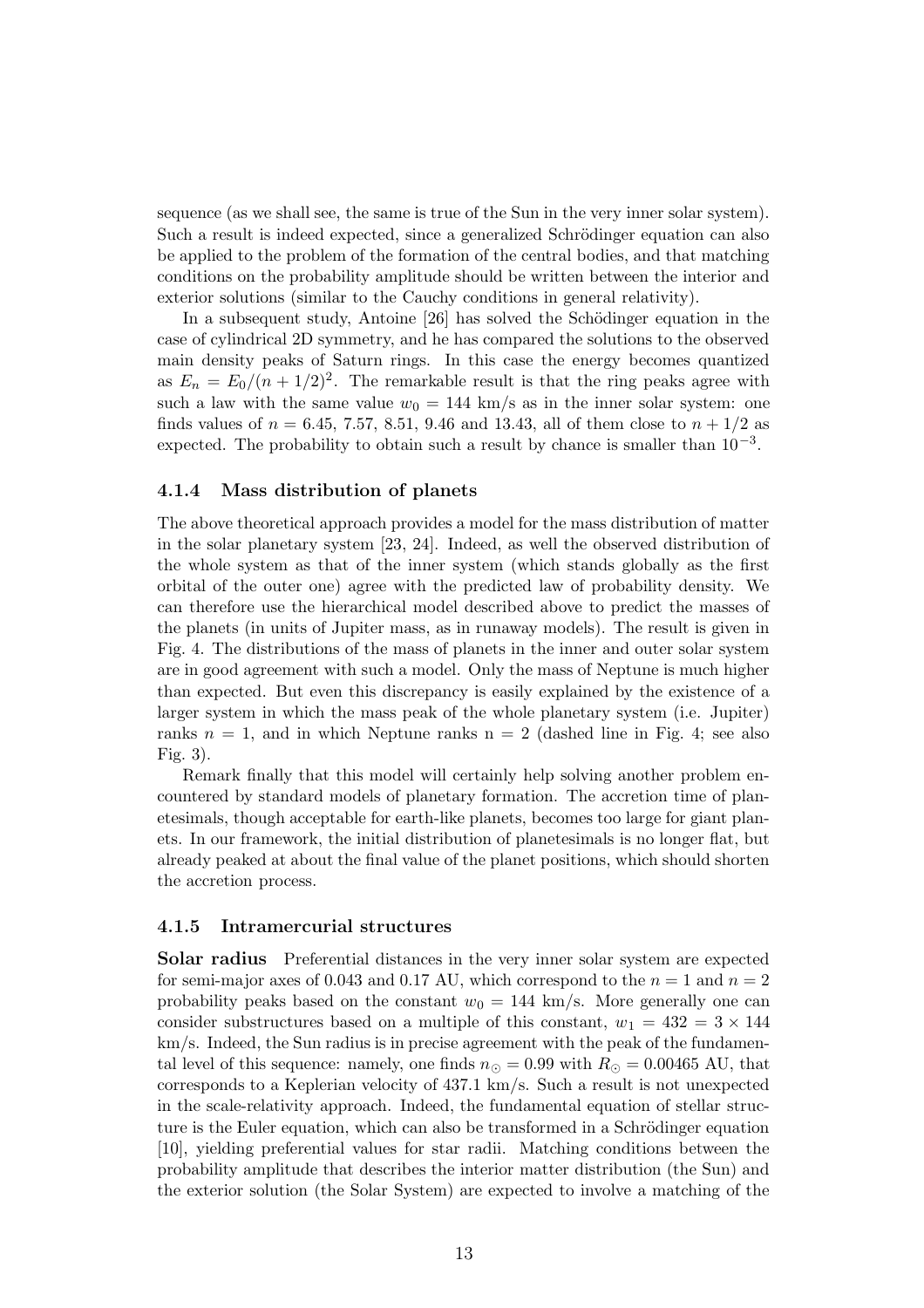

Figure 4: Comparison between the observed and theoretically predicted planet masses in the inner and outer solar system. IS stands for the inner solar system as a whole (2 Earth masses), C and H for Ceres and Hygeia, which are the two main mass peaks in the asteroid belt.

positions of the probability peaks. This theoretical question will be developed in a forthcoming work, while data analysis has already demonstrated that known star radii show pronounced probability peaks, in particular for values corresponding to Keplerian velocities of 432 km/s [82].

**Circumsolar dust.** We therefore predict, on the basis of a constant  $w = 432$ km/s, probability density peaks lying at  $4.09 R_{\odot}$ ,  $9.2 R_{\odot}$ ,  $16.32 R_{\odot}$ , etc.. This can be checked by studying the density distribution of interplanetary dust.

We have indeed recalled in [24] that the possible existence of intramercurial bodies is limited by dynamical constraints (such as the presence of Mercury) and thermodynamical constraints (sublimation). As a consequence asteroids can be found only in the zone 0.1-0.25 AU, but the inner zone 0.005-0.1 AU can yet be checked using the distribution of interplanetary dust particles in the ecliptic plane (originating from comets and asteroids) that produce the F-corona.

Since 1966, there has been several claims of detection during solar eclipses of IR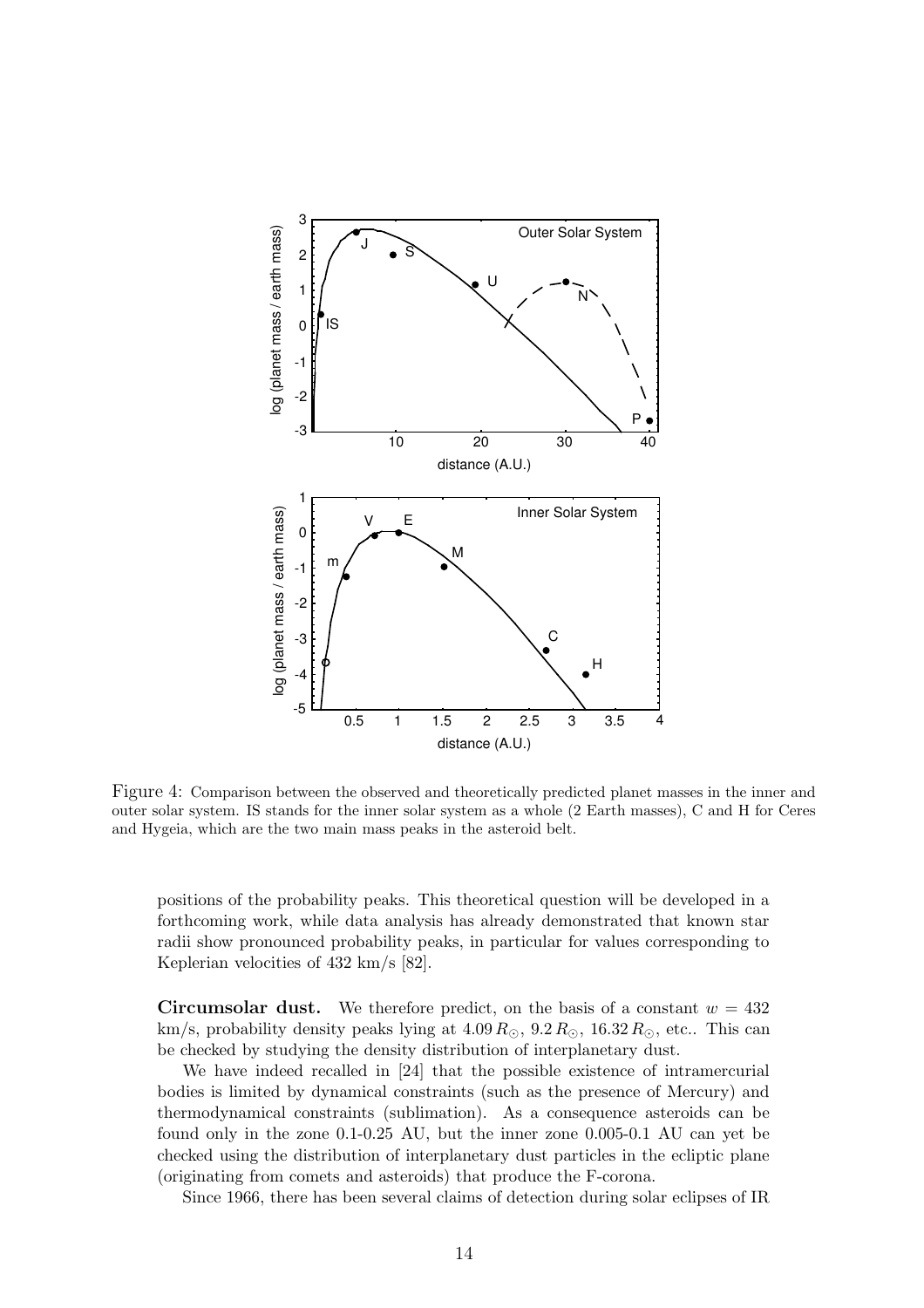thermal emission peaks from possible circumsolar dust rings (Peterson [27], Mac-Queen [28], Koutchmy [29], Mizutani et al [30], Lena et al [31]. These structures have been systematically observed at the same distance of the Sun during five eclipses between 1966 and 1983. McQueen finds two radiance peaks at  $4.1 R_{\odot}$ , which is equivalent to a Kepler velocity  $v = 216$  km/s and at  $9.2 R_{\odot} = 0.043$  AU, which corresponds very precisely to a Kepler velocity  $v = 144$  km/s (see Fig. 5). i.e., to the predicted background level of the inner Solar System and of extrasolar planetary systems at the same scale (see herebelow).



Figure 5: IR-dust density observed during the solar eclipse of January 1967 (adapted from MacQueen [28]). Two density peaks were observed at exactly the predicted distances  $4.09 R_{\odot}$ , and  $9.20 R_{\odot} = 0.043$ AU, which correspond respectively to Keplerian velocities of  $432/2$  and  $432/3 = 144$  km/s.

However, more sensitive observations during the 1991 solar eclipse [32, 33] did not confirm these detections. While Lamy et al. [32] conclude that the previous detections were in error, Hodapp et al. [33] argue that the earliest observations were credible and therefore that the observed structures were transient features, perhaps due to the injection of dust into near-solar space by a Sun-grazing comet. This last interpretation is quite in agreement with the scale-relativity approach. Indeed, the dynamics of the dust particles that are at the origin of the solar Fcorona is determined by the Sun gravity, the Poynting-Robertson and corpuscular pressure drag, the radiation pressure force and the effect of sublimation [34]. The combination of these effects leads to chaotic motion with a small predictability time horizon, and would therefore come under the gravitational-Schrödinger equation. The dust injected in the circumsolar space would thus accumulate during a finite time into the predicted high probability zones, and finally spiral toward the Sun due to the Poynting-Robertson drag.

Therefore a possible independent test of the theory could consist of new real time IR observations during a forthcoming eclipse taking place just after the passage of large size sungrazer(s).

Vulcanoid belt. An attempt to test for the prediction of the theory according to which one or several objects (most probably an asteroid belt) could exist at  $0.17 AU$  $(n = 2$  for the inner solar system) from the Sun has been recently performed by Schumacher and Gay [35].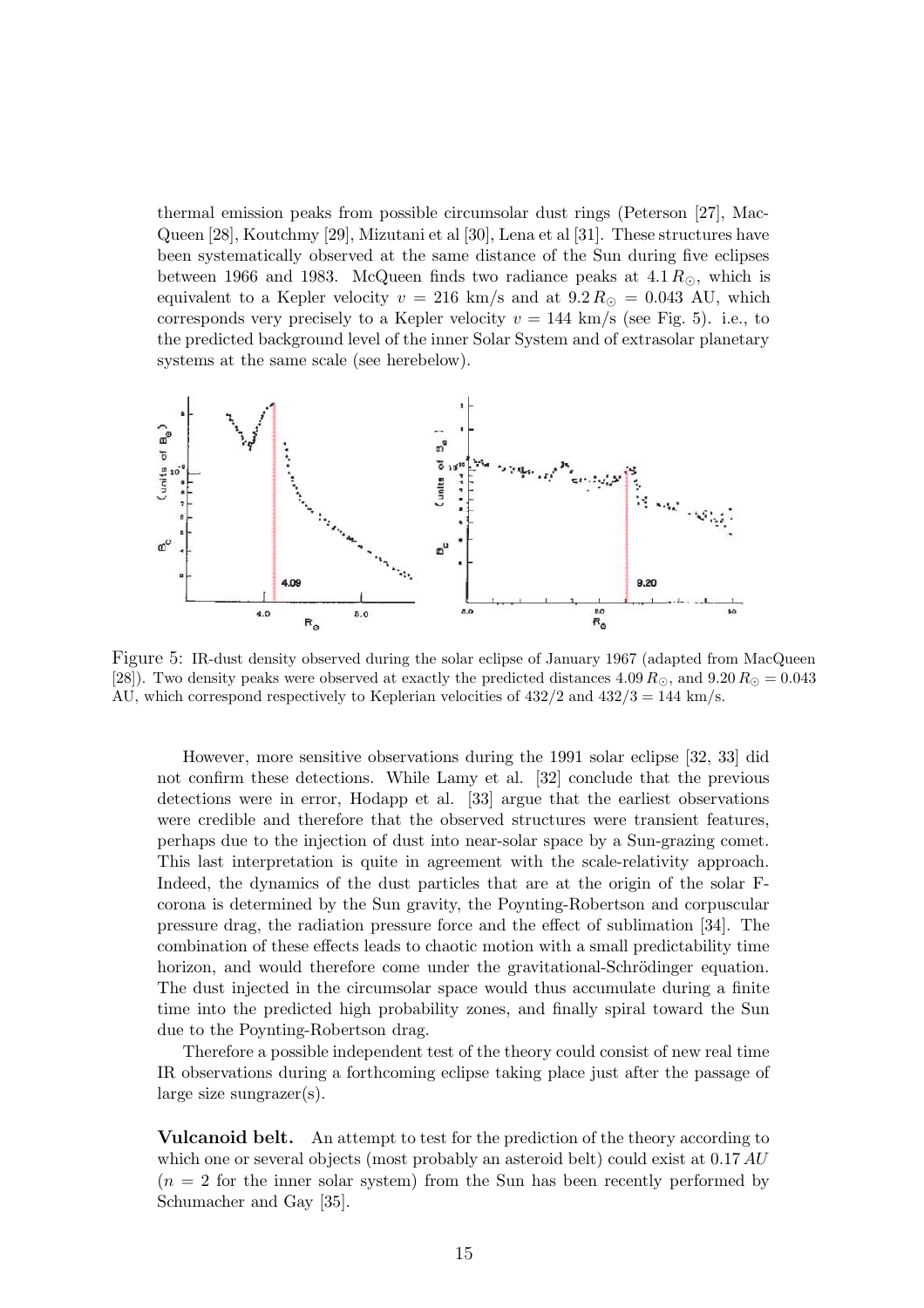They have tried to detect vulcanoids by analysing the SOHO/LASCO images using automatic detection. Their conclusion [35] is that it is very difficult to detect such objects even if they do exist, because of the high level of noise that remains after cleaning the images for the solar corona. Their result is that there is no object of diameter larger than 60 km around  $\approx 0.17$  AU. This lets open plenty of possibilities, in particular the most probable one, i.e. an asteroid belt made of objects of size smaller than 10 km. Indeed, the prediction of the scale-relativistic planetary model formation (see above) is that a total mass of  $10^{-4}$  Earth mass is expected in this zone. It is probable that such a small total mass has not been able to accrete so that the matter remains discretized in terms of planetesimals. Moreover, recent numerical simulations [36] have shown that there should exist a stable zone between 0.1 and 0.2 AU, and, moreover, that some of the known Earth-crossing asteroids could well come from this zone.

In situ detection could be possible in the future using e.g. the Solar Orbiter spacecraft, which will reach a distance to the Sun of 0.21 AU. Another suggestion consists of searching for the possible perturbations that such an asteroid belt would induce on the motion of the Aten and Apollo Earth-crossing asteroids, in particular on those which enter the very inner solar system. Six such objects are presently known having perihelion distances smaller than  $0.17$  (see http://cfawww.harvard.edu/cfa/ps/mpc.html), among which 1995 CR, of perihelion  $q = 0.119$ and inclination  $i = 4.0$  degree, and 2000 BD19 of perihelion  $q = 0.092$ , inclination  $i = 25.7$  degree, which crosses the ecliptic at the expected belt distance of 0.174 AU.

#### 4.1.6 Sungrazer comets



Figure 6: Distribution of the perihelions of sungrazer comets and comparison to the scale-relativity prediction (integer values of l), according to Ref. [37].

Parabolic comets can be used to check deeper intramercurial structures [37].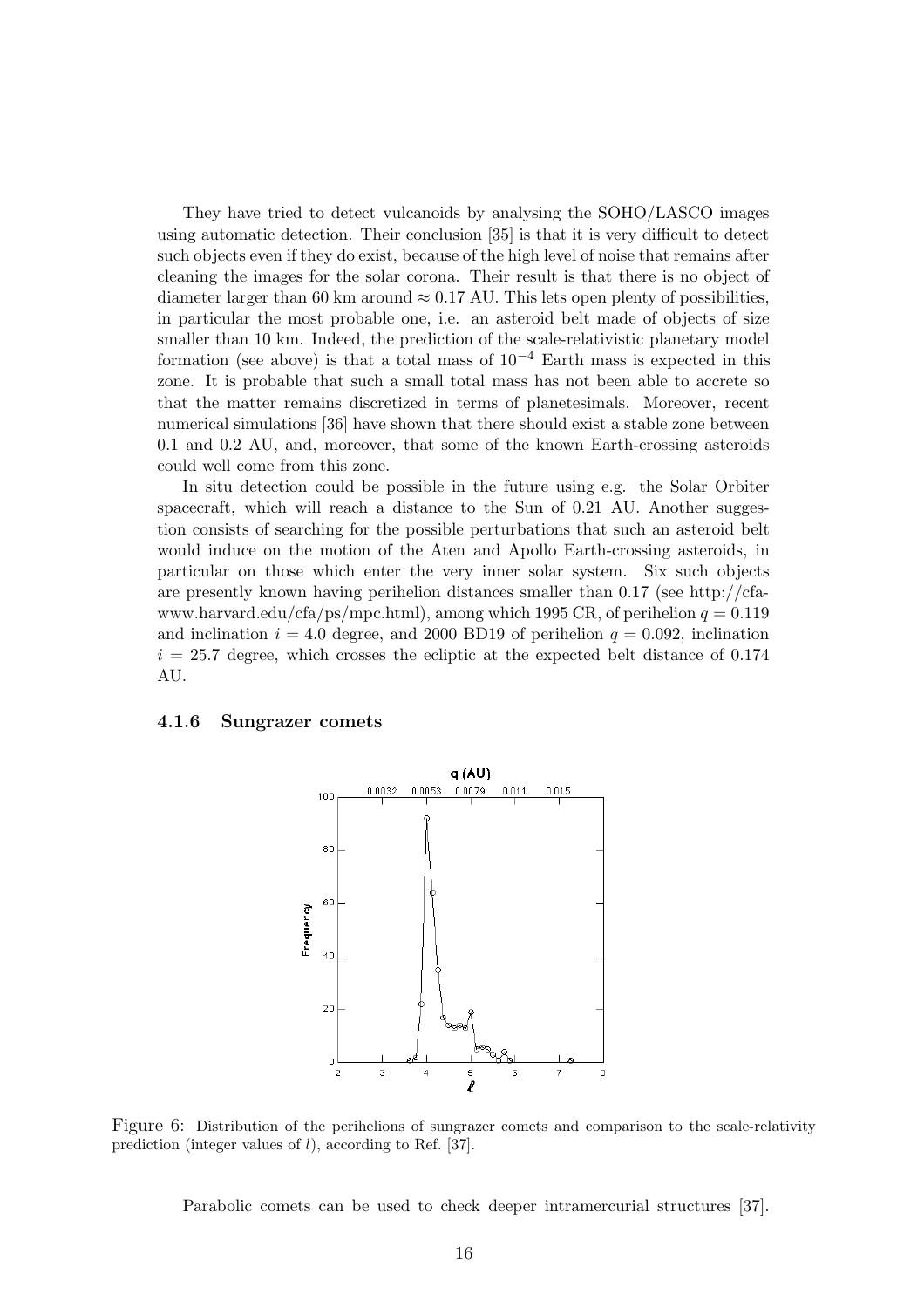The sungrazers, in particular those recently observed by the SOHO satellite, enter in the very inner solar system. The eccentricity of these objects is very close to  $e = 1$ because of their quasi-parabolic orbits. Therefore their perihelion distance become a direct indicator of angular momentum. The scale-relativity approach predicts that it should show probability density peaks for perihelion values  $q_l = (GM/w^2) l(l+1)/2$ . The value of  $w$  for these objects corresponds to yet a new sub-level of hierarchy, since their velocity may reach  $600 \text{ km/s}$ . Indeed, as shown in Fig. 6, the perihelion distribution of sungrazers with  $q < 0.015$  AU agrees very closely and in a statistically highly significant way with the predicted theoretical values, for  $w = 1296 = 9 \times 144$ km/s.

#### 4.1.7 Trans-Neptunian structures: Kuiper belt

As recalled above, new predictions have been performed ten years ago in the gravitational Schrödinger framework concerning the inner regions of planetary systems, but also the outer regions beyond 40 AU [8]. Since, many small bodies have been discovered in the so-called Kuiper belt. For the outer solar system, the  $w$  constant is close to 29 km/s, i.e.  $144/5$  km/s, where  $n = 5$  is the rank of the mass peak in the inner solar system, given by the Earth position. This implies a quantization of the semi major axis according to  $a_n = 1.1 n^2$  AU. This law can be used to predict the distribution of Kuiper belt components [24]. The distribution of the outer solar system planets and of the recently discovered SKBOs (scattered Kuiper belt objects) is given in Fig. 7, and compared to these predictions. A satisfactory agreement is found, in particular concerning the expected trans-Plutonian peak at 55 AU. Moreover, most KBOs are found around 40 AU and they therefore agree with the  $n = 6$  predicted peak.



Figure 7: Distribution of the semi-major axis of Scattered Kuiper Belt Objects, compared with the theoretical predictions of probability density peaks for the outer solar system (arrows).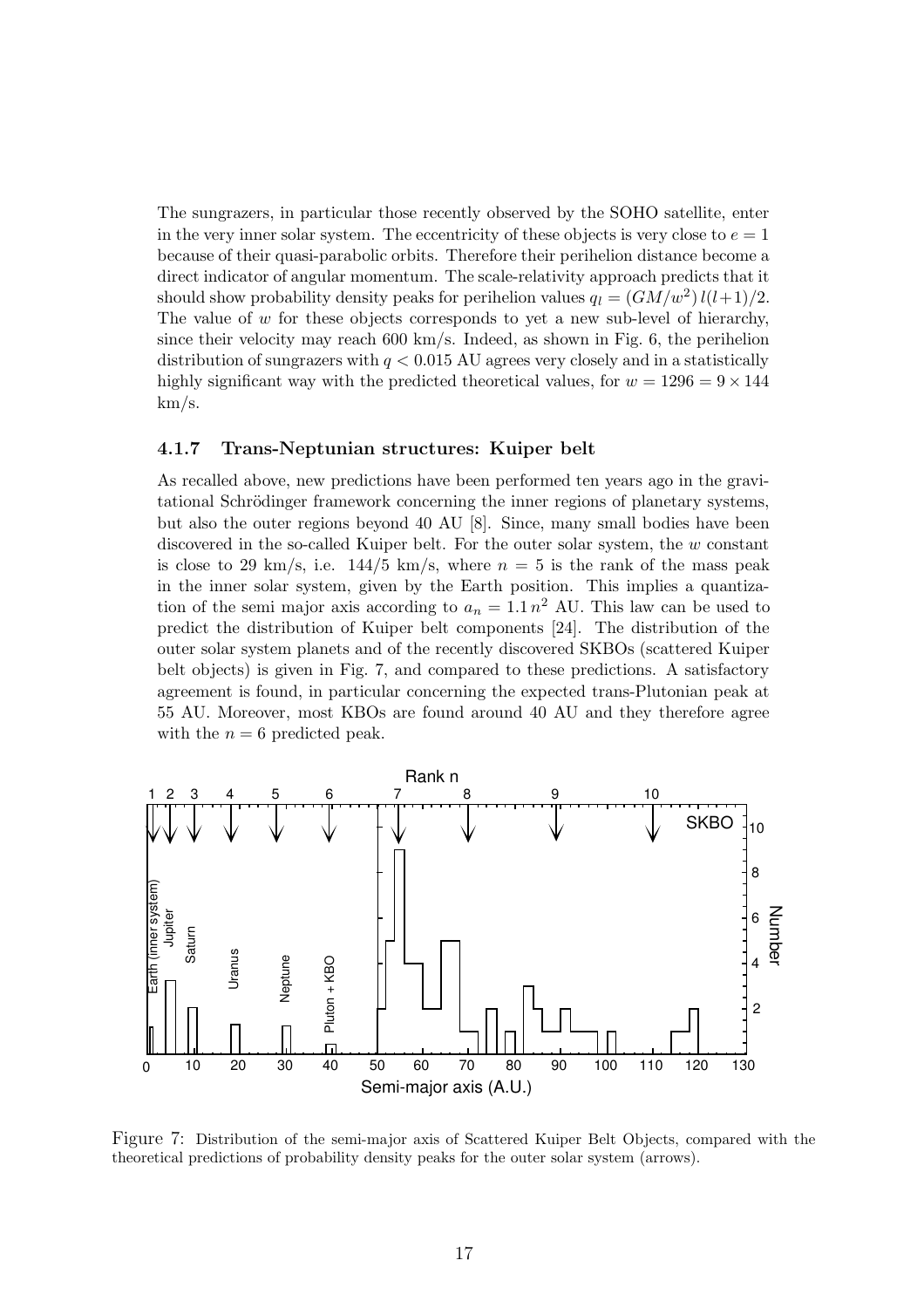#### 4.1.8 Obliquities and inclinations of planets and satellites

The method of transformation of classical dynamics equations in Schrödinger equations under the information-loss conditions has also been applied to the equations of the rotational motion of solids [38, 10]. The planetary and satellite obliquities in the solar system are known to be most of the time chaotic and they therefore come under the Schrödinger description. In the case of a free rotational motion, one obtains an equation that can also be applied to their inclinations:

$$
\frac{d^2\psi}{d\theta^2} + A^2\psi = 0\tag{34}
$$

Since  $\theta$  can vary only between 0 and  $\pi$ , the expected probability density of angle values is  $P(\theta) = a \cos^2(n\theta)$ . Thus the probability peaks are predicted to be quantized as:  $\theta_k = k\pi/n$ , where *n* is an integer. For the whole solar system, the observed values of obliquities and inclinations agree in a significant way with the predicted distribution associated to  $n = 7$  (see [38] and Fig. 8). Note that the earth obliquity itself  $(23°27')$  and several other bodies of the solar system fall close to the second quantized value  $k = 1$ . The retrograde planets such as Venus, and those which are almost heeled over their orbital plane, such as Uranus, are also accounted for in this model.



Figure 8: Distribution of the obliquities and inclinations of planets and satellites in the Solar System, compared with the scale-relativity prediction (integer values of  $k$ ).

#### 4.1.9 Space debris around Earth

The predictions of the scale relativity theory are clearly consistent with the observation of many quantized gravitational systems. Now it could be interesting to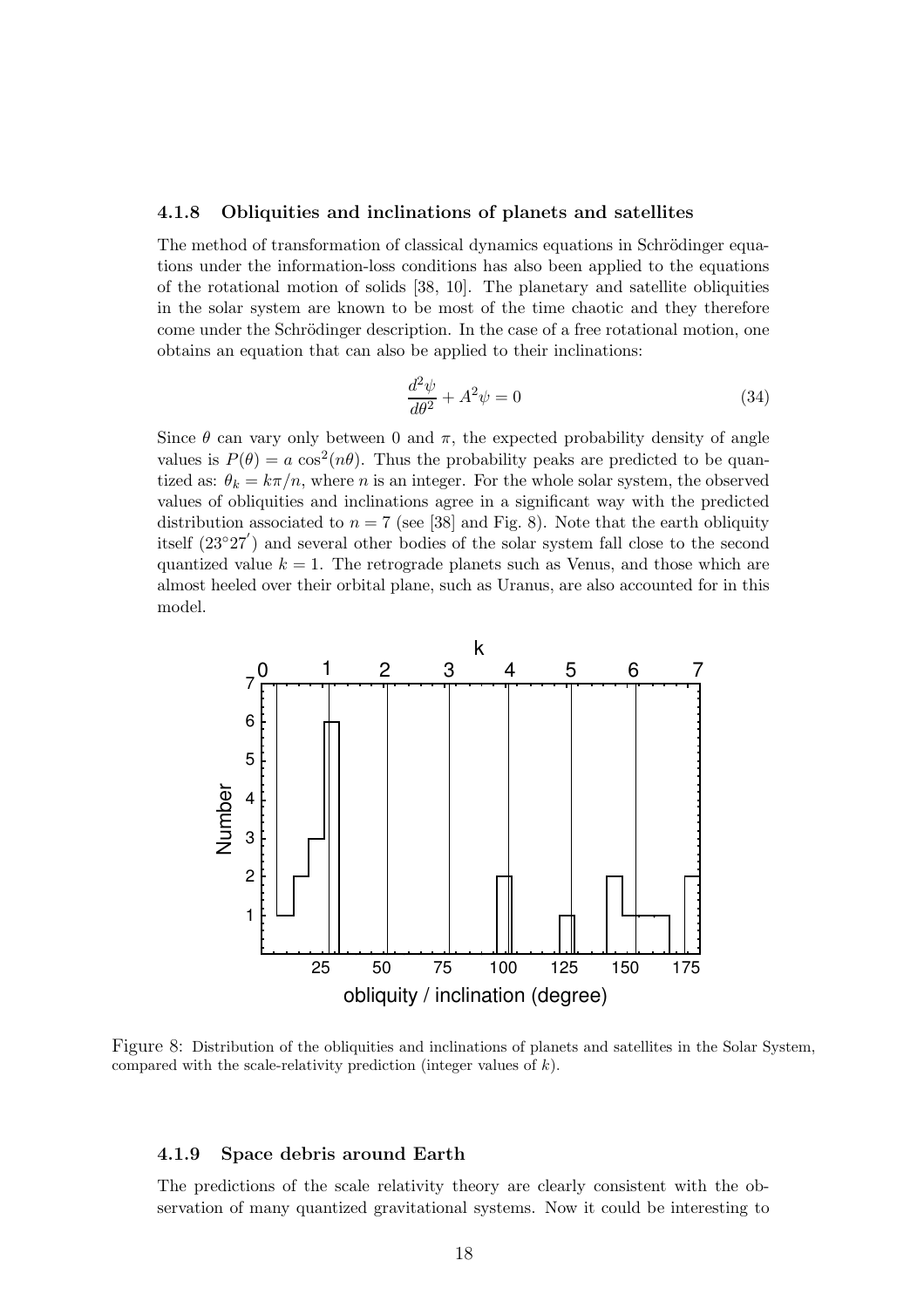have not only observational, but also experimental validations of the scale-relativity proposal.

One could therefore suggest a gravitational experiment, consisting of sending test particles in chaotic motion in a Keplerian gravitational potential. Actually such an experiment has already been done, even though it was not in purpose. Indeed, diffusing space debris in orbit around the Earth provides us with exactly this kind of scientific experiment. A large class of these space debris have diffused through collision process so that the information about their initial orbits is lost. Thus, we can apply to these objects the Keplerian solutions allowed by the theory.

Starting from the best fit value of the fundamental gravitational velocity constant for inner solar system planets and exoplanets (see below),  $w_0 = 144.3 \text{ km/s}$ , and with the Earth mass of  $5.977 \times 10^{24}$  kg, we expect average orbiting distance given by:  $\langle r \rangle_n = (GM/w_0^2)(n^2 + n/2) = 19.15 \times (n^2 + n/2)$  km. For  $n = 18$ , we find the Earth radius with a remarkable precision:  $GM(n^2 + n/2)/w_0^2 = 6375$ km, while the equatorial radius of the Earth is 6378.160 km (the difference between levels amounting to about 700 km). This result, though it needs further theoretical analysis, is expected for the same reasons as the connection of the Sun radius with the Solar System structures (see above section "Intramercurial structures"). Thus the mean distance of the space debris are predicted to be given by the next probability peaks at 718 km  $(n = 19)$ , 1475 km  $(n = 20)$ , 2269 km  $(n = 21)$ , etc....



Figure 9: Density distribution of the recently observed nearest space debris (adapted from [39]). Theoretically predicted peaks lie at altitudes of 720 km and 1475 km.

The available data  $\langle$  2000 km) [39] clearly shows two density peaks at 850 km and 1475 km (see Fig. 9). The second peak is in total accordance with the prediction (however a more complete analysis is still needed to verify that it does not correspond to a predetermined orbit). Concerning the first peak, it is necessary to take into account the dynamical braking of the earth atmosphere. This braking deviates particles to the Earth in a region up to about 700 km. Moreover, the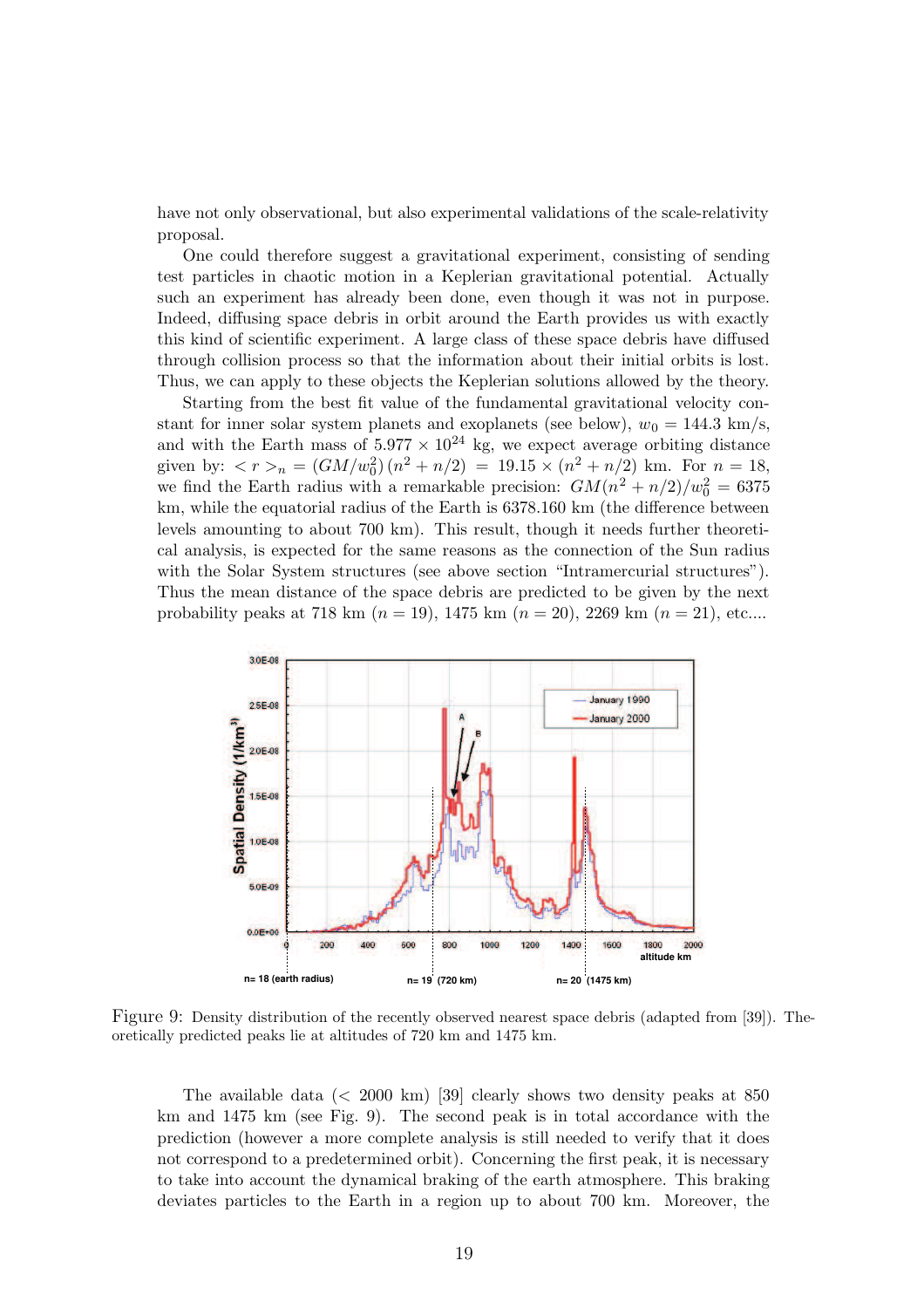observed distribution should also be corrected for spikes that correspond to identified debris still orbiting about their original orbit. These corrections should be performed before reaching a firm conclusion about this test of the theory.

## 4.2 Extrasolar Planetary system

#### 4.2.1 Semi-major axis

One of us wrote in a colloquium about "Chaos and diffusion in Hamiltonian systems", held in February 1994, i.e. more than one year before the discovery by Mayor and Queloz [40] of the first exoplanet around a solar-type star [23]: "One of the difficulty of theories of the Solar System formation and structures is, up to now, its uniqueness: we do not know whether an observed "law" is a peculiar configuration of our own system, or whether it is shared by all planetary systems in the universe. But we can expect such other systems to be discovered in the forthcoming years, and new informations to be obtained about the very distant solar system (Kuiper's belt, Oort cometary cloud...). In this regard our theory is a falsifiable one, since it makes definite predictions about such observations of the near future: observables such as the distribution of eccentricities, mass, angular momentum, the preferred positions of planets and asteroids, or possibly the ratio of distance of the largest gazeous planet and the largest telluric one, are expected in our framework to be universal structures shared by any planetary system."

We have seen in the preceding section how the theoretical prediction made in this text about the Kuiper belt (and other structures in the Solar System) is now being successfully checked. Since now seven years, the discovery of more than 70 exoplanets allows us to put to the test the second prediction, i.e. the universality of planetary structures.



Figure 10: Distribution of the semi-major axis of 79 planets (inner solar system and exoplanets around solar-like stars). Mercury, Venus, the Earth and Mars lie respectively at  $n = 3, 4, 5$  and 6.

Concerning semi-major axes, the presently observed exoplanets fall in the distance range of the inner solar system. The  $n^2$  law of the inner solar system can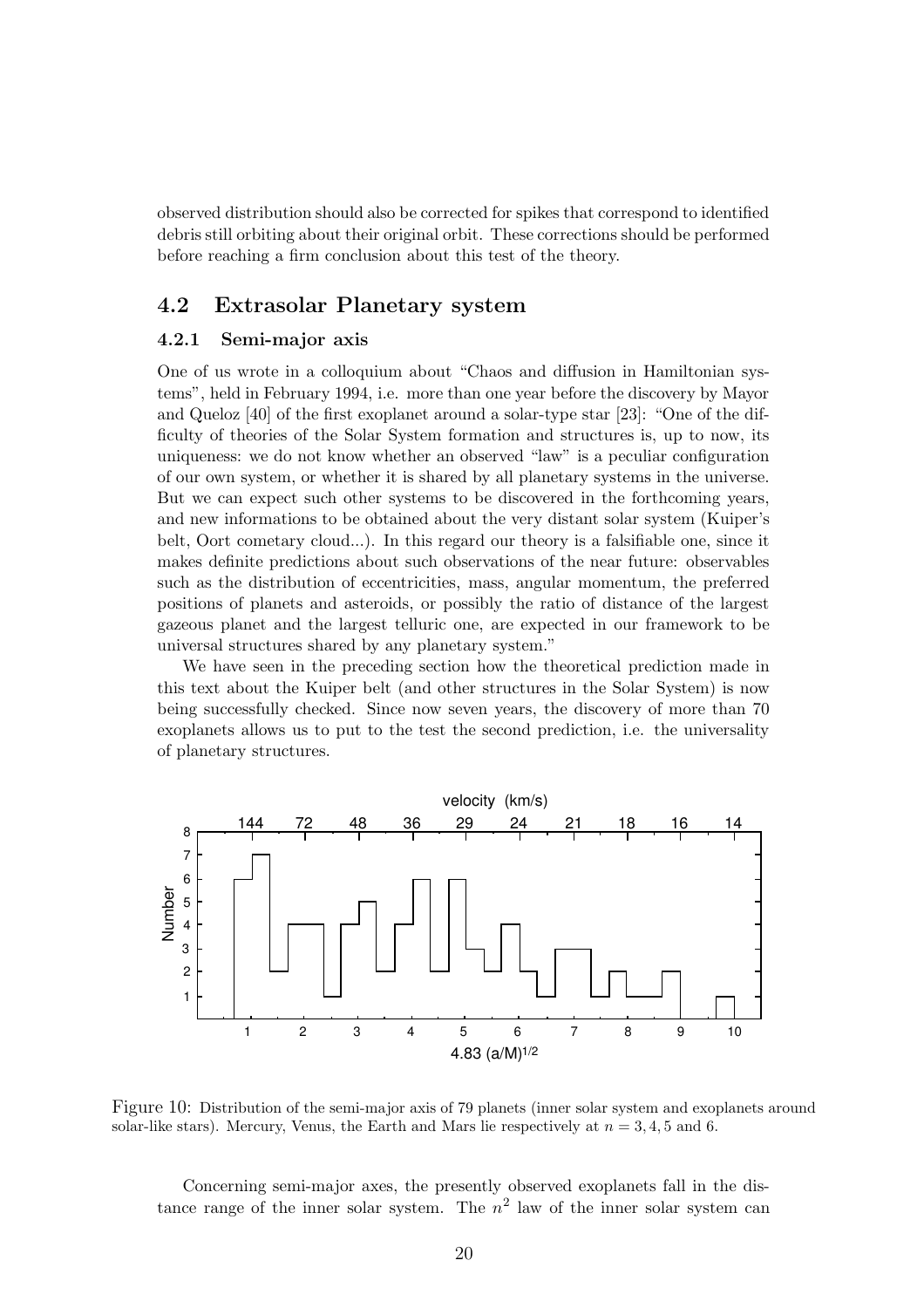be tested by considering for each exolanet the variable 4.83  $\sqrt{a/M}$ , where a is the planet semi-major axis (in AU), M the star mass (in solar mass unit) and  $w_0 = 4.83$ (i.e. 144 km/s in Earth velocity unit). The theoretical expectation is therefore that this variable should cluster around integer values (without any free parameter and performing no fit of the data). The result for the exoplanets known at the date of writing of the present contribution is given in Fig. fig:exoplanet-a and nicely supports the prediction. The probability to obtain such an agreement between the data and the theoretical prediction is  $4 \times 10^{-5}$  ([22, 20]).

A particularly remarkable result concerns the  $n = 1$  and  $n = 2$  orbitals at 144 and 72 km/s, where no large planet is present in our own system (as expected from its mass distribution determined by the distance of Jupiter to the Sun), but on which a large number of exoplanets have been found. The proximity of these exoplanets (the so-called 51 Peg-like exoplanets) to their star is a puzzle for standard theories of formation, while it was predicted in advance in the scale-relativity framework, moreover in a quantitative way, since these planets orbit preferentially at  $a/M = 0.043$  and 0.17 AU/M<sub> $\odot$ </sub>.

#### 4.2.2 Eccentricity

The eccentricity distribution of the exoplanets can be studied with regard to the general Keplerian eccentricity solution,  $e = k/n$ . The eccentricity distribution of the global sample (combining all the exoplanets and the inner solar system bodies) agrees with the predicted quantized distribution around integers  $k = n \times e$  (see Fig. 11). The associated probability level is  $10^{-4}$  [20]. When combining the eccentricity and semi-major axis distribution, the probability to find such a distribution by chance becomes as low as  $3 \times 10^{-7}$ .

The discovery of the large eccentricities of exoplanets is the second puzzle posed to standard models of formation. On the contrary, this is an expected result in our framework, since we predict the existence of orbits with eccentricities ranging from  $e = 0$  to  $e = 1 - 1/n$ .



Figure 11: Distribution of the eccentricities of 79 planets (inner solar system and exoplanets around solar-like stars). The theory predicts that the product of the eccentricity e by the quantity  $\tilde{n}$  =  $4.83(a/M)^{1/2}$  should cluster around integers.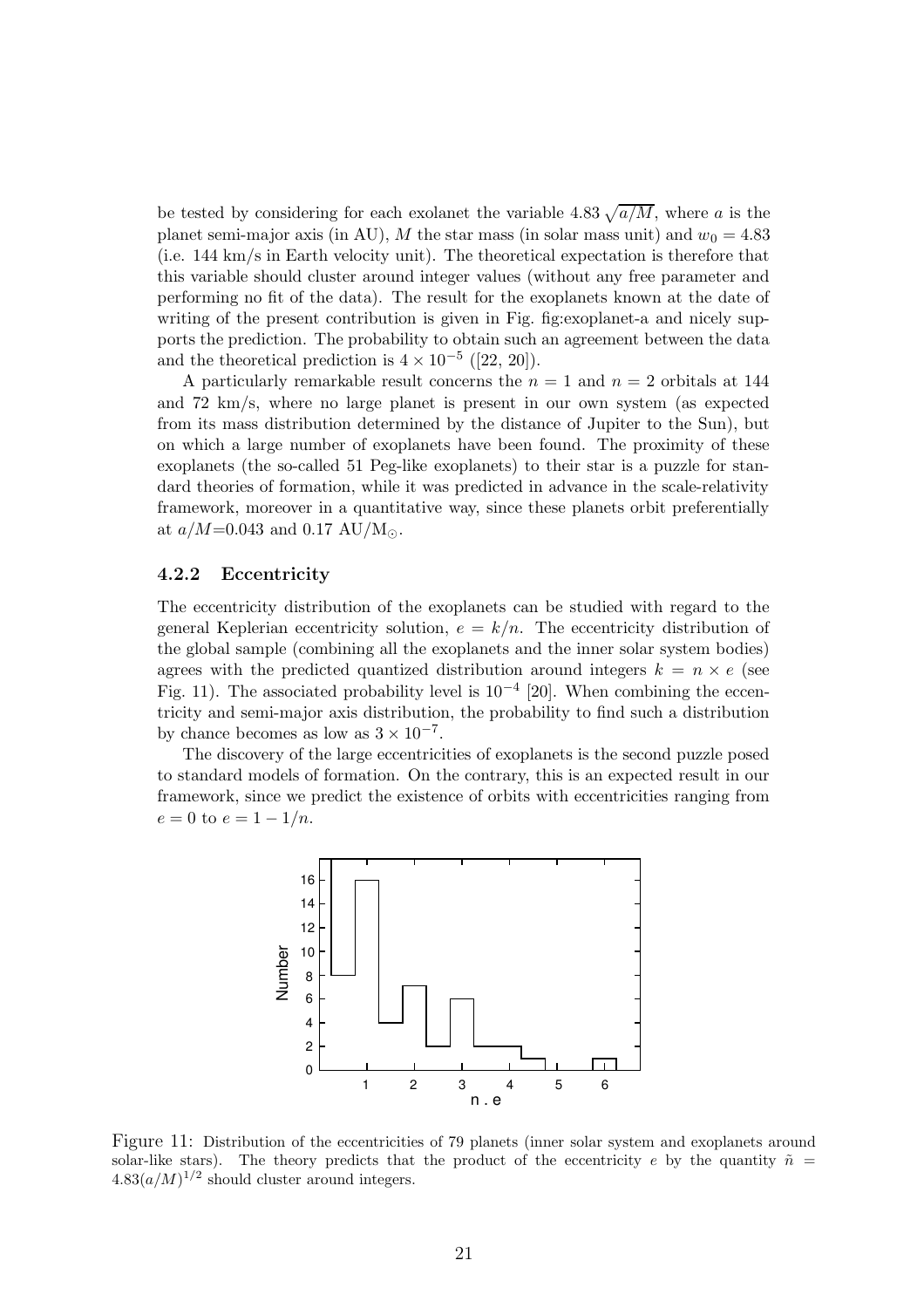#### 4.2.3 Pulsar exoplanets

The first discovery of an extrasolar planetary system are the three planets found by Wolszczan around the pulsar PSR B1257+12 [41]. Even though the star is not solarlike, it deserves a special study [15, 42]. Indeed the planets probably result from an accretion disk formed around the very compact star after the supernova explosion. We can therefore expect that the purely gravitational formation process described by the gravitational Schrödinger equation be valid with very few perturbations, so that the theoretical predictions would become very precise. Moreover, the compacity of the star suggests that planets be self-organized in terms of a smaller scale than the inner solar system (i.e., of a multiple of  $w_0 = 144$  km/s.

Both expectations are supported by the data (see Fig. 12. Indeed, assuming that the planets finally formed at mean distance of the orbitals, we expect the final planets to orbit with periods given by  $P_n = (2\pi GM/w^3)(n^2 + n/2)^{3/2}$ , where M is the pulsar mass. Period ratios from this formula (with  $n = 5$ , 7 and 8 for the three planets A, B and C) agree with the observed ratios with a remarkable precision of some  $10^{-4}$ : one obtains  $(P_A/P_C)^{1/3} = 0.6366$  while  $(P_5/P_8)^{1/3} = 0.6359$  and  $(P_B/P_C)^{1/3} = 0.8783$  while  $(P_7/P_8)^{1/3} = 0.8787$  [42]. Moreover, using the standard pulsar mass  $M = 1.4 \pm 0.1$  M<sub> $\odot$ </sub>, one obtains for the coupling constant of this system  $w = (2.96 \pm 0.07) \times 144$  km/s (i.e. the Keplerian velocity at the Sun radius).



Figure 12: Comparison between the observed periods of the three planets observed around the pulsar PSR B1257+12 and the scale-relativity prediction. The agreement between the observed periods and the predicted ones is so precise (the difference is less than 3 hours for periods of several months) that three zooms by a factor of 10 are indicated.

These results have allowed to predict precisely the possible existence of other periods, in particular short ones at 0.322 days  $(n = 1, 1.958$  days  $n = 2$  and 5.96 days  $(n = 3)$ . In a recent work, Wolszczan et al. [43] have obtained timing data for about 30 successive days. We have analyzed the residuals of these data after substraction of the effects of the three planet (the dispersion of these residual being still larger than the error bars), and we have found a marginal detection (at a significance level of 2.7  $\sigma$ ) for a period  $P = 2.2$  days, which is compatible with the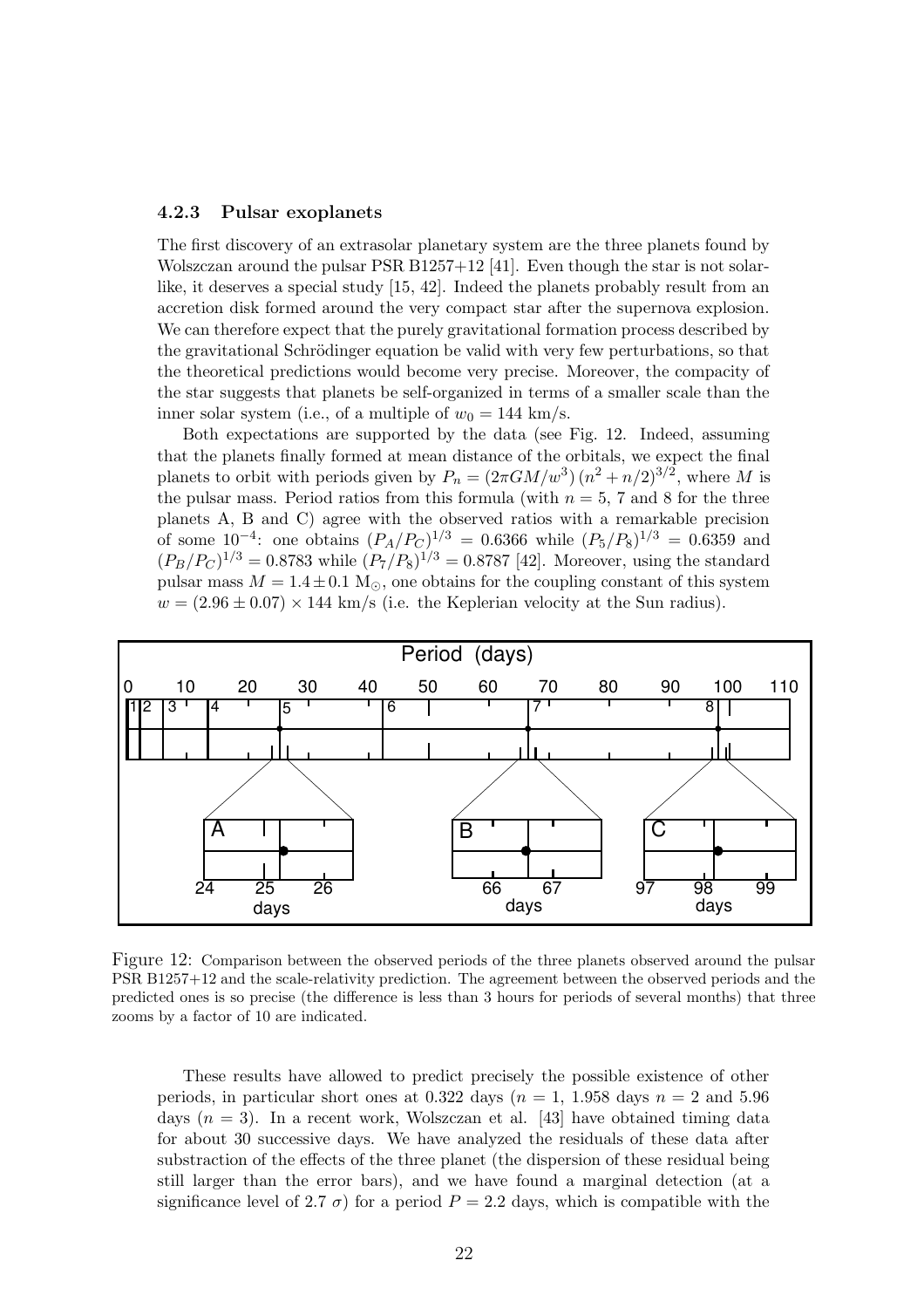$n = 2$  prediction. Such a preliminary result clearly needs confirmation using more complete data.

## 4.3 Galactic structures

### 4.3.1 Star formation

The new approach allows to bring simple solutions to some still unsolved fundamental problems in the standard theory of star formation. This concerns in particular the morphogenesis of the star forming zones. Indeed, one can as a first approximation describe the interstellar medium from which a star forms in terms of an average constant density, i.e., of a 3-D isotropic harmonic oscillator potential. The solutions of the corresponding Schrödinger equation are given in Sect.3.2 and illustrated in Fig. 13. For an increasing energy, these solutions describe single objects  $(n = 0)$ , then binary structures  $(n = 1)$ , then 3-chains and trapeze-like structures  $(n = 2)$ , 4-objects chains  $(n = 3)$ , etc... Such morphologies are naturally unstable and rapidly evolve just after their formation, since the potential is locally changed by the structuration.

Now it is remarkable that zones of star formations such as O and B associations are known to show in their central regions double structures (ex. the "butterfly" in N159 of the Large Magellanic Cloud), chain-like morphologies (ex. NGC 7510), trapeze-like morphologies (ex. the Orion trapeze), etc... (see Fig 14).

Another morphological specificity of star formation at a smaller scale is the presence of disks associated with polar jets. As we have seen in the "Ejection process" section and will be illustrated hereafter in the "Planetary Nebula" section (see the cases  $(l = 2, m = 0)$  and  $(l = 4, m = 0)$ , this is precisely the result obtained when looking for the angular dependence of the solutions of the Schrödinger equation, when assuming that the matter and the gas has been preferentially ejected at angles given by the peaks of angular probability density. This vast subject can be only touched upon in this review and will be developed in more detailed in a forthcoming work.

#### 4.3.2 Binary stars

A crucial test of the theory consists of verifying that it applies to pure two-body systems. The formation of binary stars remains a puzzle for the standard theory, while more than 60 % of the stars of our Galaxy are double. Conversely, in the new approach the formation of a double system is obtained very easily, since it corresponds to the solution  $n = 1$  of the gravitational Schrödinger equation in an harmonic oscillator potential, i.e., a uniform density background (while the fundamental solution  $n = 0$  represents a single spherically symmetric system): see Figs. 13 and 14.

After its formation, the binary system will evolve according to its local Kepler potential. The binary Keplerian problem is solved, in terms of reduced coordinates, by the same equations as single objects in a central potential. This solution brings informations about the inter-velocities and the inter-distances between stars. The observed velocity is expected to be quantized as  $v_n = w/n$  with w equal to 144 km/s or a multiple or submultiple (depending on the scale of the binary star).

As an example of application, eclipsing binaries are an interesting case of closeby systems, for which we therefore expect the gravitational constant to be a multiple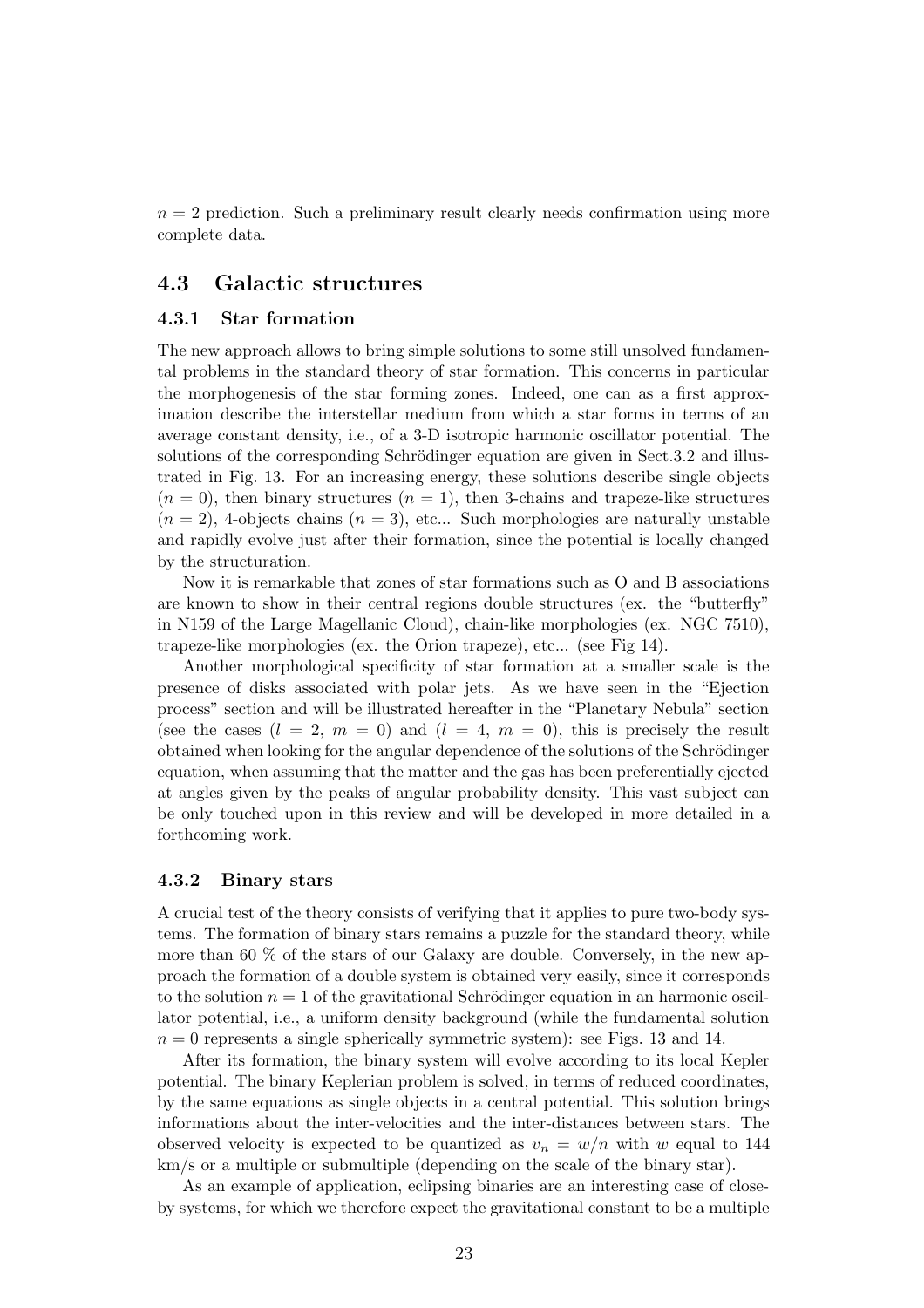

Figure 13: The three first modes of the 3-dimensional harmonic oscillator potential, that correspond to the gravitational potential of a background of constant density (the mode  $n = 2$  decays into two sub-modes). In the scale-relativity approach, the geodesics equation can be integrated in terms of a Schrödinger equation, so that structures are formed even in a medium of strictly constant density. Depending on the value of the energy, discretized stationary solutions are found, that describe the formation of one object  $(n = 0)$ , two objects  $(n = 1)$ , etc... We have simulated these solutions by distributing points according to the probability density. The mode  $n = 1$  corresponds to the formation of binary objects (stars, galaxies, clusters of galaxies...).



Figure 14: Examples of morphologies of star clusters. Up left: the globular cluster M13; up right: the "butterfly" nebula in M59 [44]; down left: the chain cluster NGC 7510; down right: the trapeze in Orion nebula.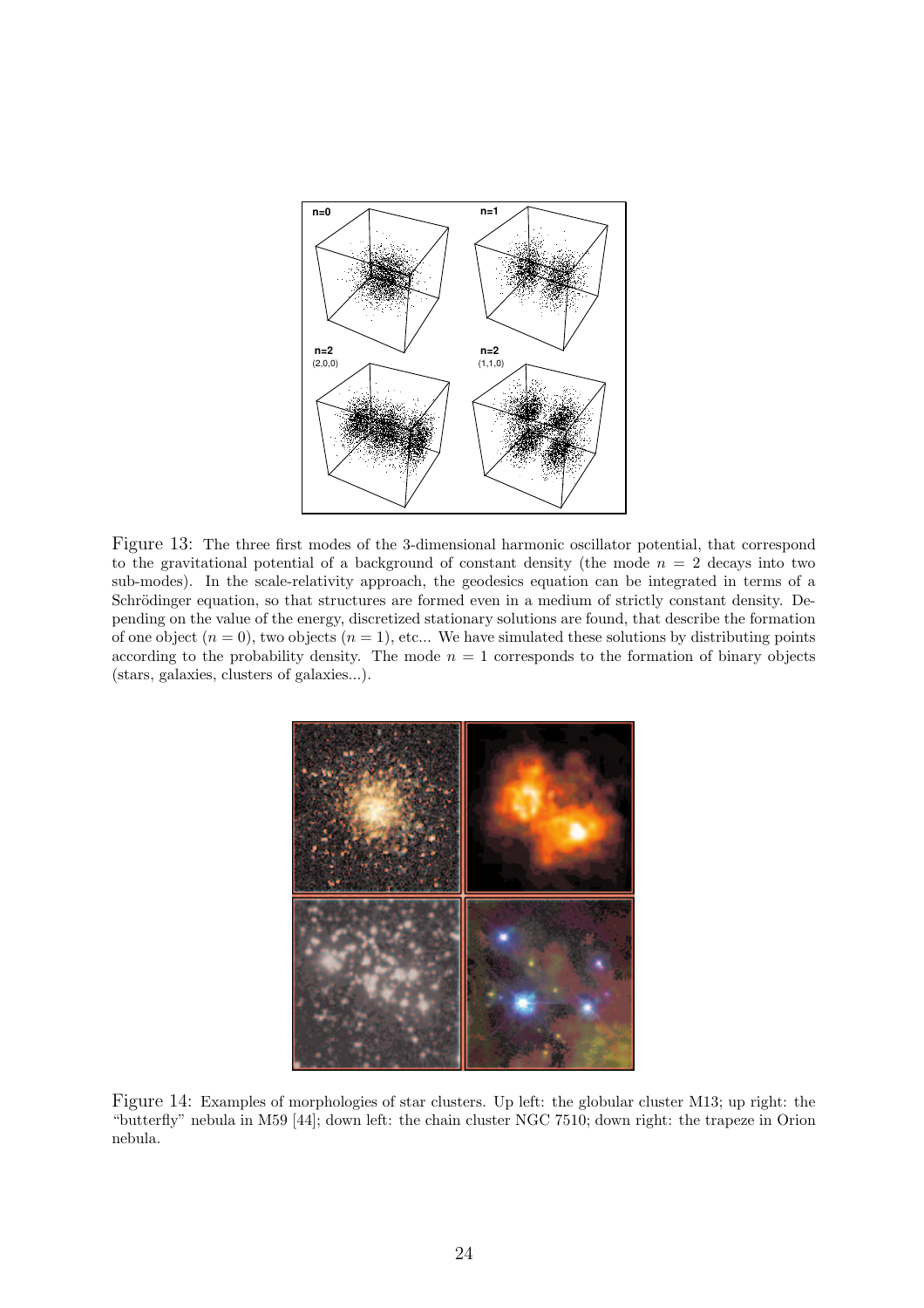of 144 km/s. It has indeed been found [45, 47] that the average velocity of the 1048 eclipsing binaries in the Brancewicz and Dvorak catalog of eclipsing binaries [46] is  $w = 289.4 \pm 3.0 = 2 \times (144.7 \pm 1.5)$  km/s (see Fig. 15). Moreover, a good fit of their interdistance distribution is given by the probability distribution of the fundamental Kepler orbital; similar results are obtained using several other catalogs of binary stars [47].



Figure 15: Distribution of the intervelocity between binary stars in the Brancewicz catalog of eclipsing binaries. The average velocity is  $2 \times (144.7 \pm 1.5)$  km/s.

#### 4.3.3 High-velocity clouds

High-velocity clouds (HVCs) are neutral gas clouds with anomalous observed velocities. They are grouped in large structures named complexes. In a recent paper, Woerden et al. [48] have obtained more precise values for the distances of HVCs in complex A (chain A) and confirmed their positions in the halo. A particular structure of such typical clouds has been observed by Pietz et al. [49] in the complex C. Velocity bridges have been identified, that seem to be in accordance with the expected Keplerian velocity distribution  $(144/n \text{ km.s}^{-1})$ . We give two examples of this effect in Fig. 16, which shows the mass density toward the line of sight in function of the radial velocity (the zero velocity is associated to the HI gas in the Galactic disk). Large bridges at  $144 \text{ km.s}^{-1}$  with sub-structures near  $\pm 20 \text{ km.s}^{-1}$ ,  $\pm 24 \text{ km.s}^{-1}$ ,  $\pm 36 \text{ km.s}^{-1}$  and  $-48 \text{ km.s}^{-1}$  are clearly apparent in these diagrams. This distribution can be considered as a signature of a Keplerian interaction between the molecular clouds in the Galactic halo and the Galactic disc.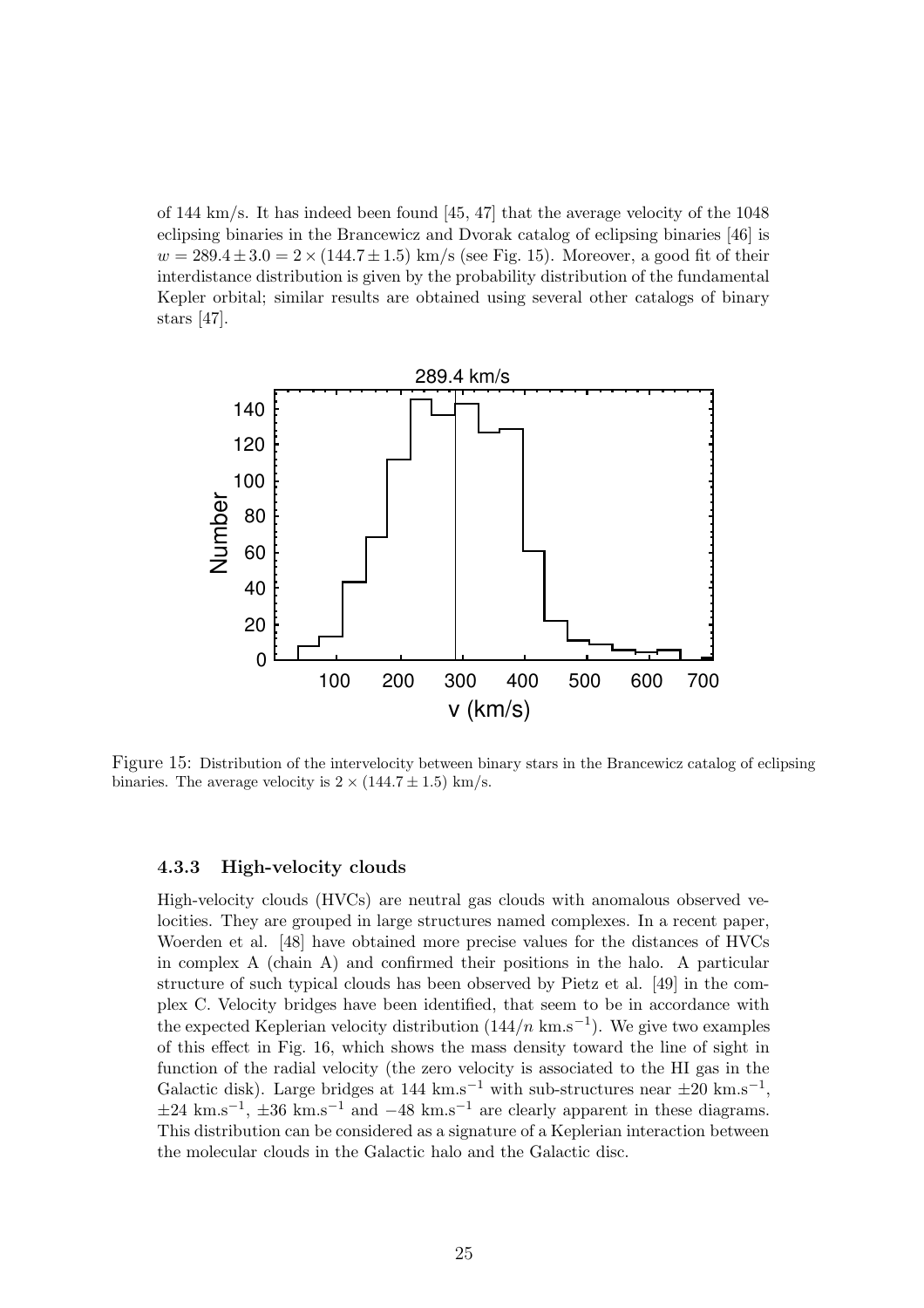

Figure 16: Internal structures of HVCs in complex C (centered on  $b = 54°.6$  and  $l = 92°.4$ ). Details reveal a Keplerian distribution in  $144/n \text{ km.s}^{-1}$ . (Adapted from ref. [49]).

#### 4.3.4 Proper motion near the Galactic center

The study of the velocity distribution of stars near galaxy centers could reveal to be particularly interesting in the context of testing the theory. Indeed there is increasing evidence that galaxies like our's host in their center compact masses (possibly black holes) of several  $10^6$  M<sub> $\odot$ </sub>, based on observation of Keplerian velocitydistance relations. Therefore this could allow one to put the Keplerian quantization law to the test for large values of the velocities, then for large values of the coupling constant w, which should ultimately reach c (i.e.  $\alpha_q = 1$ ). We give here a first preliminary example of such a work using observations by Eckart and Genzel [50] of the proper motions of 39 stars located between 0.04 and 0.4 pc from the Galactic center. They find that these observations supports the presence of a central mass of  $2.5 \pm 0.4 \times 10^6$  M<sub>o</sub>. Though the velocities do not yet reach high values and the error bars are large ( $\approx 60 \text{ km/s}$ ), the observed distribution of velocity components, given in Fig. 17, is compatible with a  $w/n$  quantization matching with the 144 km/s sequence.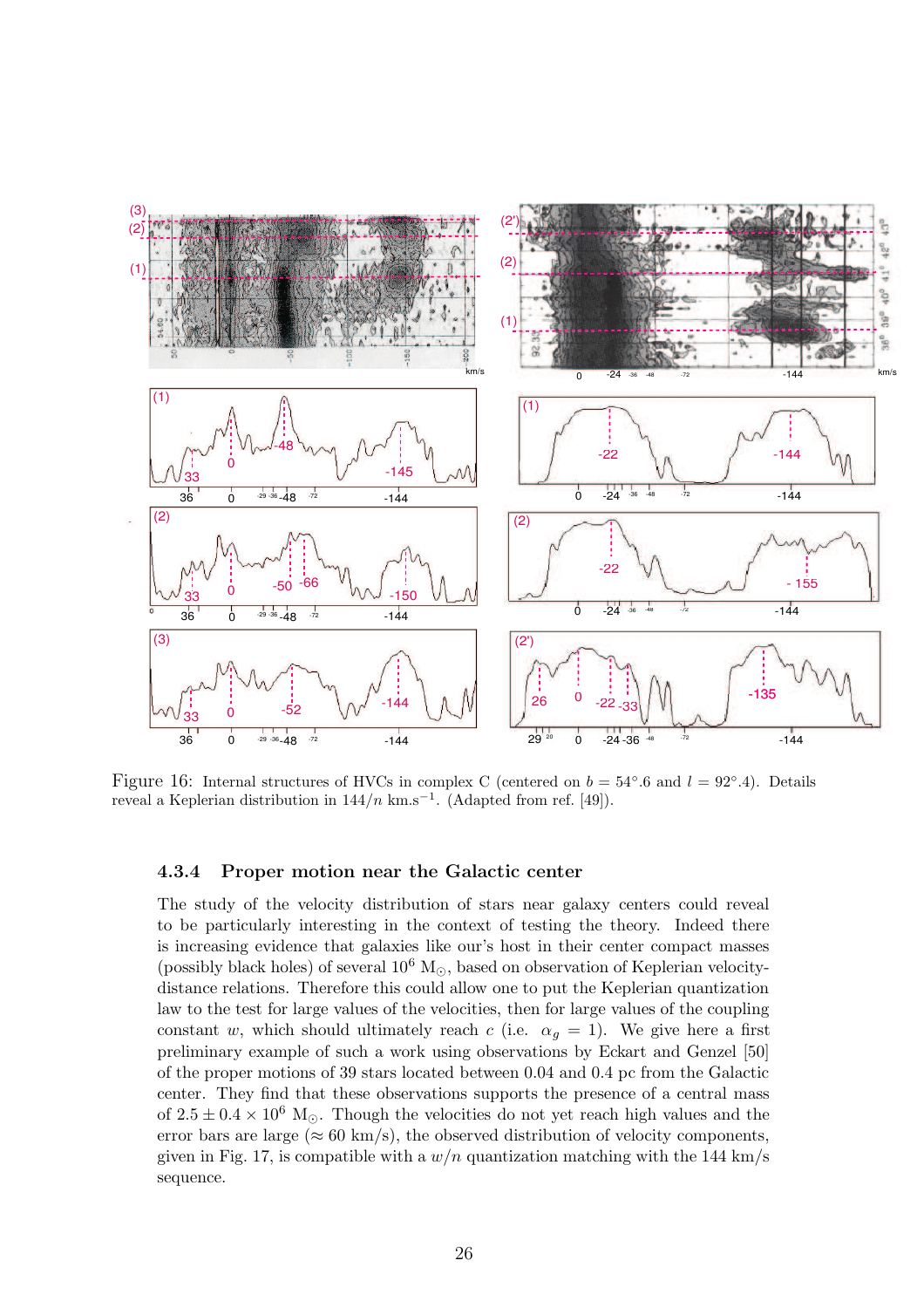

Figure 17: Distribution of the absolute values of stellar velocity components near the galactic center from the data of [50]. The diagram mixes the Right Ascension and Declination components of velocity derived from proper motion, with radial components derived from spectral shift (for a fraction of the sample). The main probability peak lies at  $72=144/2$  km/s.

## 4.4 Planetary Nebulae

Planetary nebulae, despite their misleading names, are a general stage of evolution of low mass stars. They result from the ionization by the radiation of the central star of previously ejected outer envelopes.

The standard theory to explain the formation of planetary nebulae (PNe) is the interacting stellar wind (ISW) model. The simple cases of spherical and elliptical PNe are easily understood by this model, but many far more complicated morphologies have now been discovered, in particular thanks to high resolution Space Telescope images. Despite many attempts using numerical simulations made with a large number of initial conditions and accounting for several physical effects (magnetic fields, companion star perturbation, collimated outflows, ...), no coherent and simple understanding of these shapes has yet emerged.

Our approach to this problem is a scale-relativistic generalization of the ISW model [51]. Namely, we account for the chaotic motion of the ejected material and we simply replace the standard equation of dynamics used in the model by the generalized one (written in terms of the covariant derivative). It becomes a Schrödinger equation having well-defined angular solutions  $\psi(\theta, \phi)$ . Their squared modulus  $P = |\psi^2|$  is identified with a probability distribution that presents maxima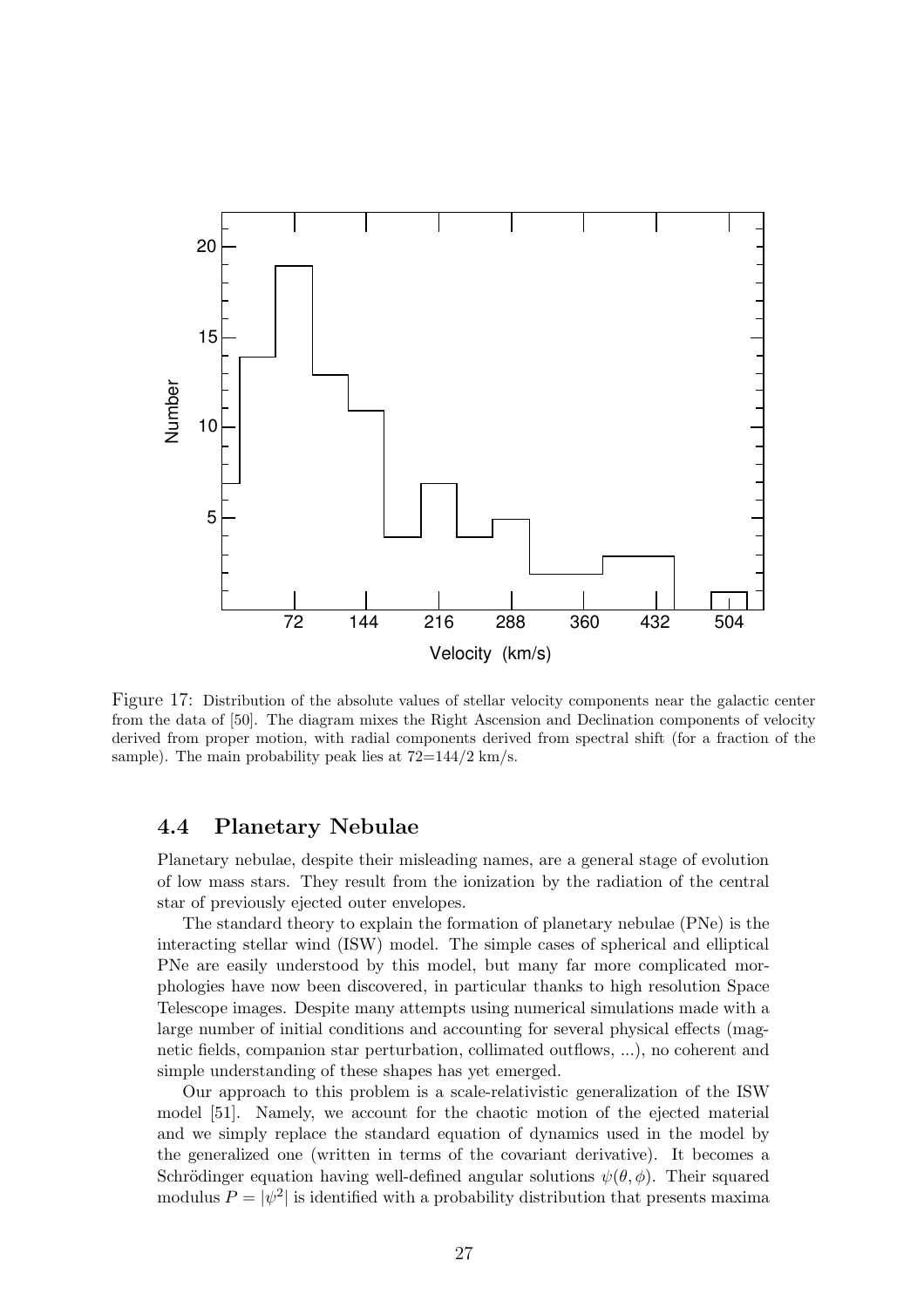and minima (see Figure below): this means that we automatically find, by this method, that the star has a tendency to eject matter along certain angle values that are far more probable than others. Therefore we are able to predict the existence of discretized possible morphologies, in correspondence with quantized values of the square angular momentum  $L^2$  and of its projection  $L_z$ .

This approach is not contradictory with the standard ones: on the contrary, for each PN with a given morphology, it will remain needed to understand why specific values of  $L^2$  and  $L_z$  is achieved. But the new point here is that the variability of shapes and their non-spherical symmetry (while the field is spherically symmetric) may now be simply understood in terms of states of a fundamental conservative quantity, the angular momentum.

Moreover, observations indicate that the propagation velocity is nearly constant (this result is already used in numerous simulations [52], [53]). This means that the PNe shells have an effective free Galilean motion. Therefore we can apply to the problem of their structuration the theoretical approach developed in the third section for a constant potential.

#### 4.4.1 Elementary morphologies

The global shaping is now understood as a consequence of the geometry of geodesics, whose distribution is described by the generalized Schrödinger equation  $(30)$ . Its solutions,  $\psi_{nlm}(r, \theta, \phi) = R_{nl}(r) \cdot Y_l^m(\theta, \phi)$  have two separable parts: the radial part (32) gives us information about matter density along the structure and the angular part imposes global shape specificity. The visualization of the 3D probability distribution of spherical harmonics gives a first result on the angular and matter density repartition for PNe (see figure below):



The model can also take into account perturbative terms, such as second order terms in the velocity power series expansion, external influences, the magnetic contribution in the ejection process, etc... Many hydrodynamic simulations neglect the magnetic force [53, 54], though PNe are expected to have strong magnetic fields such as the red giant stars and the white dwarfs [55]. The easiest description consists of introducing a poloidal field. With this particular geometry, the flow of ionized particles (because of the UV star radiation) should be deviated in the same direction, i.e. toward the axis of symmetry. Moreover, for particular  $(l, m)$  values, bipolar structures naturally emerge. In these singular objects, a self-gravitating force appears. This force acts like the magnetic field and induces a constriction along the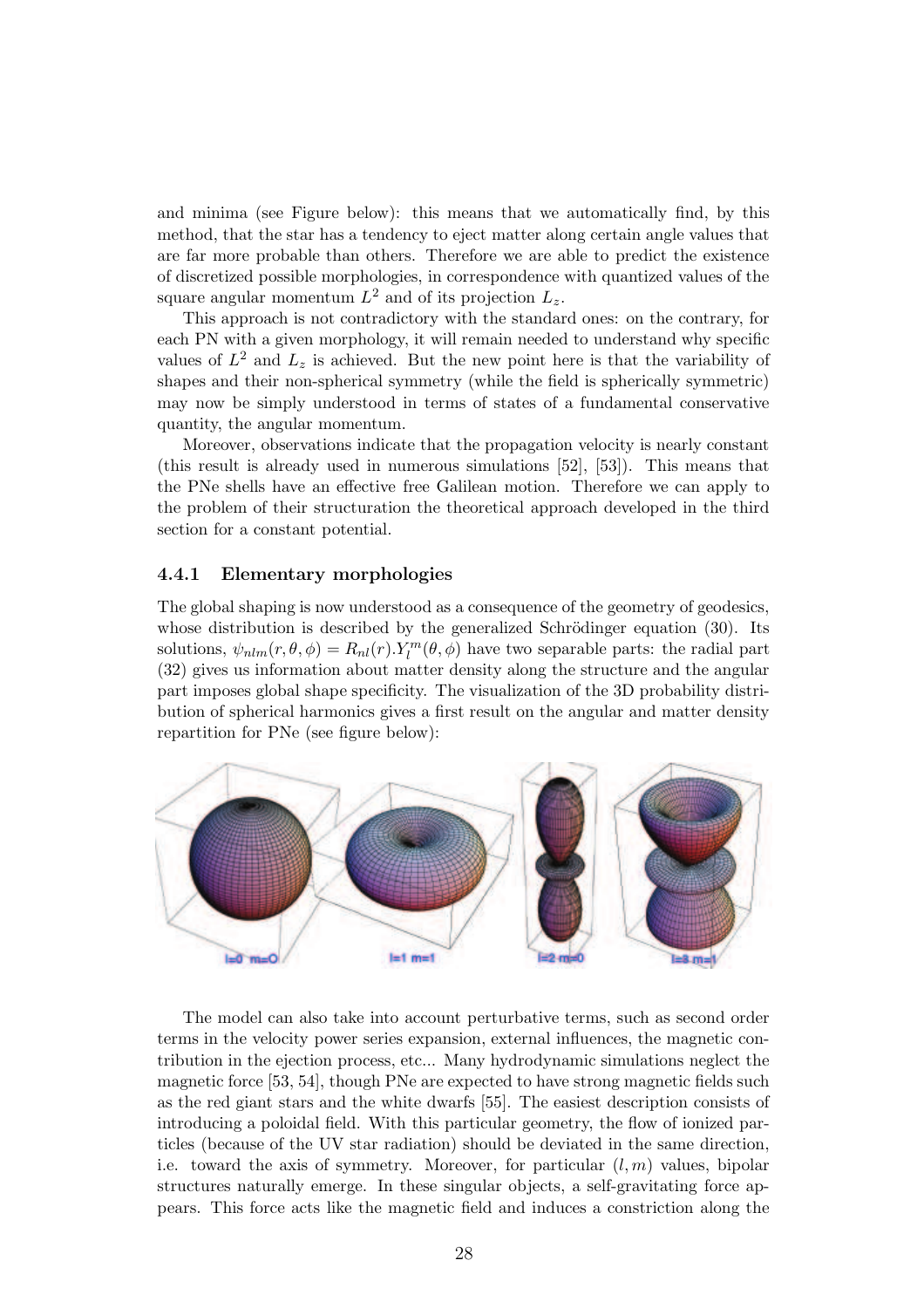axis of symmetry of the PNe. So, the angular distribution has to be corrected to account for the perturbations introduced.

### 4.4.2 Morphological results

We present a synthesis of the different shapes allowed by our model. Three categories resume all the possibilities:

• Spherical and elliptic: The basic spherical shape is obtained for the specific value of  $(l = m = 0)$ . For the restriction of  $([m = \pm l] \forall l \ge 1)$ , PNe will evolve to an equatorial disc. The tilting on the line of sight of this disc will induce a spherical or an elliptical PN.



• Bipolar ejection: The general process upon which our whole description is based is an ejection process. Therefore, it is not surprising to find solutions describing bipolar jets ejection. For  $([m = 0] \forall l \geq 1)$ , the density distribution is concentrated on the axis of the objects.



• Bipolar shell: All the other solutions give bipolar shell structures. The empirical relation  $(l - m) + 1$  constrains the number of internal structures. For example,  $(l = 6, m = 2)$  gives 5 structures (one disc and four shells). This brief presentation

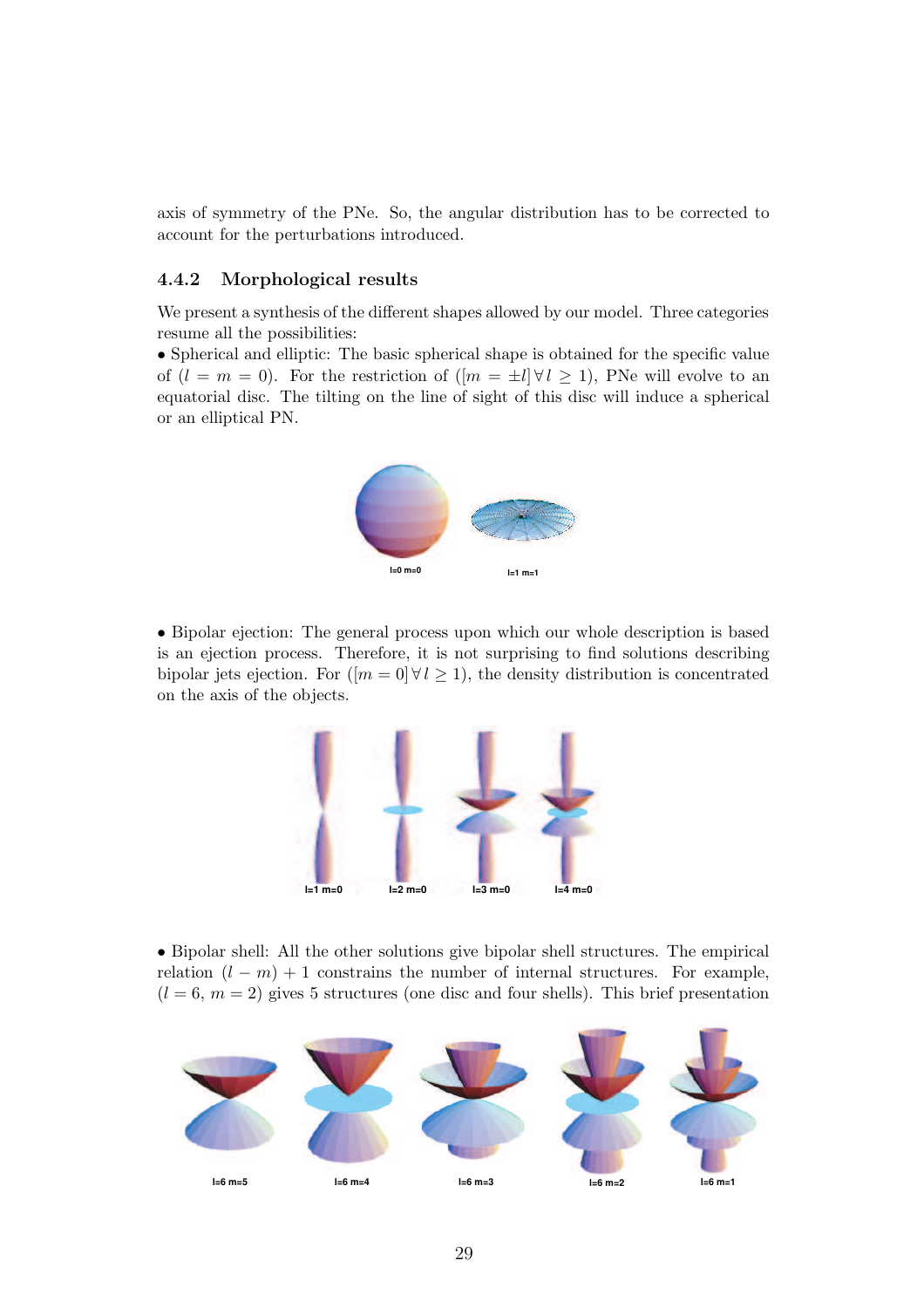allows one to classify all the elementary shapes and gives a method for constraining the structure with the couple  $(l, m)$ .

### 4.4.3 Comparison and discussion

The following four examples (Fig. 18) show the direct comparison between structures observed and predicted quantized shapes built with the Schrödinger model: we can see that many exotic shapes are naturally obtained in this framework. Moreover,



Figure 18: Direct comparison between predicted quantized shapes and typical observed Planetary Nebulae, plus the  $\eta$  Carinae.nebula (STScI images, adapted from http://ad.usno.navy.mil/pne/caption.html)

the general solutions could be used in many ejection/scattering cases other than PNe. In Fig. 19, we compare the shapes of young star ejection states or SuperNovae explosions with quantized solutions (also valid for inward motion). To conclude this section, the Schrödinger approach brings a new conception in the general ejection process in astrophysics. Our PNe shaping model treats in the same way all the elementary shapes and is in accordance with many singular observations.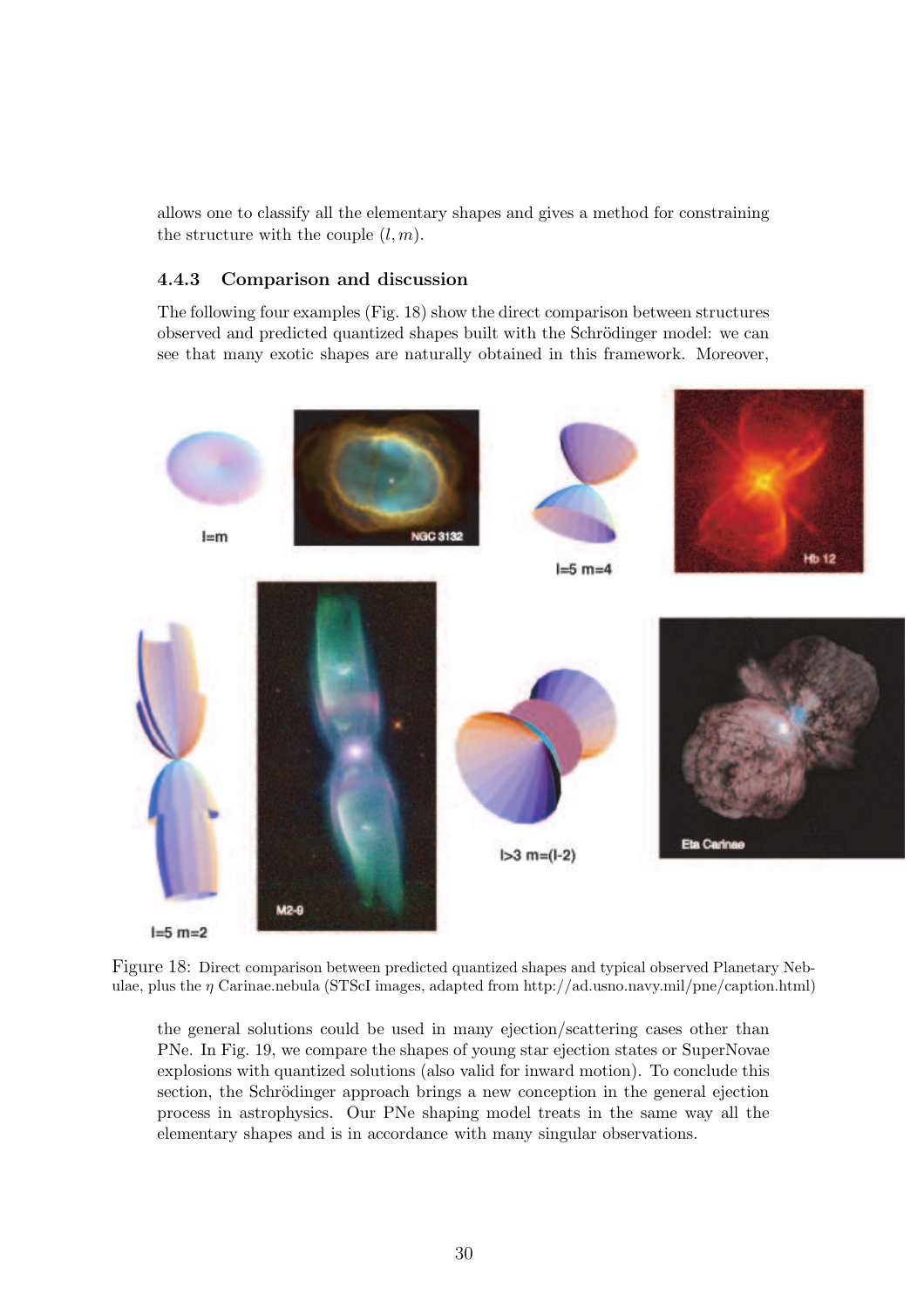

Figure 19: Generalization of the theoretical description of ejection process. The left hand side represents a young star ejection state, and the right hand side, a supernova explosion (adapted from STScI images).

## 4.5 Extragalactic structures

#### 4.5.1 Rotation curves of spiral galaxies

The flat rotation curves observed in the outer regions of spiral galaxies is one of the main dynamical effects which demonstrates the so-called "missing mass" problem. Indeed, farther than the visible radius of galaxies, a very small quantity of matter is detected by all the possible methods used (images at all wavelengths, gravitational lensing, 21 cm radio observations, etc...). Therefore one expects the potential to be a Kepler potential  $\phi \propto 1/r$  beyond this radius, and as a consequence one expects the velocity to decrease as  $v \propto r^{-1/2}$ , while all available observations show that the velocity remains nearly constant up to large distances for all spiral galaxies. In order to explain this effect and other similar effects at all extragalactic scales (in particular in clusters of galaxies, as first discovered by Zwicky in the years 1930), one usually makes the hypothesis of the existence of huge quantities of missing, "dark" matter that would be the dominant mass density constituent of the Universe. However, despite decades of very active research, this missing matter continues to escape detection. Another suggestion was to modify Newton's gravity (the MOND hypothesis), but it has up to now not been possible to render such an ad-hoc hypothesis consistent with general relativity nor with observations at different scales.

Moreover, the "dark matter" problem is deeply connected with the problem of the formation of galaxies and of large scale structures of the Universe. Indeed, in the standard approach to this problem, it would be impossible in its absence for the very small  $z = 1000$  fluctuations to grow toward today's structures. However, as recalled in Silk's quotation at the beginning of this contribution, even in its presence the theory of gravitational growth remains unsatisfactory.

The scale-relativity approach allows one to suggest an original solution to both problems. Indeed, the fractal geometry of a non-differentiable space-time solves the problem of formation at all scales (this is the subject of this whole contribution), and it also implies the appearance of a new scalar potential (Eq. 18), which manifests the fractality of space in the same way as Newton's potential manifests its curvature. We suggest that this new potential may explain the anomalous dynamical effects, without needing any missing mass.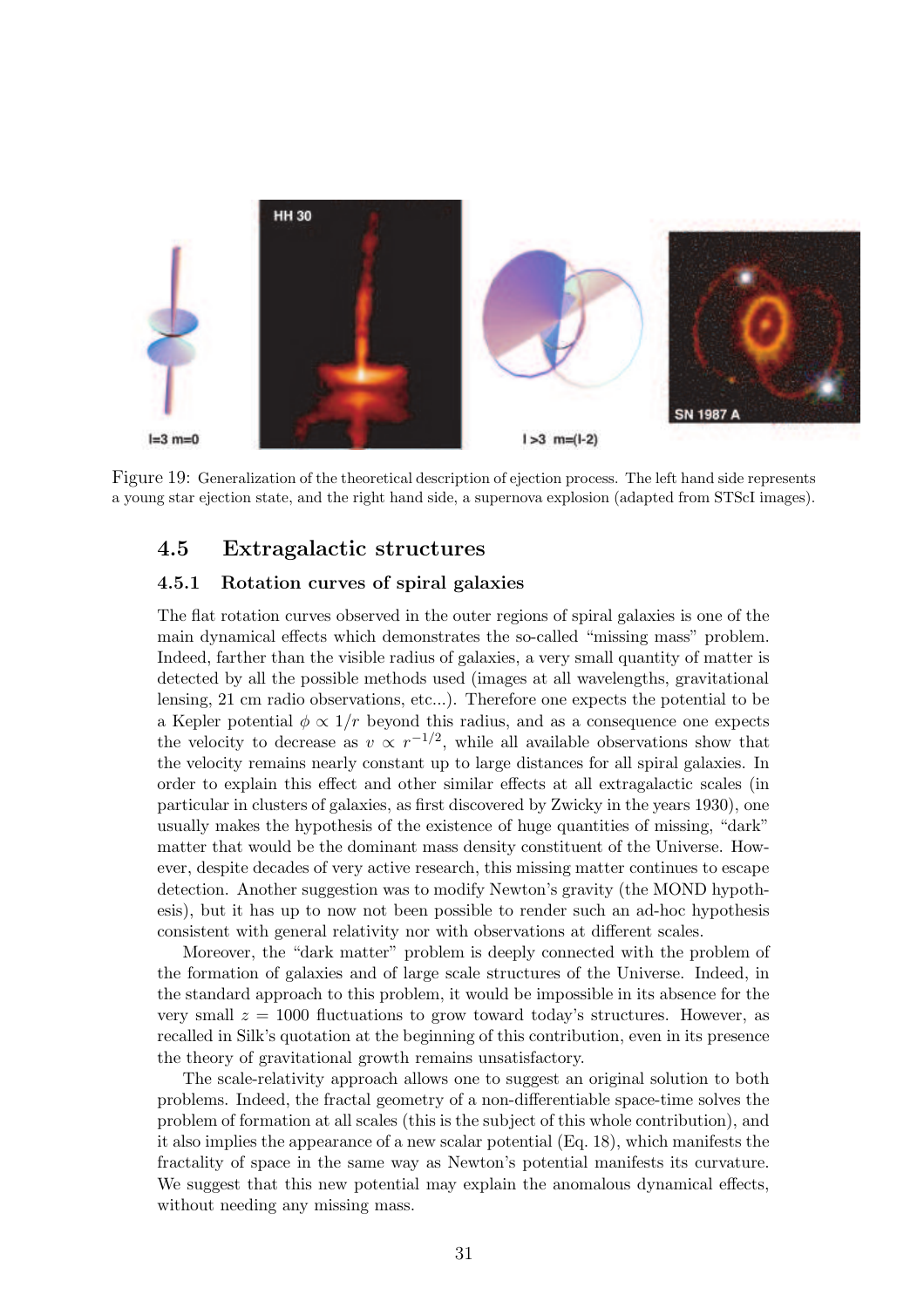This will be discussed in more detail in the joint paper [6]. Let us exemplify this result here in the case of the flat rotation curves of spiral galaxies. The formation of an isolated galaxy from a cosmological background of uniform density is obtained, in its first steps, as the fundamental level solution  $n = 0$  of the Schrödinger equation with an harmonic oscillator potential (Eq. 28). Its subsequent evolution is expected to be a solution of the Hartree equation (19): this will be the subject of forthcoming works.

Once the galaxy is formed, let  $r_0$  be its outer radius, beyond which the amount of visible matter becomes small. The potential energy at this point is given, in terms of the visible mass  $M$  of the galaxy, by:

$$
\phi_0 = -\frac{GMm}{r_0} = -m v_0^2. \tag{35}
$$

Now the observational data tells us that the velocity in the exterior regions of the galaxy keeps the constant value  $v_0$ . From the virial theorem, we also know that the potential energy is proportional to the kinetic energy, so that it also keeps a constant value given by  $\phi_0 = -GMm/r_0$ . Therefore  $r_0$  is the distance at which the rotation curve begins to be flat and  $v_0$  is the corresponding constant velocity. In the standard approach, this flat rotation curve is in contradiction with the visible matter alone, from which one would expect to observe a variable Keplerian potential energy  $\phi = -GMm/r$ . This means that one observes an additional potential energy given by:

$$
Q_{obs} = -\frac{GMm}{r_0} \left( 1 - \frac{r_0}{r} \right). \tag{36}
$$

Now the regions exterior to the galaxy are described, in the scale-relativity approach, by a Schrödinger equation with a Kepler potential energy  $\phi = -GMm/r$ , where M is still the sole visible mass, since we assume here no dark matter. The radial solution for the fundamental level is given by:

$$
\sqrt{P} = 2 e^{-r/r_B},\tag{37}
$$

where  $r_B = GM/w_0^2$  is the macroscopic Bohr radius of the galaxy.

It is now easy to compute the theoretically predicted form of the new potential (Eq. 18), knowing that  $\mathcal{D} = GM/2w_0$ :

$$
Q_{pred} = -2m \mathcal{D}^2 \frac{\Delta \sqrt{P}}{\sqrt{P}} = -\frac{GMm}{2r_B} \left( 1 - \frac{2r_B}{r} \right) = -\frac{1}{2} w_0^2 \left( 1 - \frac{2r_B}{r} \right). \tag{38}
$$

We therefore obtain, without any added hypothesis, the observed form (Eq. 36) of the new potential term. Moreover the visible radius and the Bohr radius are now related, since the identification of the observed and predicted expressions yield:  $r_0 = 2 r_B$ . The constant velocity  $v_0$  of the flat rotation curve is also linked to the fundamental gravitational constant  $w_0$  by the relation  $w_0 = \sqrt{2} v_0$ . This prediction is consistent with an analysis of the observed velocity distribution of spiral galaxies from the Persic-Salucci catalog [56], as shown in Fig. 20 [57]. The peak velocity is  $142 \pm 2$  km/s, while the average velocity is found to be  $156 \pm 2$  km/s, so that  $\sqrt{2}$  < v > = 220 ± 3 km/s: this value, which we shall also obtain in the study of clusters of galaxies (see below) is within  $1\sigma$  of  $3/2 \times 144.7$  km/s.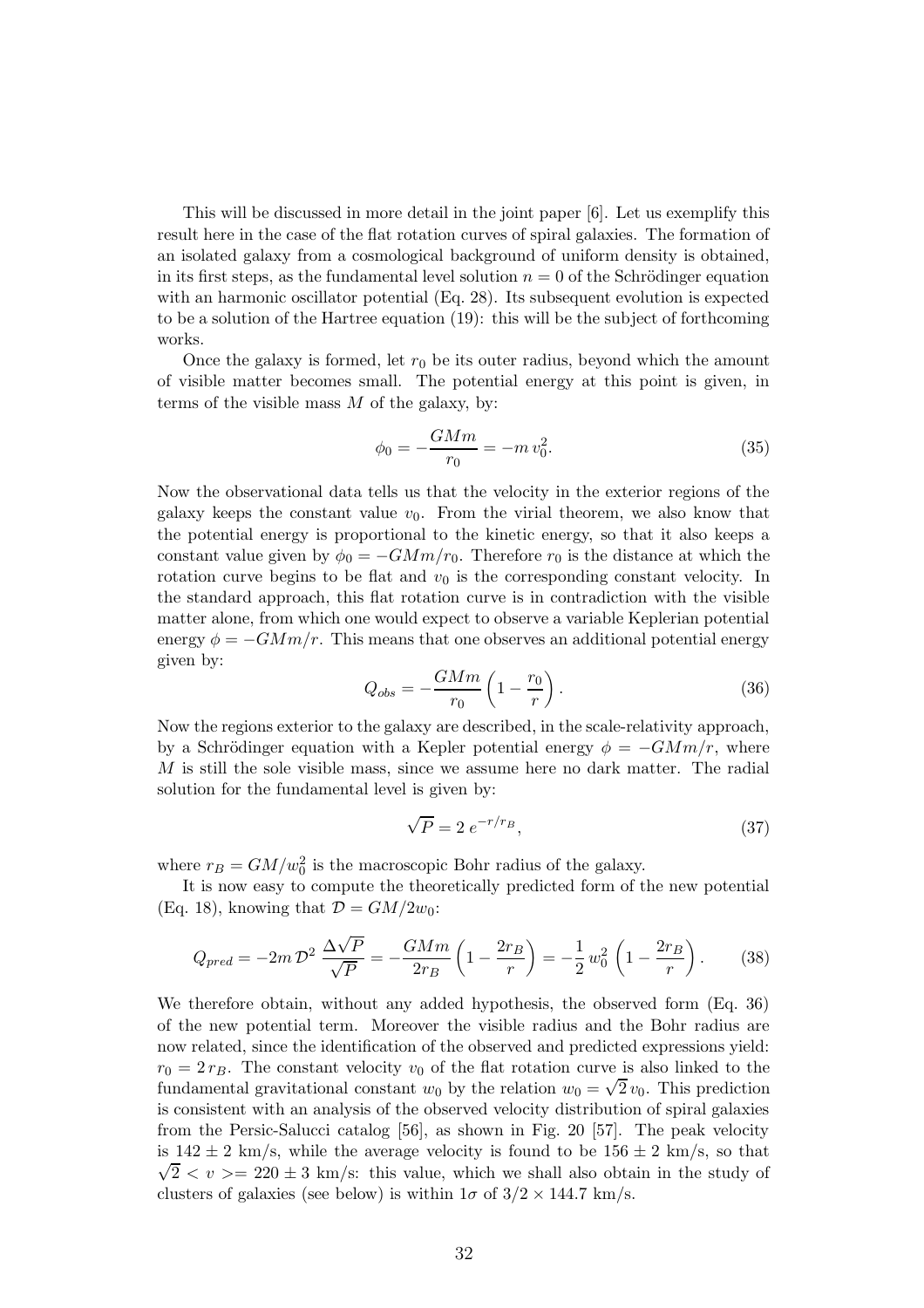

Figure 20: Distribution of the outermost observed velocities in spiral galaxies (flat rotation curves) from the catalog of rotation curves for 967 spiral galaxies by Persic and Salucci [56]. The fitted continuous curve is proportional to  $v^2 \exp(-(v/144)^2)$ .

#### 4.5.2 Compact groups

As remarked by Hickson [58], "compact groups of galaxies provide the best environment for galaxy interactions to occur, so it is natural to study these systems in order to better understand the interaction process and its effects". "But the existence of such systems is a puzzle, as they are unstable to gravitational interactions and mergers". "A way out of this impasse is to assume that new compact groups are constantly forming". Finally Hickson reaches the conclusion, with now many other specialists, that "in compact groups such as those illustrated [in the Atlas of Compact Groups of Galaxies], we may be actually observing the process of galaxy formation".

It is therefore remarkable in this context that the kind of morphologies displayed in a systematic way by these compact groups is precisely chain and quadrilateral structures quite similar to those encountered in star forming regions (see Fig. 21). The basic solutions obtained from the gravitational Schrödinger equation for formation from a background of constant matter density (i.e. harmonic oscillator potential) once again explain these morphologies in a very simple way.

#### 4.5.3 Galaxy pairs

In the same way as binary stars in our Galaxy, binary galaxies are very common structures in the Universe. For example our own Local Group of galaxies (which deserves a special study at the end of this paper) is organized around the pair of giant spirals (Milky Way Galaxy / Andromeda nebula). This is easily understood in our framework, since double structures are the lowest energy solution (beyond the fundamental level that represents an isolated object) of the gravitational Schrödinger equation with a harmonic oscillator potential.

Moreover, binary galaxies are one of the first extragalactic systems for which a redshift quantization effect in terms of 144km/s and its submultiples has been dis-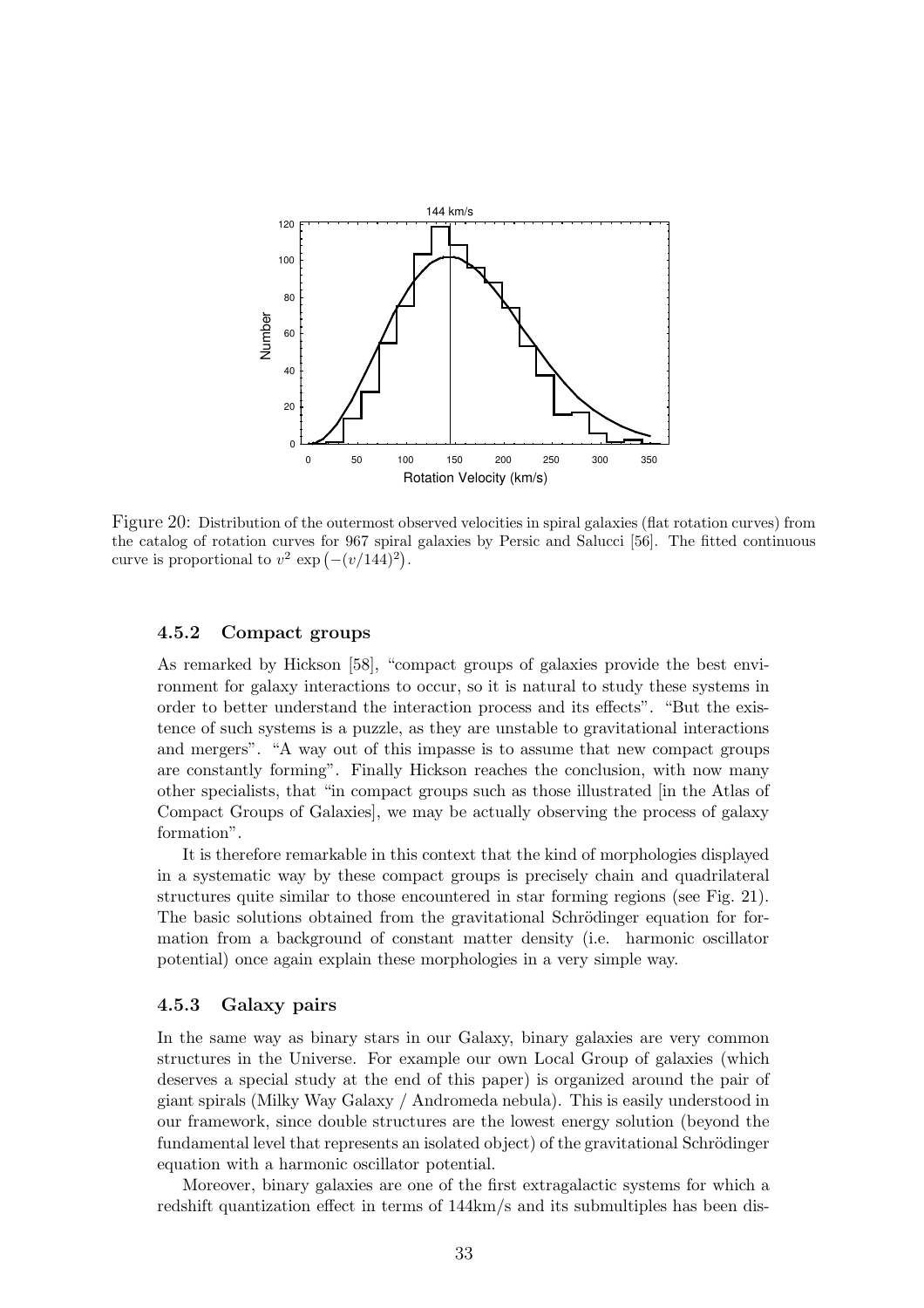

Figure 21: Galaxy grouping: (up left) the giant elliptical galaxy M87 in the center of the Virgo cluster (photo AAT, D. Malin); (up right) the center of the Coma cluster; (down) two examples of typical compact groups of galaxies : the triplet HCG 14 [59] and a trapeze structure in the quintet HCG 40 [60].

covered by Tifft [61]. However, this effect has been interpreted by Tifft and other authors as an "anomalous redshift" of non-Doppler origin, whose existence would therefore question the whole foundation of cosmology. But in such an interpretation, there should be a fundamental difference of behavior between motion deduced from extragalactic redshifts and the motion of planets. The discovery [15, 9, 17], motivated by the scale-relativity predictions, that the planets of our own Solar System and of extra-solar planetary systems do have velocities involved in the same sequence  $v_n = (144/n)$  km/s (namely, the velocities of Mercury, Venus, the Earth and Mars are respectively  $\approx 48, 36, 29$  and  $24 \text{ km/s}$  has definitively excluded the anomalous redshift interpretation.

On the contrary, not only the extragalactic redshifts are therefore confirmed to be of Doppler and cosmological origin, but the preferential velocity values take meaning here as a mere manifestation of the formation of structures. In the same way as there are well-established structures in the position space (galaxies, groups, clusters, large scale structures), the velocity probability peaks are simply the manifestation of structuration in the velocity space.

In a recent work, several methods of deprojection of the intervelocity (only the radial component is observed) and of the interdistance of binary galaxies (only the two transverse components are observed) have been developed [62]. The result confirms the existence of probability peaks in the velocity space (see Fig. 22) and in the position space (more precisely, in the interdistance to mass ratio distribution), in agreement with the scale-relativity prediction for the Kepler potential of the pairs in reduced coordinates. These peaks are correlated through Kepler's third law, which is a final demonstration of the Doppler origin of the redshift differences in galaxy pairs.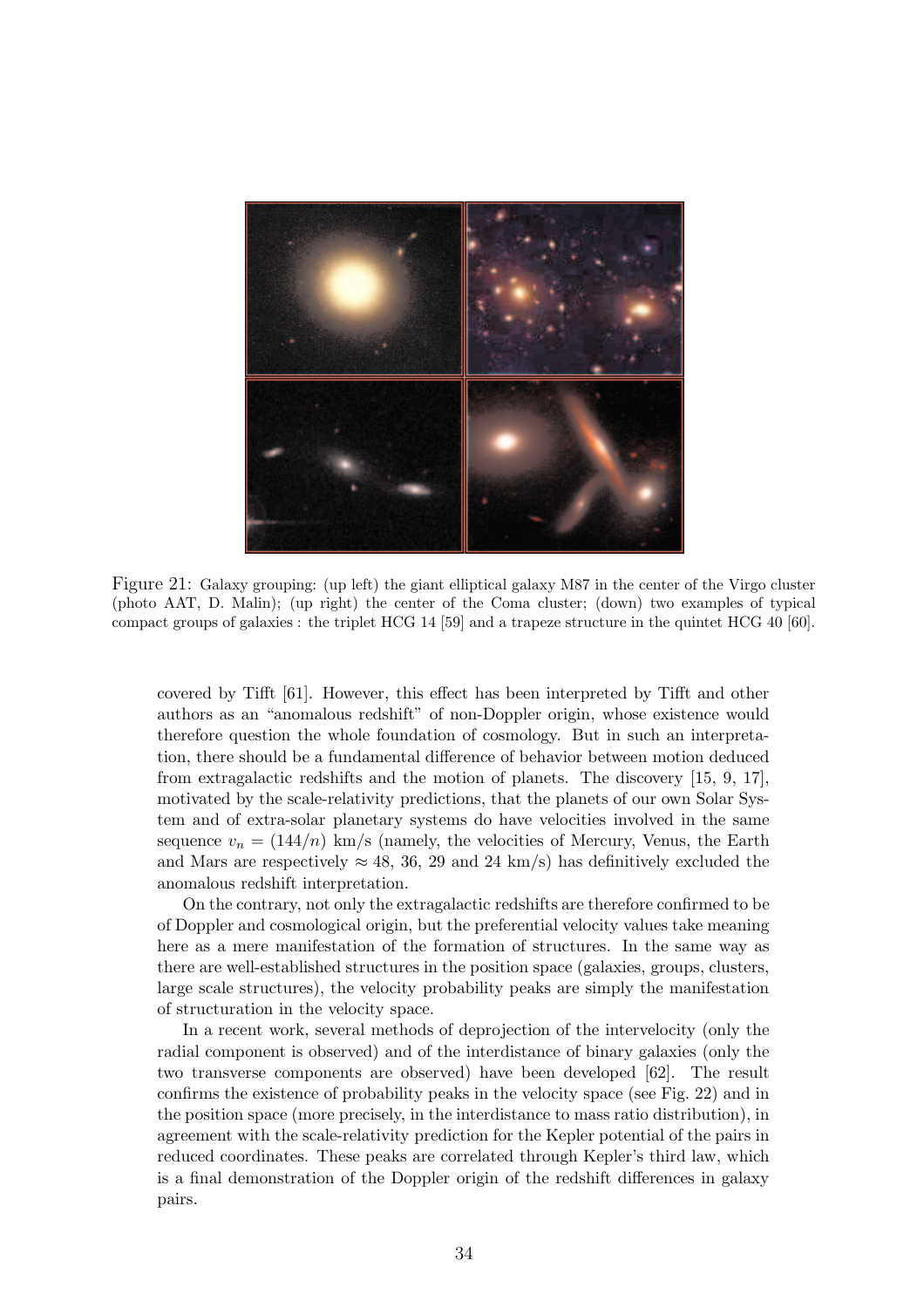

Figure 22: Deprojection of the intervelocity distribution of galaxy pairs [62] from the Schneider-Salpeter catalog with precision redshifts [63]. The two main probability peaks are found to lie at 144 and 72 km/s.

#### 4.5.4 Clusters of galaxies

The Coma cluster of galaxies is the first system in which probability peaks in the redshift distribution have been discovered [64], in units of  $\approx 216 \text{ km/s}$ . Recall that we have also identified such a value in our own Solar System, since it corresponds to the Kepler velocity of infrared dust at 4.09 solar radius (see Fig. 5). We give in Fig. 23 the result of an analysis using a discrete Fourier transform of more recent accurate redshifts for three clusters, Coma, A576 and A2634. We recover the Tifft result for Coma and confirm it with A 576 and A2634.

A detailed application of the scale-relativity theory to these structures is still to be developed. Indeed, we deal here with a self-gravitating system that come under the Schrödinger-Poisson coupled equations, or, equivalently, under the Hartree equation (which is a fourth order equation). Moreover, a global description in terms of a quantum-like statistical physics is also needed in this case. This will be the subject of a forthcoming work.



Figure 23: Histogram of the modulus of the discrete Fourier transform of radial velocities of galaxies in three clusters, Coma (230 redshifts), A576 (221 redshifts) and A2634 (125 redshifts). A significant peak around  $\approx 216 = 3 \times 72$  km/s is found in every cases.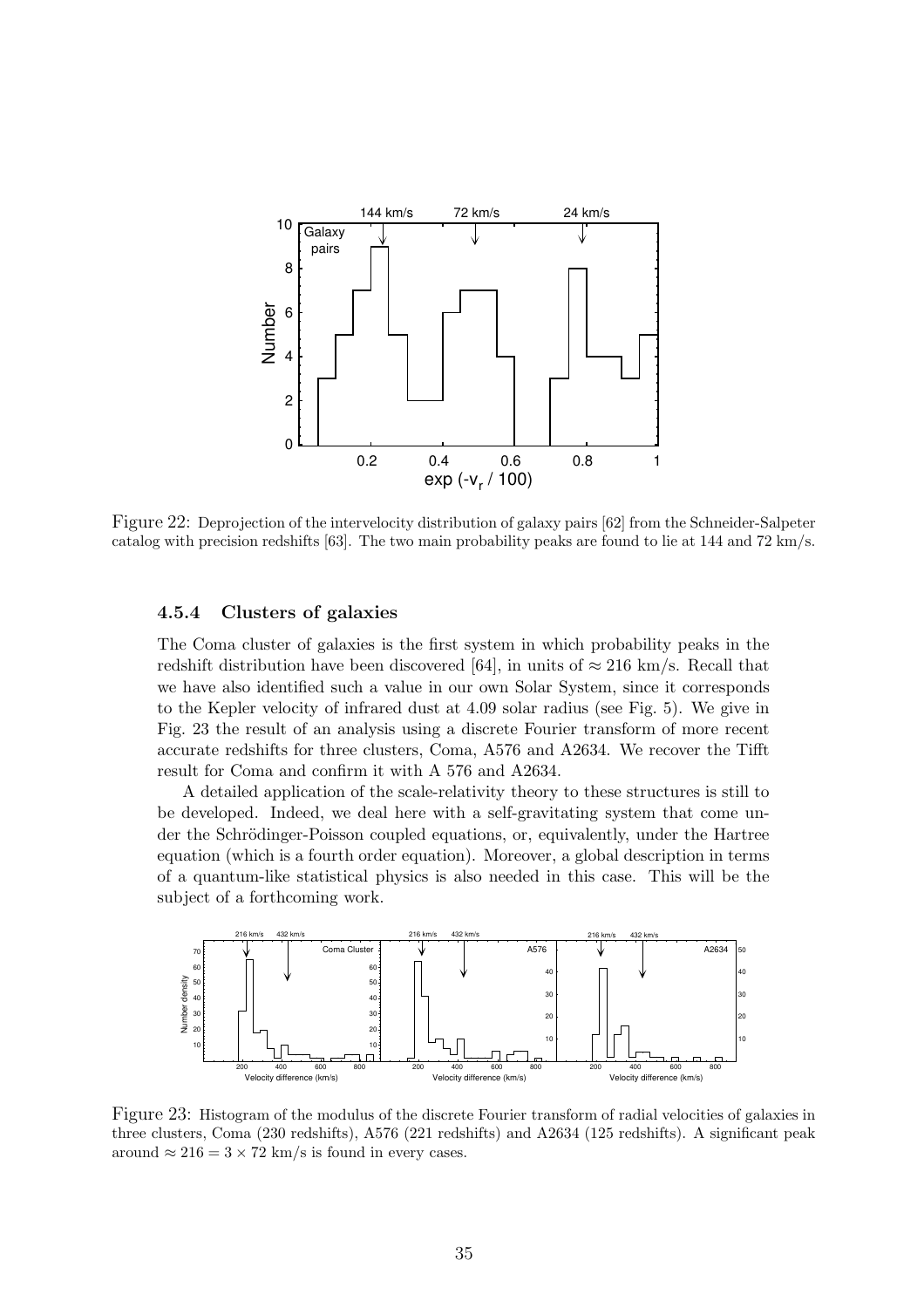#### 4.5.5 Local Supercluster

The existence of a preferential value of  $\approx 36 = 144/4$  km/s for the intervelocity of galaxies at the scale of the local supercluster was first suggested by Tifft and Cocke [65]. Croasdale [66], then Guthrie and Napier [67] found some support for this claim using spirals with accurately measured redshifts up to  $\approx 1000 \text{ km/s}$ . In a more recent work [68], they have confirmed the effect with galaxies reaching  $\approx 2600$  $km/s$ . We have performed a power spectrum analysis on their database (see Fig 24): we indeed find a highly significant peak corresponding to a preferential intervelocity of 37.5 km/s, and also a marginally significant one at 432 km/s.



Figure 24: Power spectrum of the radial velocities of the 97 galaxies in the Guthrie-Napier sample with accurately determined redshifts, corrected for the optimum solar vector (219 km/s, 96 degree, −11 degree). The total range of velocities is 2665 km/s. Significant peaks are obtained for  $v \approx 36$  km/s and  $v \approx 432$  km/s.

Moreover, Guthrie and Napier remark that the phenomenon appears strongest for the galaxies linked by group membership. We confirm this result by a specific analysis of the group galaxies (Fig 25), which show peaks of their intervelocity distribution at  $\approx 144$ , 72, 36 km/s and possibly sub-levels (while  $108 = 3 \times 36$  km/s is absent), as expected for a local Kepler potential for which  $v_n = w_0/n$ . It is also supported by the study by Jacob [69] and Lefranc [70] of other independent samples of galaxies at the scale of the local supercluster, which have provided significant peaks at 48 and 36 km/s.

All these properties can be readily explained in the scale-relativity framework. Indeed, the potential to be inserted in the gravitational Schrödinger equation for describing the structuration of these objects is, to the first order approximation, a combination of a 3-D harmonic oscillator potential describing the density background at the scale of the local supercluster and of local Kepler potentials in the grouping zones. The solution  $n = 1$  of the harmonic oscillator leads one precisely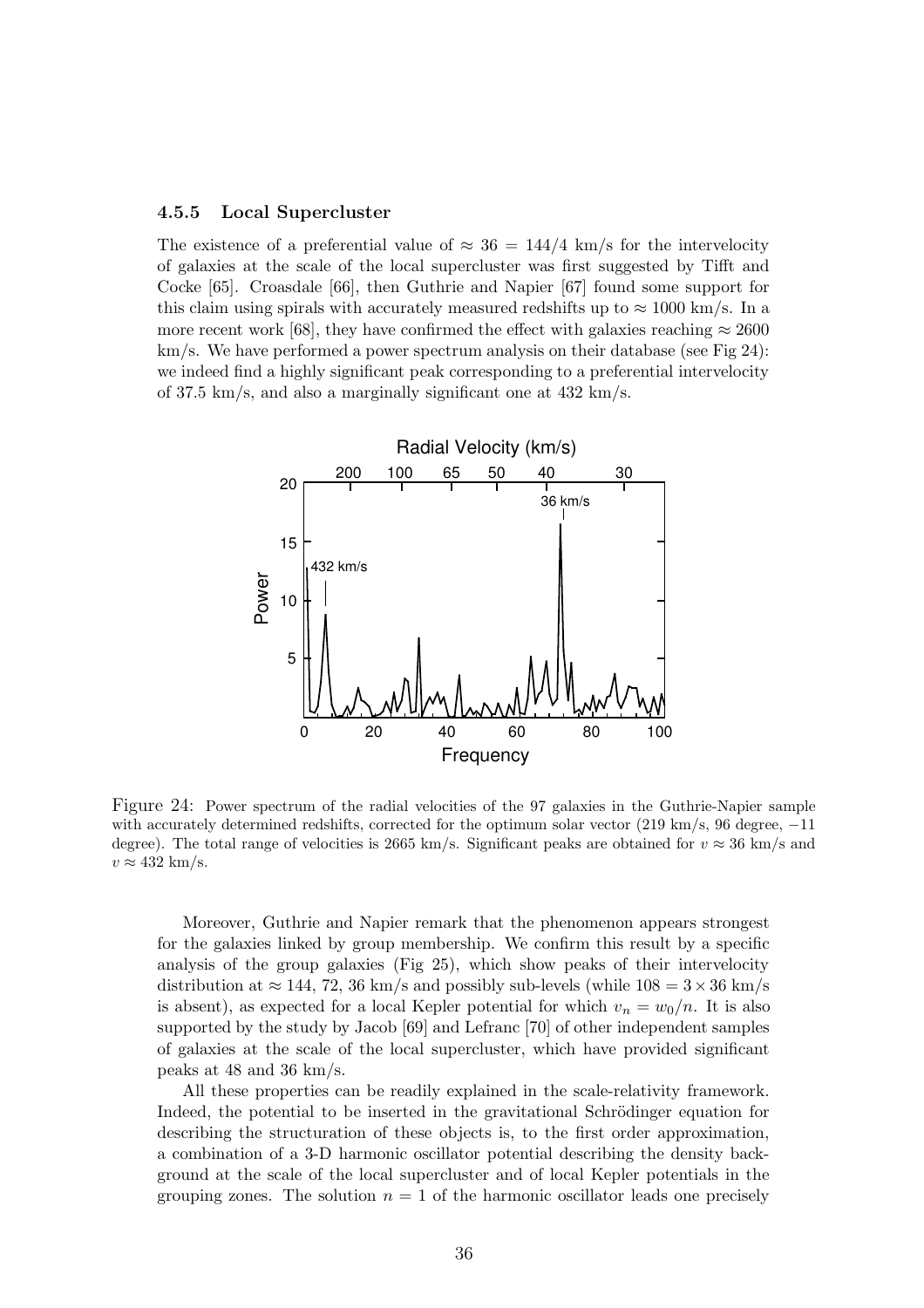

Figure 25: Distribution of closest intervelocities of galaxies which are members of groups in the Guthrie-Napier accurate redshift sample.

to expect the existence of a preferential intervelocity depending on the density and on the gravitational coupling constant. Moreover, since these structures are understood as the equivalent in velocity space of the well-known structures in position space (galaxies, groups, clusters, etc...), we also expect their strengthening in groups and the local replacement of a linear quantization law by an inverse law.

#### 4.5.6 Very large scale structures

The morphology of superclusters of galaxies is, like stellar associations, ensembles of star clusters and groups of galaxies, characterized by the existence of pairs, chains, etc..., as expected from the solution of the Schrödinger equation in the cosmological potential (i.e., harmonic oscillator in de Sitter coordinates) produced by a uniform background matter density.

Redshift structures of the kind that scale-relativity is expected to predict, namely, probability peaks for some specific values of redshift differences, have also been detected on very large scales. Broadhurst et al. [71] have detected a pseudoperiodicity in units of 12800 km/s in the distribution of galaxies in two opposite cones directed toward the North and South Galactic poles. This effect has since that time been confirmed in several redshift samples of galaxy and clusters of galaxies (see e.g. [72]).

At even larger scales, the existence of preferred redshifts for quasars has been pointed out by Burbidge and Burbidge [73] and subsequently confirmed by many authors. One finds peaks for redshift differences such that  $\Delta \ln(1+z) = 0.206$  [74].

The detailed understanding of such an effect needs an application of the scalerelativity approach to the cosmological realm, since the corresponding length-scale of the Broadhurst et al. effect is about 180 Mpc (using the recently measured precise Hubble constant  $H_0 = 70 \pm 7 \text{ km.s}^{-1}$ . Mpc<sup>-1</sup>), while the gigaparsec is almost reached with the QSO effect. Such a study is too long to be undertaken here. Let us only briefly note that we expect the gravitational coupling constants  $\alpha_q = w/c$  at different scales to be interrelated, and, ultimately, we expect the w's to be related to the maximal velocity c (i.e.,  $\alpha_q = 1$ ).

The observed values of the large scale and small scale constants are consistent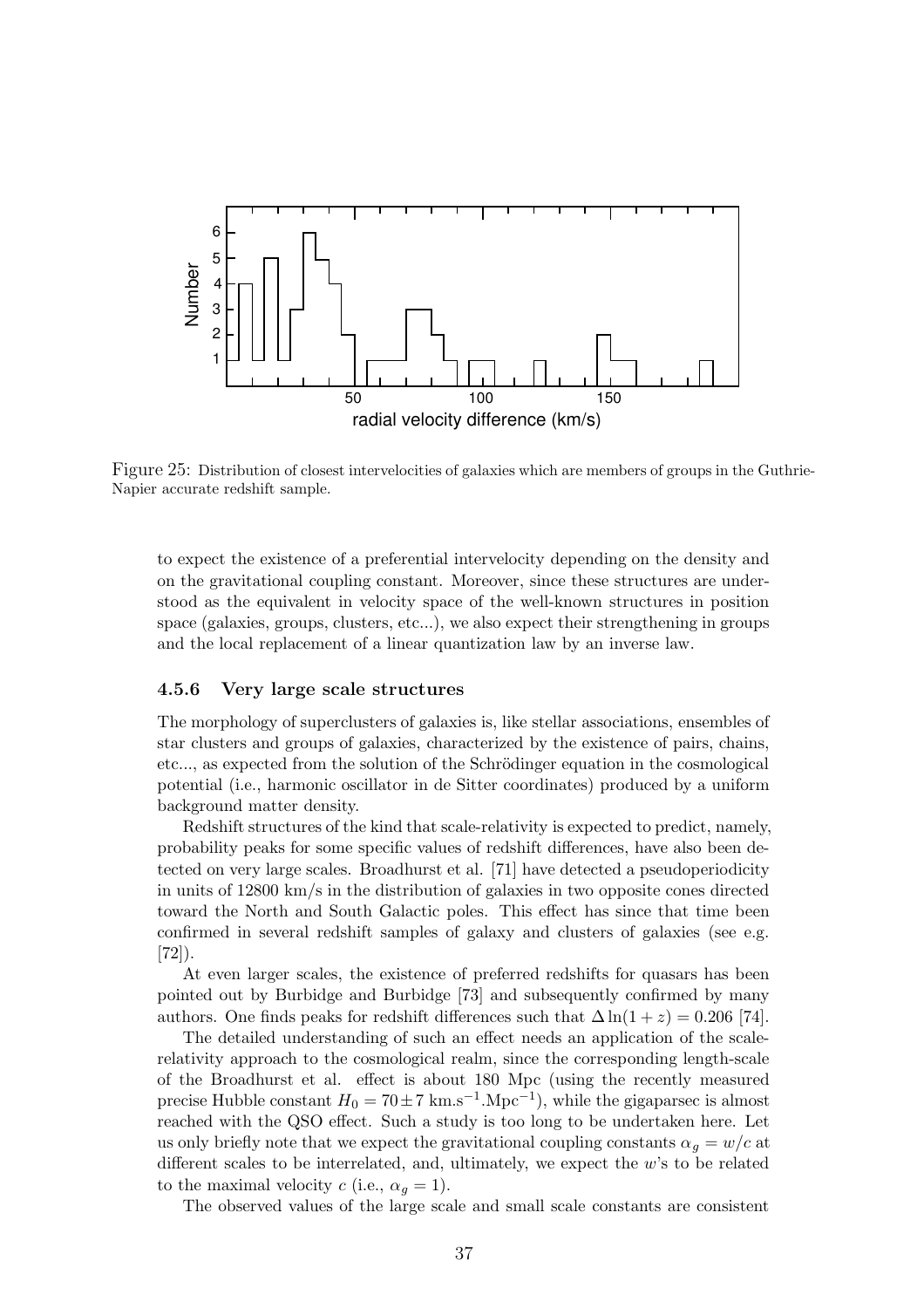with such a matching. Indeed, the inverse coupling constant corresponding to  $w_0 =$  $144.82 \pm 0.01$  km/s (see [22] for a suggested theoretical prediction of this value) is  $\alpha_g^{-1} = 2070.10 \pm 0.15$ . Since  $2070 = 2 \times 3^2 \times 5 \times 23$ , it is remarkable that  $c/23 = 13034$ km/s, which is compatible with the Broadhurst et al. periodicity, while the quasar periodicity is close to  $c/5 = 0.2$ . Moreover, various multiples of  $w_0$  (by factors of 2, 3 and 9) which have been observed in several systems also belong to the same sequence.

## 4.6 Local Group of galaxies

Let us conclude this contribution by a more detailed analysis of our Local Group of galaxies. It is a particularly interesting system as concerns the application of the gravitational Schrödinger equation, since it is essentially made of two giant spiral galaxies (our Milky Way galaxy and M31) surrounded by their companions.

The analogy of its structure (shared with several other loose groups of spirals) with old expanding stellar associations has been pointed out long ago by de Vaucouleurs [75]. As we have seen in previous sections, the theory of scale relativity allows one to understand the gravitational formations of such binary systems (and of multiple ones) in terms of the first excited state  $(n = 1)$  which is solution of the gravitational Schrödinger equation for a constant background density (harmonic oscillator potential).

The use of the scale-relativity approach in this case is also supported by the investigation of the motion of these galaxies in numerical simulations (see e.g. [76]) that has demonstrated the chaotic and violent past and future history of the Local Group. Moreover the loose character of this group implies a velocity field which is locally dominated by the gravitation of the two giant spirals, but which is expected to rejoin the Hubble expansion field in its outer regions. The expected quantization law is therefore rather complicated in this case, since it should correspond to a Kepler potential near M31 and MW, then to a two-body potential in an intermediate region, and finally to a harmonic oscillator potential at the scale of the local supercluster. A possible redshift quantization in the Local Group in units of 72 km/s has already been detected [77].

Observations show that there is a net age difference between both dominant galaxies and the rest of the dwarf galaxies in our Local Group [78]. One can also assert that the gas is isotropic in each subgroup and is subjected to the simple Keplerian potential of the dominant galaxies. Thus, we can use the Keplerian solutions developed in the third section. All the solutions should be constrained in order to agree with the initial system (spherical symmetry and isotropic subgroups). The isotropic information is contained in the angular part of the equation ([79]). Spherical harmonics,  $Y_l^{\hat{m}}(\theta, \phi)$ , reveal an isotropic arrangement only for  $l = 0$  and  $\hat{m} = 0$ . Then the mean distance to the gravitational center is given by the formula  $\langle r \rangle_n = (3GM/2w_0^2)n^2$  (cf. Keplerian problem section). This equation assumes a particular quantization law (in  $n^2$ ) for the galactic distances with regard to the center of the dominant galaxies. The two dominant galaxies will therefore infer two different laws in two different domains (in this first Keplerian stage). The constant  $w_0$  can not be fixed beforehand : a first step then consists of considering the main constant at  $144 \text{ km.s}^{-1}$  and the closest values  $(288 \text{ km.s}^{-1}, 72 \text{ km.s}^{-1})$ . The mass  $M$  is the visible mass of the Milky Way. From the data of Bahcall [79], we take a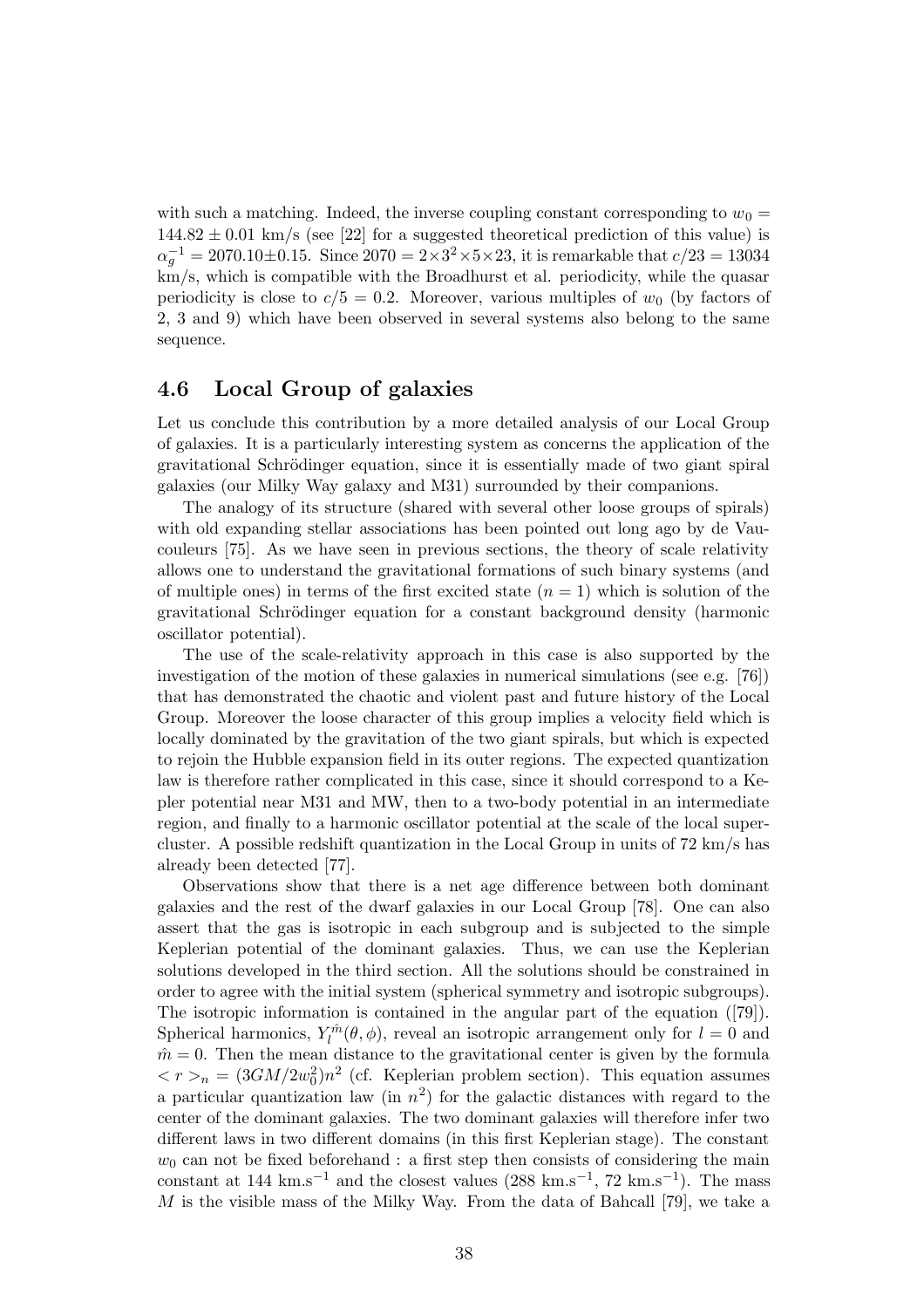representative mass of  $7.2 \times 10^{10} M_{\odot}$ . For M31, from the data used by Kent et al. [81], it seems reasonable to take a visible mass value close to  $13.2 \times 10^{10} M_{\odot}$ . For these two systems, we can estimate the laws of the Keplerian model allowed by the scale-relativity approach. Various values of  $w_0$  are considered:

| $w_0$                          | $72 \text{ km} \cdot \text{s}^{-1}$ | $144 \text{ km.s}^{-1}$ | $\sqrt{288} \text{ km} \cdot \text{s}^{-1}$ |  |  |
|--------------------------------|-------------------------------------|-------------------------|---------------------------------------------|--|--|
| $\frac{3}{2}$ GM <sub>MW</sub> | 89.2 kpc                            | $22.3~{\rm kpc}$        | 5.57 kpc                                    |  |  |
| $3\ G M_{M31}$                 | $164~{\rm kpc}$                     | $40.1~{\rm kpc}$        | $10.25~{\rm kpc}$                           |  |  |

Table 1: Theoretical characteristic distances for the Milky Way and M31 systems in function of  $w_0$ .

Furthermore, it is necessary to treat the case of the remote galaxies and of the NGC 3109 galaxies subgroup. From the theoretical point of view, this is an interesting problem since, assuming a global coherence of the double system in its outer regions described in terms of a global  $D$  value, it shares some common features with the Schrödinger equation written for molecules like  $H_2^+$  (namely, a test particle subjected to two attractive centers). One finds that the wave function, solution of such a problem, is  $\psi = a_1 \psi_1(r_1) + a_2 \psi_2(r_2)$ , where  $\psi_1$  and  $\psi_2$  are solutions of the Schödinger equations written using this global  $\mathcal D$  for each individual Kepler potential. The global solution can be subsequently matched with the local solutions. Unfortunately, the case of the Local Group (asymmetrical gravitational double system) is more complicated because  $\mathcal{D}_{MW} \neq \mathcal{D}_{M31}$  and  $\psi_{MW} \neq \psi_{M31}$ . Nevertheless, the molecular solution has the advantage to supply a simple presence probability, revealing the interference of the individual solutions:  $\mathcal{P} = a_1^2 \mathcal{P}_1^2 + a_2^2 \mathcal{P}_2^2$  $a_2^2 \mathcal{P}_2^2 + 2a_1 a_2 \sqrt{\mathcal{P}_1 \mathcal{P}_2} \cos(\Delta \theta)$ . Even if this solution can not be used as such in the more complex macroscopic gravitational case, it will be interesting to look at the configuration of the remote galaxies with regard to the laws that apply around M31 and Milky Way.

#### 4.6.1 Structures in position space

The precision on the distances and the radial velocities in Mateo's synthesis work [78] is sufficient for using them directly in our study. By the knowledge of the sun vector, we calculate the galactocentric distances d. To verify the existence of a law of the form  $d = d_0 \times n^2$ , we shall analyze the distribution of the observable  $\tilde{n} = \sqrt{d/d_0}$ . We expect this distribution to exhibit probability peaks around integers values  $(n)$ .

Milky Way subgroup The study of the data about the distances of the close-by galaxies reveals a minimum for a characteristic distance  $d_0 = 5.50$  kpc. This result is in very good agreement with the theoretical prediction of 5.57 kpc for  $w_0 = 288$ km.s<sup>-1</sup>. We therefore compute the values of  $\tilde{n} = \sqrt{d/5.57}$ , then the differences between them and the nearest integer  $(\delta n = \tilde{n} - n)$ . In the standard framework one expects these differences to be uniformly distributed between  $-0.5$  and  $+0.5$ , while, in the present approach, one expects them to peak around zero.

The result, shown in the tables and histograms, clearly favors the gravitational Schrödinger approach, despite the small number of objects.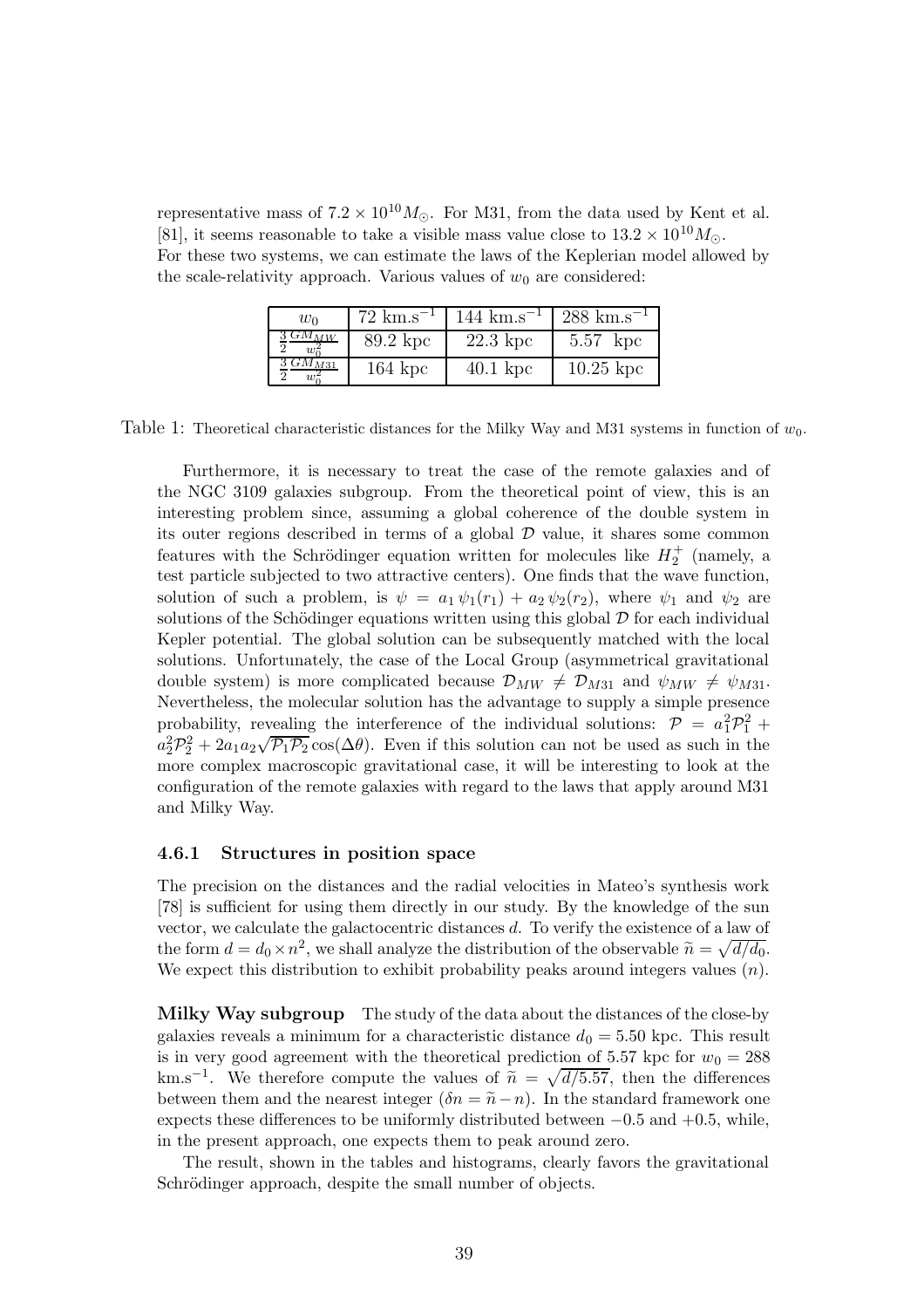|                                   | Sag     | <b>LMC</b> | $\operatorname{SMC}$  | Ursa       | Sculp   | Drac    | Sext     | Cari | Forn | Leo II | Leo I   | Phoe    |
|-----------------------------------|---------|------------|-----------------------|------------|---------|---------|----------|------|------|--------|---------|---------|
| d                                 | 16      | 48         | 55                    | 68         | 79      | 82      | 89       | 103  | 140  | 207    | 254     | 445     |
| $\tilde{n} =$<br>$\frac{d}{5.50}$ | 1.70    | 2.95       | 3.16                  | 3.51       | 3.79    | 3.86    | 4.02     | 4.32 | 5.02 | 6.13   | 6.79    | 8.99    |
| $\delta n = \tilde{n} - n$        | $-0.30$ | $-0.05$    | 0.16                  | $-0.49$    | $-0.21$ | $-0.14$ | 0.02     | 0.32 | 0.02 | 0.13   | $-0.21$ | $-0.01$ |
|                                   |         | $-0.4$     | $-0.2$<br>$\mathbf 0$ | 0.2<br>0.4 | $-0.4$  | $-0.2$  | 0.2<br>0 | 0.4  |      |        |         |         |

Table 2: Histograms of the difference between the variable  $\tilde{n} = \sqrt{d/5.57 kpc}$  and its nearest integer, for the Milky Way companion galaxies. The right-hand side represents the MW subgroup, Leo I being excluded due to the large uncertainty on its distance.

Andromeda subgroup The distance distribution of M31 companion galaxies is also in good agreement with a quantized  $n^2$  distribution, for a value of  $d_0 = 10.72$ kpc. Once again, the Keplerian model developed for  $w_0 = 288$  km/s (that gives an expected value  $d_0 = 10.25$  kpc) is close to the observed law in  $r = 10.72 n^2$  kpc.

|                 | M32       | N205     | Αl   |                  | Ν<br>147 | N185              | M33         |         |      | GS3  | IC1613  | <b>EGB</b>            |
|-----------------|-----------|----------|------|------------------|----------|-------------------|-------------|---------|------|------|---------|-----------------------|
| u               | ঽঢ়<br>ಀಀ | 45       | 57   | 66               | 106      | 179               | 219         | 261     | 270  | 275  | 500     | 685                   |
| $\widetilde{n}$ | .80       | 2.04     | 2.30 | 2.48<br>$\Omega$ |          | 4.00              | 4.52        | 4.93    | 5.01 | 5.06 | 6.82    | .99<br>$\overline{ }$ |
| òп              | 0.20      | $0.04\,$ | 0.30 | 0.48             |          | 0.00 <sub>1</sub> | 48<br>$-()$ | $-0.07$ | 0.01 | 0.06 | $-0.18$ | -                     |



Table 3: Histograms of the difference between the variable  $\tilde{n} = \sqrt{d/10.72 kpc}$  and its nearest integer, for M31 companion galaxies. The right-hand side represents the M31 subgroup without And II and EGB0427+63 (large uncertainties).

Despite the small number of objects, the probability to obtain this distribution by chance is (0.07).

Remote galaxies subgroup The configuration of the remote galaxies can also be compared with the M31 quantization law and with the MW quantization law (see the histograms).

The histograms show maxima close to zero as theoretically expected. The galaxy distribution continues to agree with the quantization laws despite the larger distance values and the intervention of both potentials. This opens the possibility that the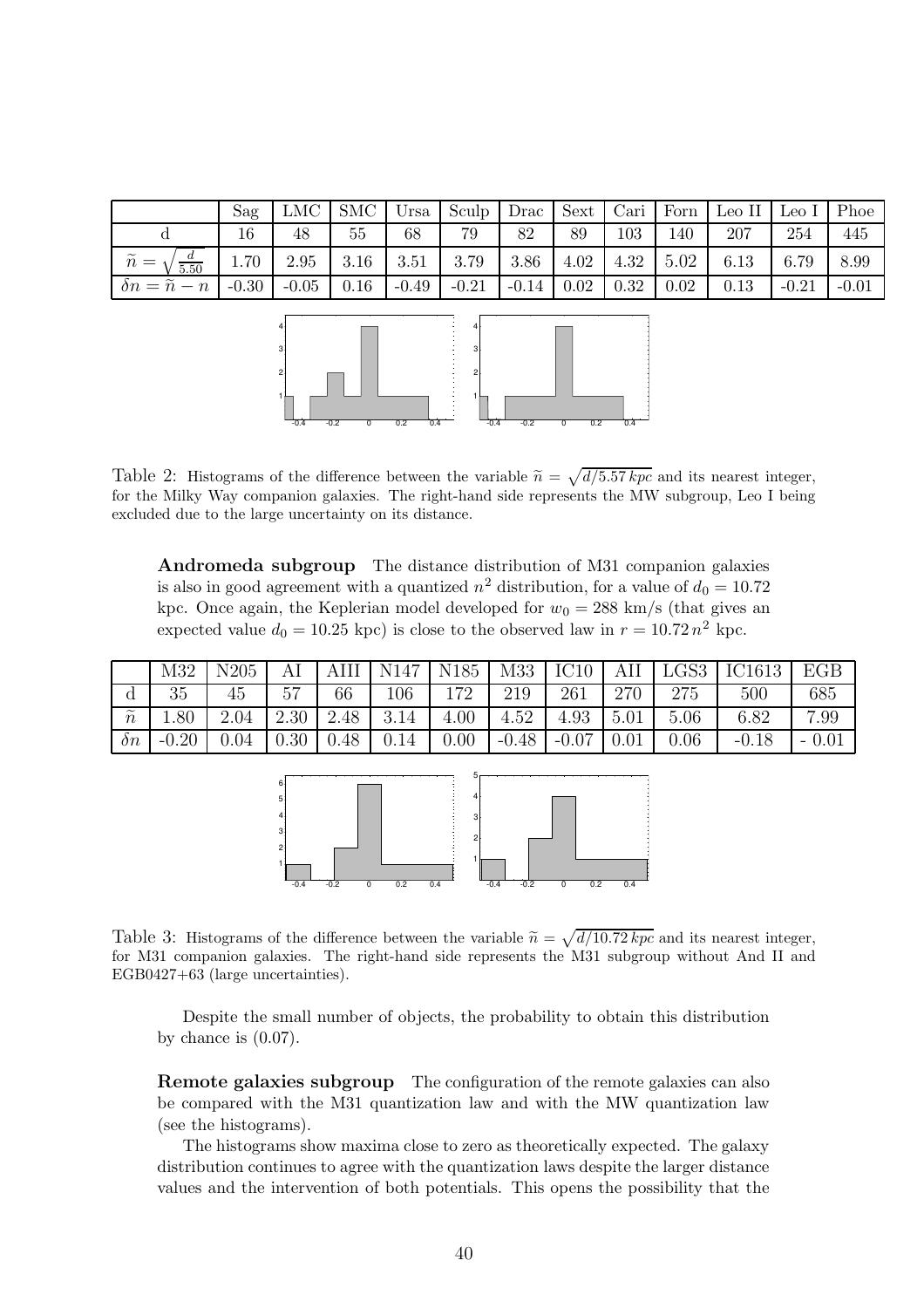

Table 4: Histograms of the difference between the variable  $\tilde{n} = \sqrt{d/d_0}$  and its nearest integer n, for the subgroup of remote galaxies.

global solution be a linear combination of the solutions found independently for each subgroup (such as in a molecular case).

Final result for positions Combining all the gravitational sub-systems of the Local Group, we can now draw a global histogram of the relative differences  $\delta n = \tilde{n}$ n. Since this analysis accumulates all the values tested by the proposed quantization laws, some remote galaxies that agree with both M31 and MW laws are estimated twice, and furthermore, there are some galaxies with large uncertainties. Therefore we also consider a second limited sample: for the whole Local Group, we take 11 galaxies of the Milky Way subgroup and three galaxies of the NGC-3109 subgroup subjected to the quantization law  $d_n = 5.50 n^2$  kpc. For M31  $(d_n = 10.72 n^2$  kpc), we consider only 10 elements of M31 subgroup and 7 remote galaxies (more significant in M31 potential). The histograms obtained for these two samples differ significantly from a uniform distribution and peak at zero as expected.



Table 5: Histograms of the difference between the variable  $\tilde{n} = \sqrt{d/d_0}$  and its nearest integer *n* for all properties in the Level Grams. The sight hand side histograms is for the limited grams of galaxies in the Local Group. The right-hand side histogram is for the limited sample.

This behavior corresponds to a distribution of  $\sqrt{d/d_0}$  that shows probability peaks for integer values. The probability to obtain such a distribution by chance is estimated to be  $P = 2 \times 10^{-5}$ . This value corresponds to a statistical meaning better than the  $4\sigma$  level. This is supported by the limited sample, for which one obtains a similar result,  $P = 5 \times 10^{-5}$ .

#### 4.6.2 Structures in velocity space

The velocity field of the Local Group provides an interesting test of the theory. We expect the velocity to be quantized according to the formula  $\langle v^2 \rangle = (w_0/n)^2$ (cf. the section about Keplerian dynamical consequences). The study of the spatial structures has teached us that the constant is  $w_0 = 288$  km/s for the Local Group.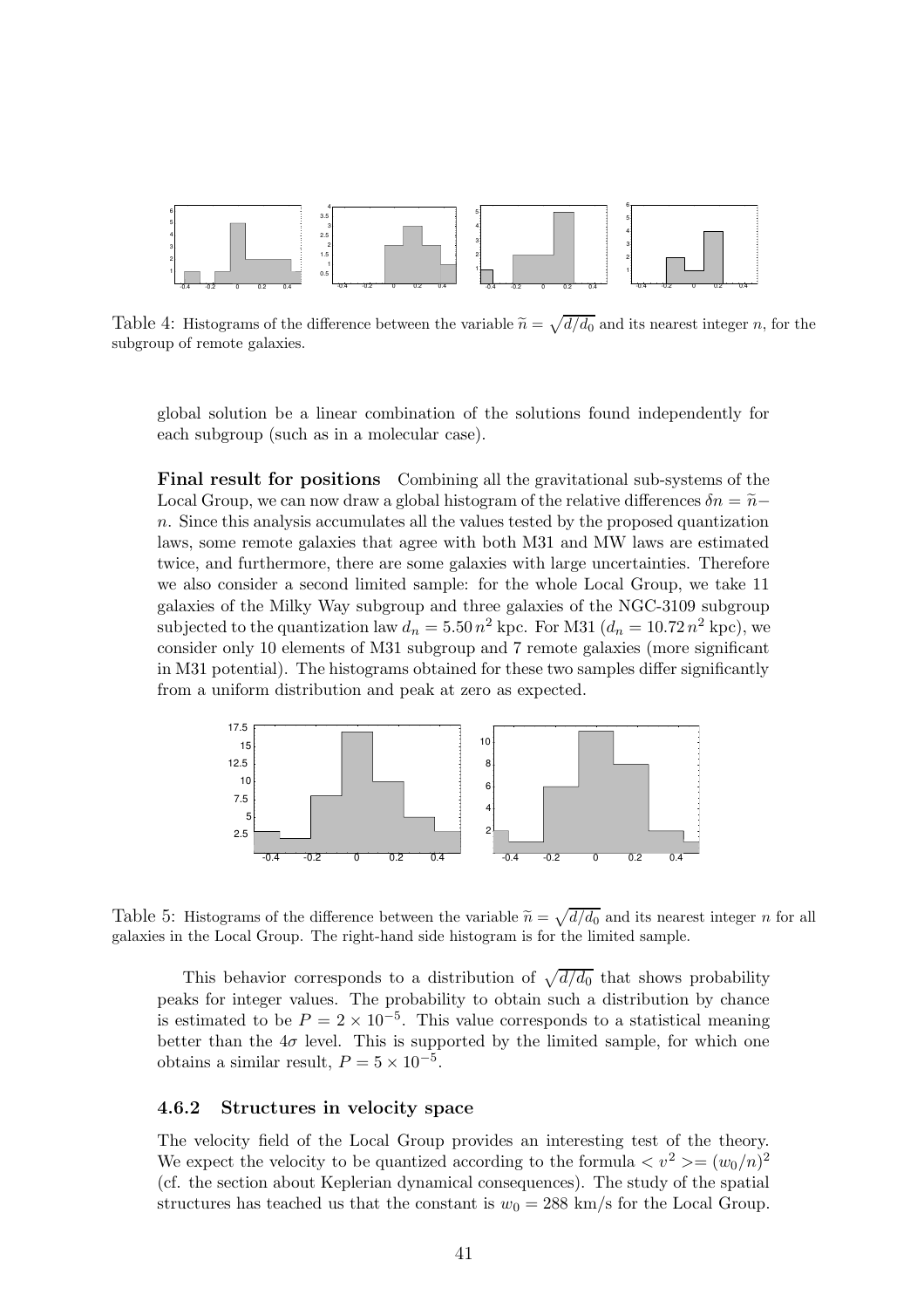A correction by the solar vector is made to obtain galactocentric radial velocities. We use the solar vector defined by Dehen and Binney [80].

A first step of the velocity distribution analysis consists of limiting ourselves to the subset surrounding the Milky Way. We have found that in this case the spatial distribution is given by the law  $r = 5.50 n^2$  kpc. The corresponding radial velocity law is given by  $\langle v^2 \rangle = (w_0/n)^2$ . The solutions in the position space and velocity space are equivalent with regard to the Schrödinger equation. Therefore, one associates to a given satellite energy a position and a velocity state given by the same main quantum number  $n$ .

As an example, let us consider the first nearby galaxy (Sagittarius). The distance of this galaxy is characterized by the main number  $n = 1.7$ . From this value we predict a velocity  $v = \pm (w_0/1.7) \approx \pm 168$  km/s, which compares well with the observed galactocentric velocity, 165 km/s. This example shows the new possibilities offered by our model to interpret the peculiar galaxy velocities.

More generally, one obtains the distance-velocity relation around the MW galaxy in terms of the fundamental constant 288 km/s:

$$
\frac{v}{288 \text{ km/s}} = \pm \sqrt{\frac{5.50 \text{ kpc}}{r}}.
$$
 (39)

As one can see in Fig. 6, there is a satisfactory agreement of the data with the model based on  $w = 2 \times 144$  km/s, except for the deviation of some individual galaxies such as Leo I. The right hand side of the figure draws the same distancevelocity diagram completed with the remote galaxies (the Andromeda subgroup is not represented), and matched to the Hubble velocity field at large distances. However, due to the uncertainties on the velocities (which are strongly dependent on the choice of the solar vector) and the small number of objects, we find that the present data in the Local Group does not allow to put to the test a velocity quantization in terms of submultiples of 144 km/s.



Table 6: Left hand side: distribution of the galaxy velocities in the MW subgroup in function of their distances. The two curves represent the theoretical prediction from Kepler's third law and a velocity constant of 288 km/s. Right hand side: larger scale representation of the Local Group showing the reconnection of the local Keplerian velocity field to the outer Hubble field.

This special study was motivated, despite the small number of objects, by the fact that the Local Group is our own group of galaxies. We intend to extend this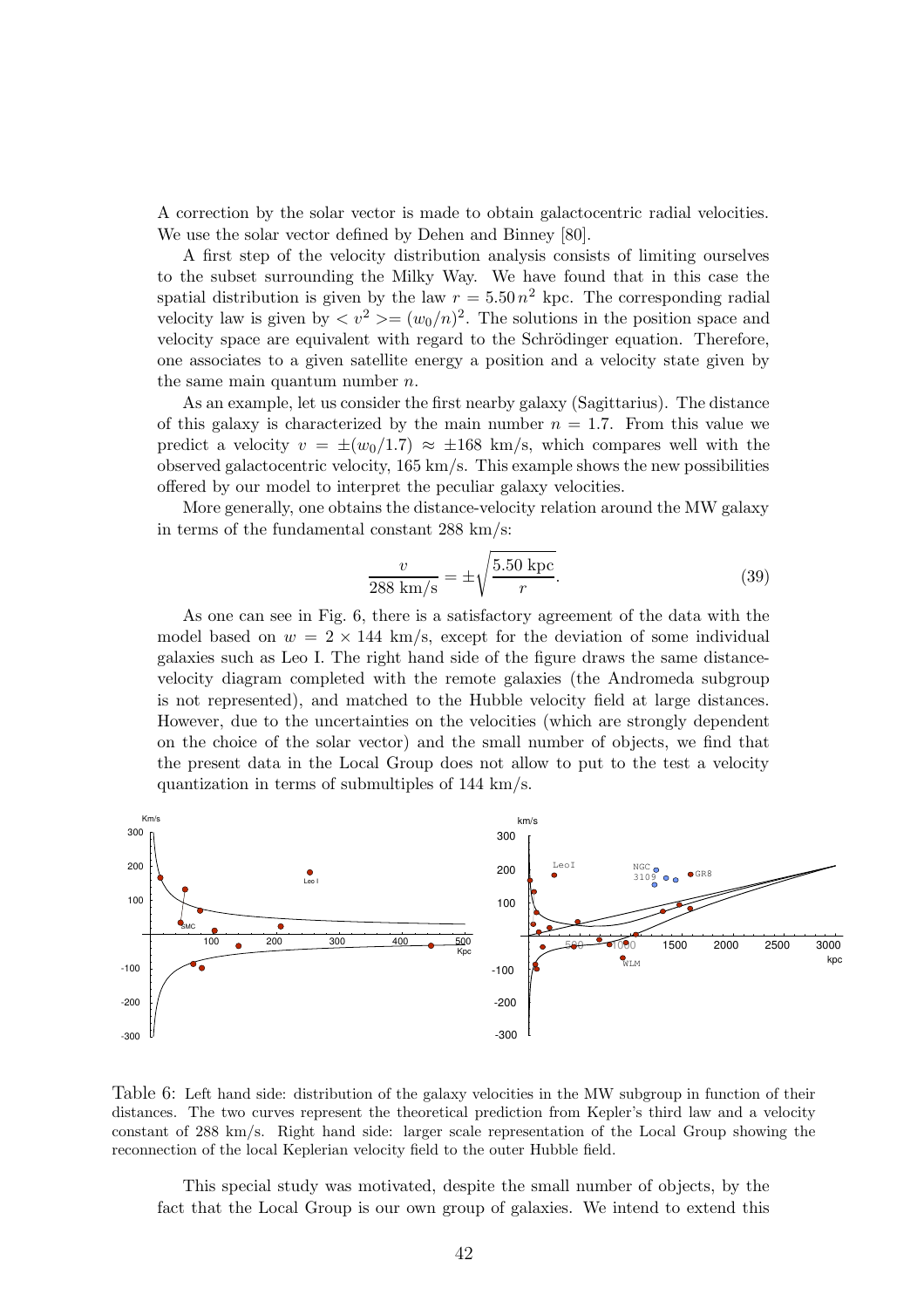work in the future to other similar galaxy groups, which should allow to improve the statistics.

## 5 Conclusion and prospect

We have attempted, in the present contribution, to give an as wide as possible view of the possibilities opened by the scale relativity  $\ell$  gravitational Schrödinger approach to the question of the formation and evolution of structures in the Universe.

Despite the fact that observational tests of the theoretical predictions have been suggested from the scale of the Earth to large scale structures of the Universe, we have not presented a fully exhaustive view of the present state of the subject. There are indeed many other astrophysical systems which have not been quoted here, while they come under the same kind of approach and have also began to be analyzed with positive preliminary results: e.g., star radii [82], the asteroid belt [83], magnetic axes of planets and satellites [84], the solar wind [84], etc...

Moreover, we think this contribution should mainly be considered as a working basis, since each of the application domains considered here deserves a special and detailed study. More generally we hope the scale-relativistic approach to be taken as a general tool adapted to finding solutions to various problems of structuration, including in sciences other than physics, particularly in biology [85, 86, 87, 88].

Acknowledgments. We are very grateful to the editors of this special issue for their kind invitation to contribute. We thank Ch. Antoine, P. Galopeau, C. Jacob, Serge Lefranc, Th. Lery, G. Mamon, M. Tricottet, G. Schumacher, N. Tran Minh for helpful discussions, C. Foellmi for suggesting corrections to the manuscript, Sebastien Lefranc and G. Stasinska for communication of useful informations.

## References

- [1] Silk J. Europhysics News 2001;32/6:210.
- [2] Ord G. N. J. Phys. A: Math. Gen. 1983;16:1869.
- [3] Nottale L. and Schneider J. Math. Phys. 1984;25:1296.
- [4] Nottale L. Int. J. Mod. Phys. 1989;A4:5047.
- [5] El Naschie M.S. Chaos, Solitons & Fractals 1992;2:211.
- [6] Nottale L. Chaos, Solitons and Fractals 2002; this volume.
- [7] Nottale L. Int. J. Mod. Phys. 1992;A7:4899.
- [8] Nottale L. Fractal Space-Time and Microphysics: Toward a Theory of Scale Relativity. London: World Scientific; 1993.
- [9] Nottale L. Chaos, Solitons & Fractals 1996;7:877.
- [10] Nottale L. Astron. Astrophys. 1997;327:867.
- [11] Nottale L. La relativité dans tous ses états. Paris: Hachette;1998.
- [12] Ben Adda F. & Cresson J. C.R. Acad. Sci. Paris 2000;t.330, Série I:261.
- [13] Célérier M.N. & Nottale L. Phys. Rev A 2002, submitted, hep-th/0112213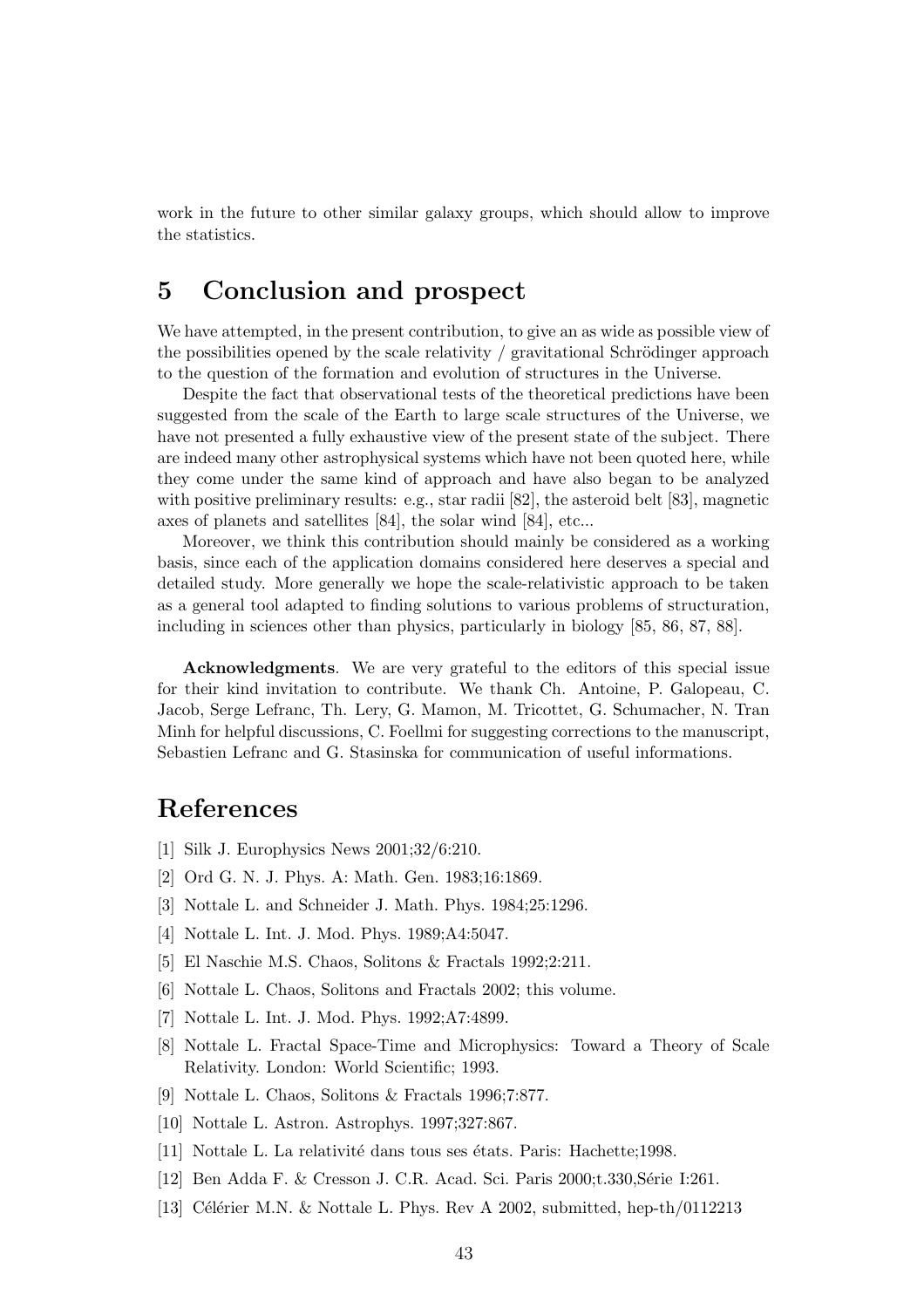- [14] Hermann R. J.Phys.A Math. Gen. 1997;30:3967.
- [15] Nottale L. Astron. Astrophys. Lett 1996;315:L9.
- [16] Greenberger D.M. Found. Phys.1983;13:903.
- [17] Agnese A.G., Festa R. Phys. Lett. 1997;A227:165.
- [18] Landau L., Lifchitz E., Quantum Mechanics. Moscow: Mir; 1967.
- [19] Landau L., Lifchitz E., Mechanics. Moscow: Mir; 1969.
- [20] Nottale L., Tran Minh N., Astron. Astrophys. 2002, submitted.
- [21] Bethe H., Salpeter E., Quantum Mechanics of One and Two Electron Atoms 1957; New York Academic Press:122
- [22] Nottale L., Schumacher G., Lefèvre E.T. Astron. Astrophys. 2000; 361: 379.
- [23] Nottale, L., in "Chaos and Diffusion in Hamiltonian Systems", ed. D. Benest and C. Froeschlé 1994; Frontières: p. 173
- [24] Nottale L., Schumacher G., Gay J. Astron. Astrophys. 1997;322:1018.
- [25] Hermann R., Schumacher G., Guyard R. Astron. Astrophys. 1998;335:281.
- [26] Antoine Ch. Report Ecole Centrale Paris; 2000.
- [27] Peterson A. W. Astrophys.J. 1967; 148: L 37.
- [28] Macqueen R. M. Astrophys..J. 1968; 154: 1059.
- [29] Koutchmy S. Astron. Astrophys. 1972; 16: 103.
- [30] Mizutami K., Maihara T., Hiromoto N., Takami H. Nature 1984; 312: 134.
- [31] Lena P., Viala Y., et al. Astron. Astrophys. 1974; 37: 81.
- [32] Lamy Ph. L., Kuhn J. R., Koutchmy S., Smartt R. N. Science 1992; 257: 1377.
- [33] Hodapp K.W., MacQueen R.M., Hall D. Nature 1992; 335: 707.
- [34] Lamy Ph. Astron. Astrophys. 1974; 33: 191.
- [35] Schumacher G., Gay J. Astron. Astrophys. 2001; 368: 1108.
- [36] Evans N.W., Tabachnik S. Nature 1999; 399: 41.
- [37] Schumacher G., Nottale L. 2002; submitted.
- [38] Nottale L. Chaos, Solitons & Fractals 1998; 9, no 7: 1035.
- [39] Anz Meador P., Orbital debris news Oct 2000; JSC Houston
- [40] Mayor M., Queloz D. Nature 1995;378:355.
- [41] Wolszczan A. Science 1994;264:538.
- [42] Nottale L. Chaos, Solitons & Fractals 1998; 9, no 7: 1043.
- [43] Wolszczan A. Science 2000; submitted.
- [44] Heydari-Malayeri M. 1999. http://www.obspm.fr/actual/nouvelle/jul99.fr.shtml
- [45] Nottale L., Schumacher G. , in Fractals and Beyond: complexities in the sciences, ed. M.M. Novak. 1998 World Scientific; p. 149.
- [46] Brancewicz H.K., Dworak T.Z. Acta Astronomica 1980;30:501.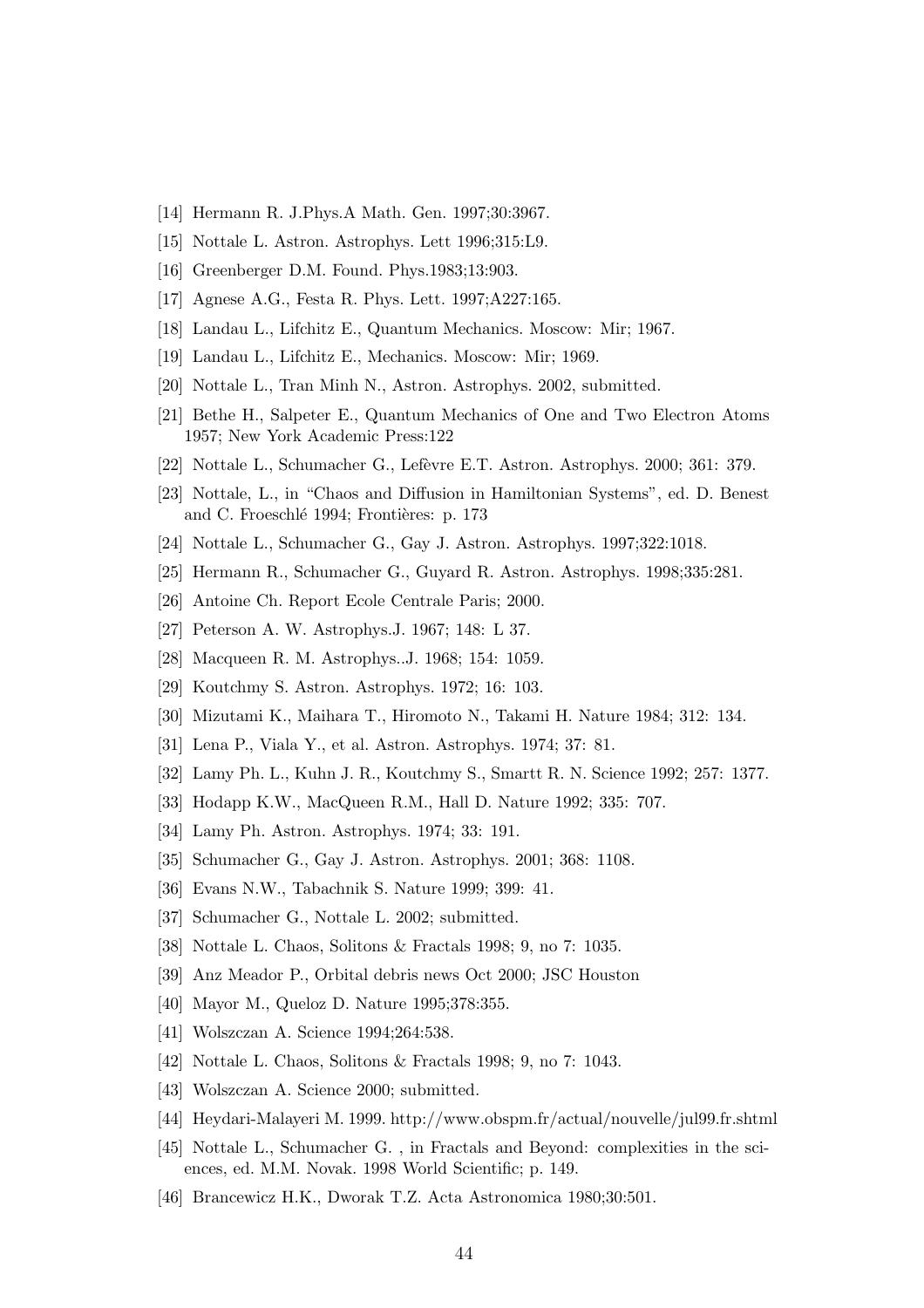- [47] Foellmi C., Lefèvre E.T., Nottale L., Schumacher G. 2002, in preparation
- [48] Woerden H.V. et al. Nature 1999; 400: 138.
- [49] Pietz J., Kerp J., Kalberla P., Mebold U., Burton W., Hartmann D. A&A 1996; 308: L37.
- [50] Eckart A. and Genzel R. Nature 1996; 383: 415.
- [51] Da Rocha D. Report 2000; Paris 7 University.
- [52] Corradi R.L.M. Astron. Astrophys. 1999; 354: 1071.
- [53] Dwarkadas V., Chevalier R. Astrophys. J 1995; 457: 773.
- [54] Mellema G., Frank A. ApJ 1994; 430: 800.
- [55] Garcia-Segura et al. ApJ 1999; 517: 767.
- [56] Persic M., Salucci P. Astrophys. J. Suppl. Ser. 1995; 99: 501.
- [57] Pasty Ph. Unpublished report. 2001; Paris 6 University.
- [58] Hickson P. Atlas of Compact Groups of Galaxies 1994. Gordon and Breach.
- [59] http://www.astro.ubc.ca/people/hickson/hcg/index.html.
- [60] http://www.naoj.org/Science/press release/9901/HCG40.html.
- [61] Tifft W.G. Astrophys. J. 1977; 211: 31.
- [62] Tricottet M. and Nottale L. 2002, submitted
- [63] Schneider S.E. & Salpeter E.E. Astrophys. J.1993; 385: 32.
- [64] Tifft W.G. Astrophys. J. 1976; 206: 38.
- [65] Tifft W.G. and Cocke W.J., Astrophys. J. 1984; 287: 492.
- [66] Croasdale M.R., Astrophys. J. 1989; 345: 72.
- [67] Guthrie B.N.G. and Napier W.M., MNRAS 1991; 253: 533.
- [68] Guthrie B.N.G. and Napier W.M., Astron. Astrophys. 1996; 310: 353.
- [69] Jacob C. Report. 1998. Paris Observatory.
- [70] Lefranc S. Report. 2000. Ecole Nationale Supérieure des Techniques Avancées, Paris.
- [71] Broadhurst T.J., Ellis R.S., Koo D.C. Szalay A.S. Nature 1990; 343: 726.
- [72] Einasto J. et al. Nature 1997; 385: 139.
- [73] Burbidge G.R. and Burbidge E.M. Astrophys. J. Lett. 1967; 148: L107.
- [74] Karlsson K.G. Astron. Astrophys. 1977; 58: 237.
- [75] de Vaucouleurs G. Astrophys. J. 1959; 130: 718.
- [76] Valtonen M.J. et al. Astron. J. 1993; 105: 886.
- [77] Arp H. Astron. Astrophys. 1986; 156: 207.
- [78] Mateo M. Ann. Rev. A. & A. 1998; 36: 435.
- [79] Bahcall J. Astron. J. 1986; 24: 577.
- [80] Dehnen W., Binney J. MNRAS 1998; 298: 387.